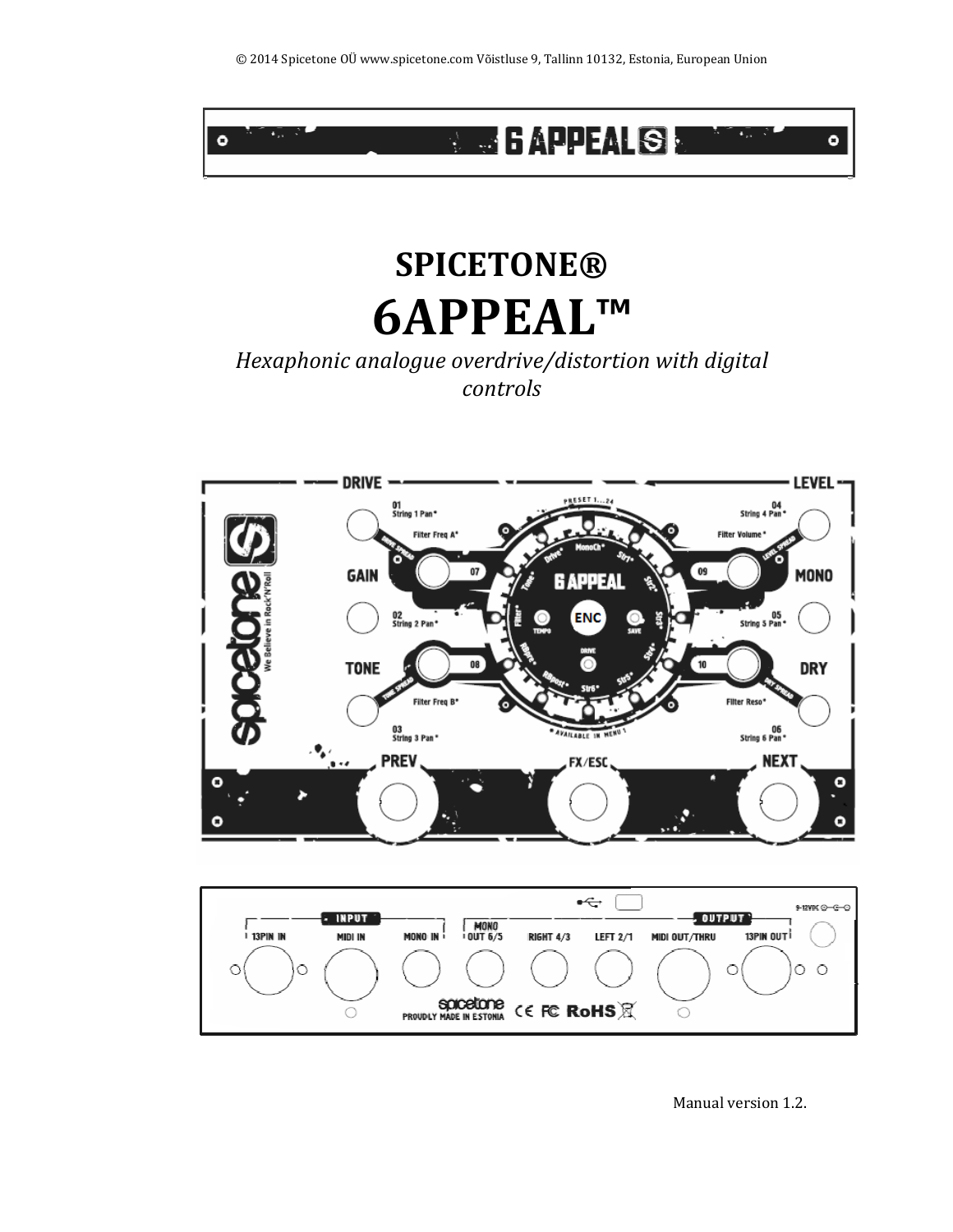| 1 |            |  |  |  |  |  |  |  |  |
|---|------------|--|--|--|--|--|--|--|--|
| 2 |            |  |  |  |  |  |  |  |  |
|   | 2.1        |  |  |  |  |  |  |  |  |
|   | 2.2        |  |  |  |  |  |  |  |  |
|   | 2.3        |  |  |  |  |  |  |  |  |
|   | 2.4        |  |  |  |  |  |  |  |  |
|   | 2.5        |  |  |  |  |  |  |  |  |
|   | 2.6        |  |  |  |  |  |  |  |  |
|   | 2.7        |  |  |  |  |  |  |  |  |
|   | 2.8        |  |  |  |  |  |  |  |  |
|   |            |  |  |  |  |  |  |  |  |
|   | 2.9        |  |  |  |  |  |  |  |  |
|   |            |  |  |  |  |  |  |  |  |
|   | 3.1        |  |  |  |  |  |  |  |  |
|   | 3.2        |  |  |  |  |  |  |  |  |
|   | 3.3        |  |  |  |  |  |  |  |  |
|   | 3.4        |  |  |  |  |  |  |  |  |
|   |            |  |  |  |  |  |  |  |  |
|   | 4.1        |  |  |  |  |  |  |  |  |
|   | 4.2        |  |  |  |  |  |  |  |  |
|   |            |  |  |  |  |  |  |  |  |
|   | 4.3        |  |  |  |  |  |  |  |  |
|   | 4.4        |  |  |  |  |  |  |  |  |
|   | 4.5        |  |  |  |  |  |  |  |  |
|   | 4.6        |  |  |  |  |  |  |  |  |
|   | 4.7        |  |  |  |  |  |  |  |  |
|   | 4.8        |  |  |  |  |  |  |  |  |
| 5 |            |  |  |  |  |  |  |  |  |
|   |            |  |  |  |  |  |  |  |  |
|   |            |  |  |  |  |  |  |  |  |
| 6 |            |  |  |  |  |  |  |  |  |
|   | 6.1        |  |  |  |  |  |  |  |  |
|   | 6.2        |  |  |  |  |  |  |  |  |
|   | 6.3        |  |  |  |  |  |  |  |  |
|   | 6.4        |  |  |  |  |  |  |  |  |
|   | 6.5        |  |  |  |  |  |  |  |  |
|   | 6.6        |  |  |  |  |  |  |  |  |
|   | 6.7        |  |  |  |  |  |  |  |  |
|   | 6.8        |  |  |  |  |  |  |  |  |
|   | 6.9        |  |  |  |  |  |  |  |  |
|   | 6.10       |  |  |  |  |  |  |  |  |
| 7 |            |  |  |  |  |  |  |  |  |
|   | 7.1        |  |  |  |  |  |  |  |  |
|   | 7.2        |  |  |  |  |  |  |  |  |
|   |            |  |  |  |  |  |  |  |  |
|   | 7.3<br>7.4 |  |  |  |  |  |  |  |  |
|   | 7.5        |  |  |  |  |  |  |  |  |
|   |            |  |  |  |  |  |  |  |  |
|   | 7.6<br>7.7 |  |  |  |  |  |  |  |  |
|   |            |  |  |  |  |  |  |  |  |
|   | 7.8<br>7.9 |  |  |  |  |  |  |  |  |
|   | 7.10       |  |  |  |  |  |  |  |  |
|   | 7.11       |  |  |  |  |  |  |  |  |
|   | 7.12       |  |  |  |  |  |  |  |  |
|   |            |  |  |  |  |  |  |  |  |
| 8 | 8.1        |  |  |  |  |  |  |  |  |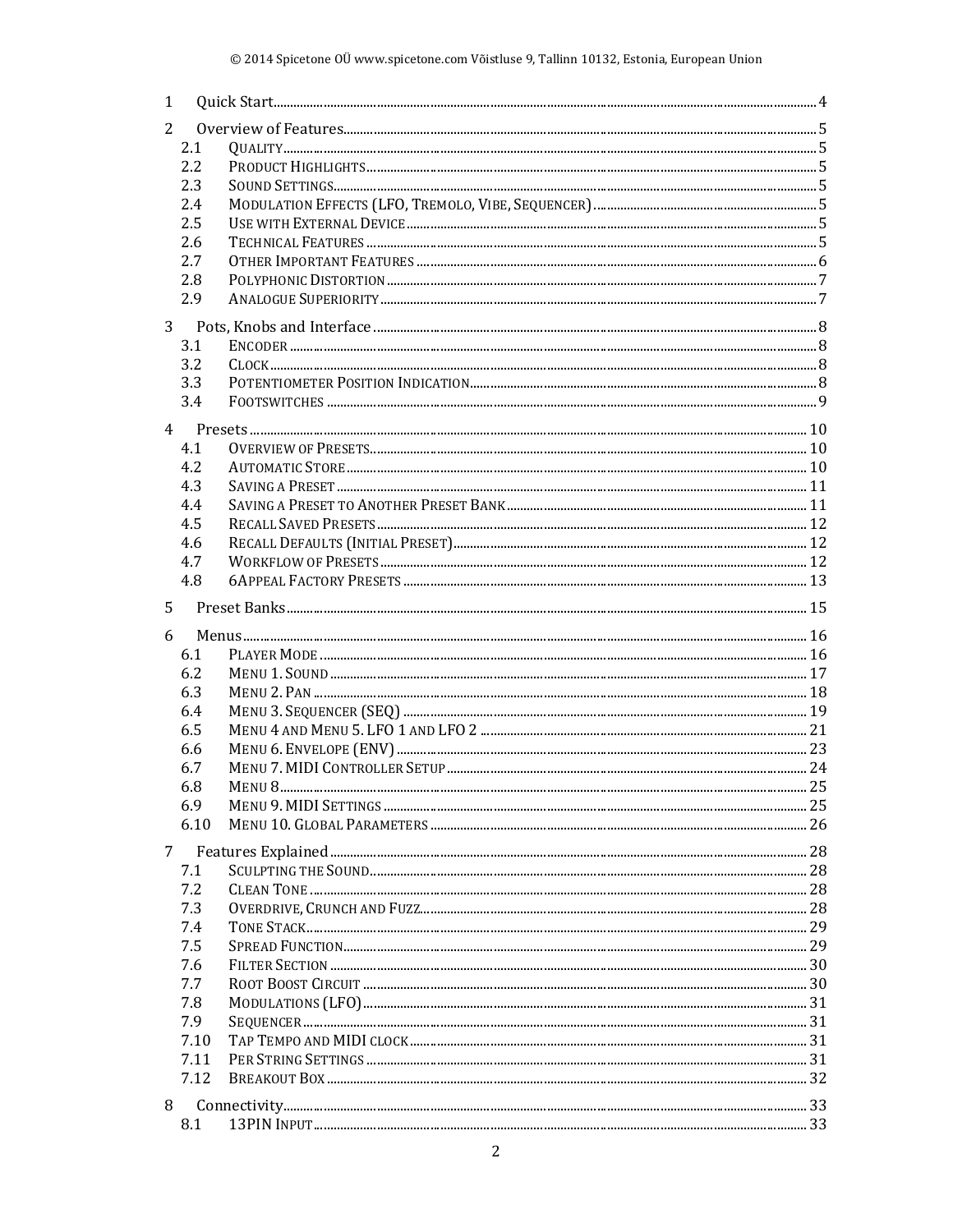| 8.2  |  |
|------|--|
| 8.3  |  |
| 8.4  |  |
| 8.5  |  |
| 8.6  |  |
| 9    |  |
| 9.1  |  |
| 9.2  |  |
| 9.3  |  |
| 9.4  |  |
| 10   |  |
| 11   |  |
| 11.1 |  |
| 11.2 |  |
| 11.3 |  |
| 11.4 |  |
| 11.5 |  |
| 11.6 |  |
| 11.7 |  |
| 11.8 |  |
| 12   |  |
| 12.1 |  |
| 12.2 |  |
| 13   |  |
| 14   |  |
| 14.1 |  |
| 14.2 |  |
| 14.3 |  |
| 14.4 |  |
| 14.5 |  |
| 15   |  |
| 15.1 |  |
| 15.2 |  |
| 15.3 |  |
| 15.4 |  |
| 15.5 |  |
| 16   |  |
| 17   |  |
| 17.1 |  |
| 17.2 |  |
| 17.3 |  |
| 17.4 |  |
| 17.5 |  |
| 17.6 |  |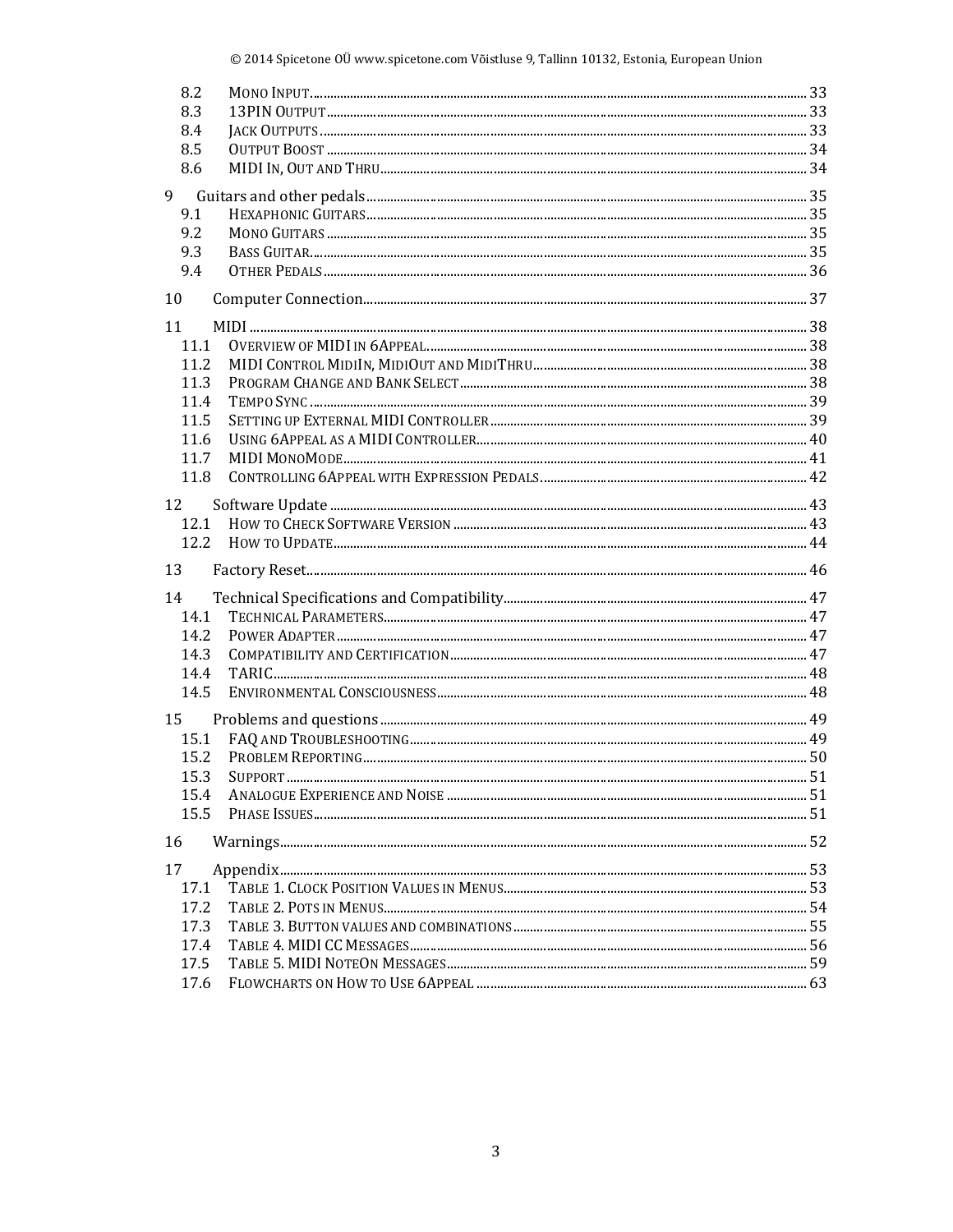# **1 QUICK START**

First of all, this device is meant to open up a whole new perspective for your hexaphonic guitar with 13pin output. If you don't have a hexaphonic axe at your hands yet, you can use our effect pedal with normal monophonic guitar and take advantage of customizable 24 presets (actually 144, thanks to 6 preset banks) and instant modifications. For mono guitar, use mono input with TS (not TRS) cable.

All right, let us enter the world of hexaphony. Connect your guitar's 13pin output to 6Appeal 13pin input. Connect 6Appeal to one, two or even three guitar amps, or a recording device, using standard jack plug cables. Connect the mains. Almost any 9-12VDC centre negative polarity guitar effect adapter will do (at least 300mA).

The most prominent thing on the interface is the CLOCK with LED lights. In the centre of the CLOCK there is the ENCODER that can be turned and pushed as a button. Turn the encoder or press the PREV or NEXT footswitch to browse 12 green and 12 red PRESET memory slots. The last PRESET (Preset 24, red at 12 o'clock) is reserved for your unaffected sound (FX off).

Toggle between DRIVE effect (DRIVE is lit green, yellow or red) and CLEAN sound using the FX/ESC footswitch. (Drive LED in the middle of the Clock goes dark and PRESET 24 lights up).

Adjust DRIVE, GAIN, TONE, LEVEL as usual. For more attack and transparency, add some clean signal using DRY knob. Mix the hexaphonic signal with monophonic sound using MONO knob. With mono pickups, MONO is your volume potentiometer (pot). LEVEL sets the sound level from your hexaphonic pickup.

If you like your new settings, save the preset. To start saving, long press the encoder. To save, long press once more. To exit, short press FX/ESC footswitch.

In default mode, the four POTS in the middle (07, 08, 09, 10) adjust SPREAD/TILT, meaning you can apply more or less of the effect of DRIVE, GAIN, TONE, LEVEL on higher or lower strings. For example you can apply more drive on higher strings or make low string louder.

Short click ENCODER to enter menus where you can access further settings like distortion mode, string stereo balance, filter settings, root boosts, LFO modulations and much more. For example in MENU 1, toggle Clock Position 11 for no effect (Dark), overdrive (Green), crunch (Yellow), fuzz (Red). POTS have different duties in different menus, but as a rule Pots 1...6 and Clock Positions 1...6 positions affect corresponding strings (12 goes for the mono channel). See dedicated tables, block diagrams or read further on for details.

If you find the learning curve rather steep, first focus on the main knobs and explore the factory presets. You can get into menus and advanced settings when you feel comfortable with the basics. This pedal has heaps of functions and some are still to come with software updates.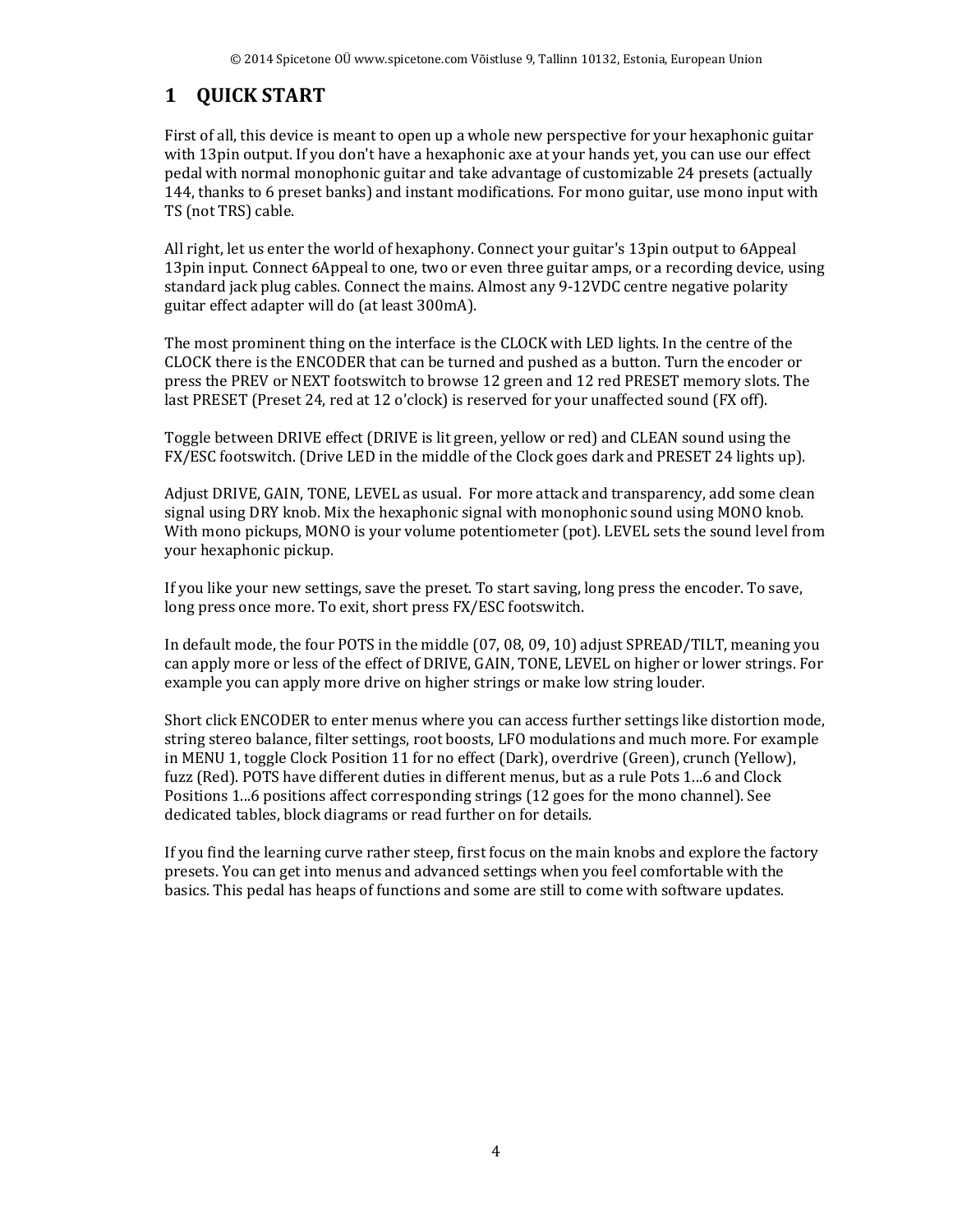## **2 OVERVIEW OF FEATURES**

## **2.1 QUALITY**

Spicetone guitar effect pedals are designed, assembled and tested in Estonia in the North-East of European Union. Highly skilled personnel, who use precise automated PCB assembly equipment with automated optical inspection, make our pedals. We test the effect pedals with special testing equipment. Before shipping, we check each piece of gear with a guitar and an amplifier. And we keep in mind the environmental impact of our products.

## **2.2 PRODUCT HIGHLIGHTS**

Full Analogue Signal Path Polyphonic Overdrive and Fuzz (separate for each string + one monochannel), Effect Tweakable per Channel Breakout Box (6+1 Channels from 13pin to ¼" jacks) Digital Control: 6x24 User Preset Memory Slots Full MIDI Control Instant Circuit Modifications (Root Boost Pre, Post, Extra Gain, Tone On/Off, Filter On/Off)

## **2.3 SOUND SETTINGS**

Resonant Stereo Filter Section (Two Low Pass Cut-Off Points, Adjustable Resonance) Pre and Post Root Boost Circuit (beef up your close-to-bridge GK pickup!) Dry Signal Blend (Transparency and Attack) Mono Signal Blend (Mix Hex with Mono Pickups) Overdrive, Crunch And Fuzz Mode Analog Polyfuzz Sounds like in Analog Guitars Synths of 1970ies Per String Settings (Effect On / Clean / Mute) Parameter Spread And Tilt (More Effect on Higher or Lower Strings)

## **2.4 MODULATION EFFECTS (LFO, TREMOLO, VIBE, SEQUENCER)**

LFO1, LFO2 (Syncable; Sine, Triangle, Pulse, Sawtooth Up, Sawtooth Down, Random) Parameter Modulation (Modulate any Potentiometer with LFO) Panning Modulation (Per String Stereo Panning Modulation) Filter Modulation (Auto Wah-Wah and Rhythmic Resonance) Synchonized Tempo (with DAW or MIDI Device) Sequencer (Sequenced Modulations, Synced) Envelope Modulation (with External Equipment like Roland GR-55) Tap Tempo

## **2.5 USE WITH EXTERNAL DEVICE**

MIDI Control In (Control 6Appeal with MIDI) MIDI Control Out (Control Your DAW/PC with 6Appeal) Modulation Tempo Sync to External Devices Breakout Interface for Your 13pin Guitar, Send Clean, Overdriven and/or Modulated Signal to Soundcard

## **2.6 TECHNICAL FEATURES**

13PIN IN and OUT (to chain with 13pin effects like Roland/Boss GR/GP series) MIDI IN, OUT/THRU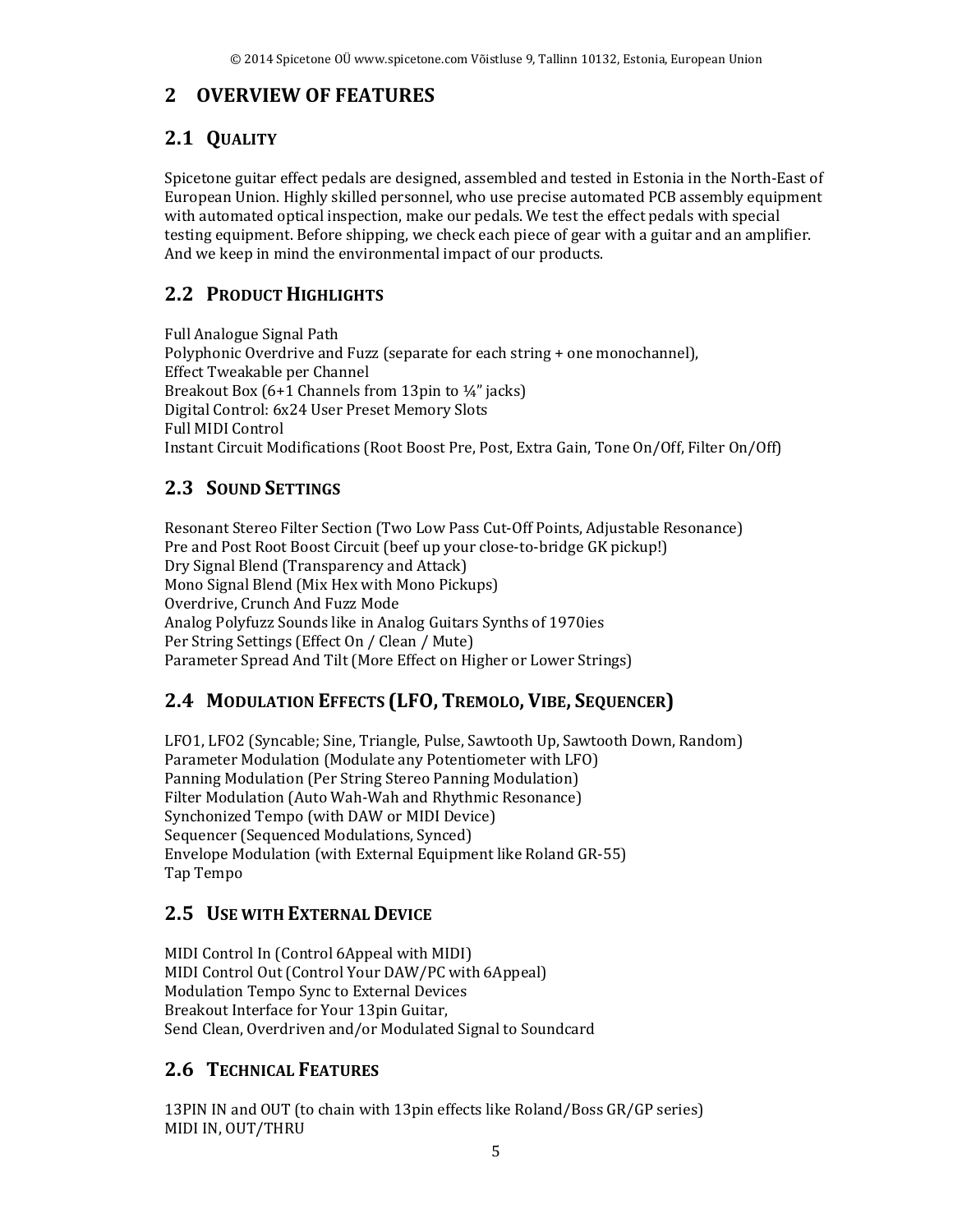3 Stereo/Mono ¼" Jack Outputs 3 Footswitches and 10 Illuminated Pots High quality JFET opamps and Alpha pots 12+3 LED Clock Interface Sturdy Enclosure (Maritime Grade Anodized Aluminium) Suitable for Bass Universally powered with many common guitar pedal adapters (9v-12v, 300mA min, 2.1mm plug). Therefore no adapter included.

#### **2.7 OTHER IMPORTANT FEATURES**

Artwork by Alar Kriisa (Cathouse Radio) Software updates (mini USB) Made in Estonia, Europe - See more at: http://www.spicetone.com/products/6appeal-polyphonic-overdrive-forhexaphonic-guitars#sthash.NzDjPFsc.dpuf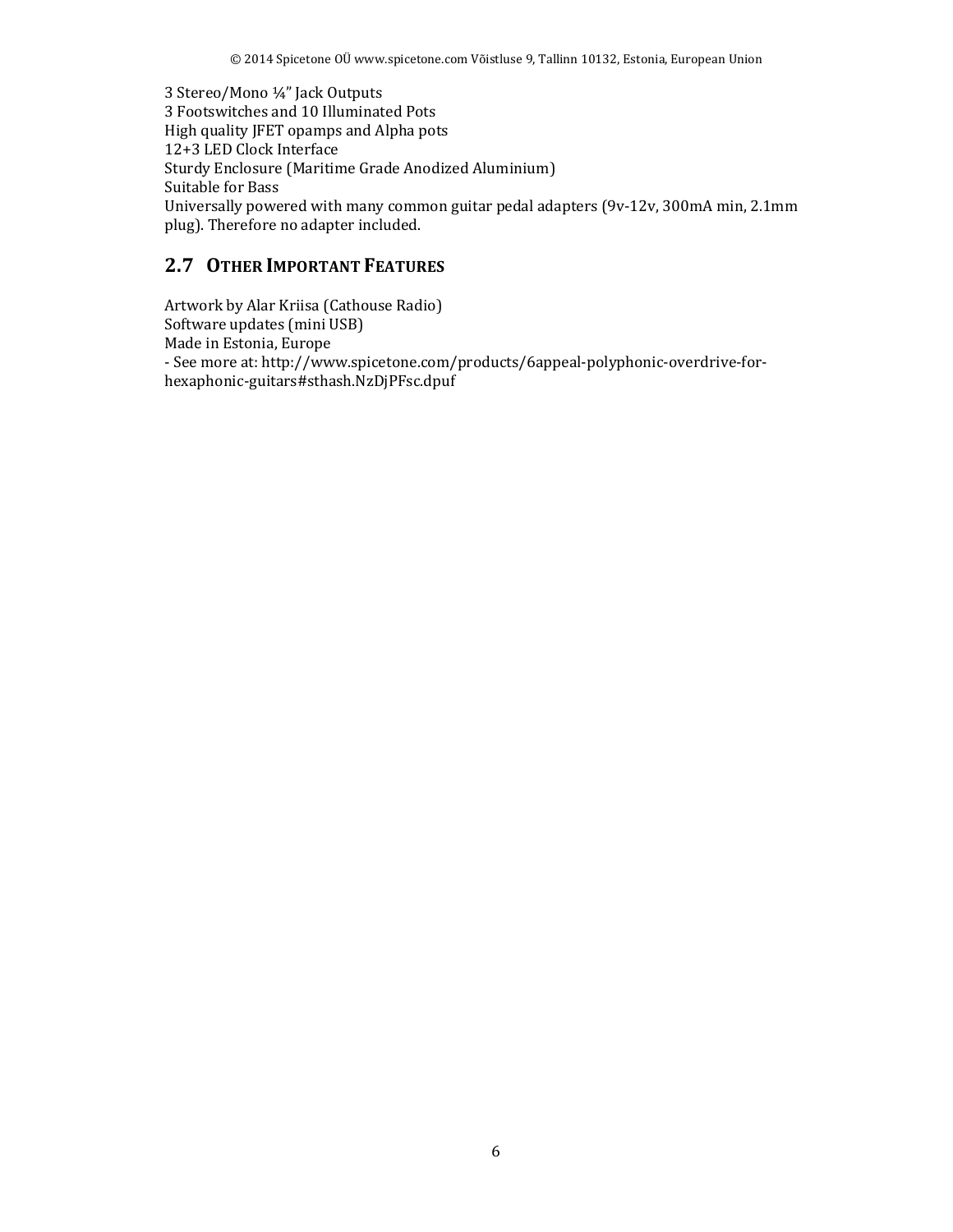## **2.8 POLYPHONIC DISTORTION**

With normal mono pickups, overdrive sounds nasty with complex chords. This is because of intermodulation distortion. With hexaphonic pickups, you have a separate overdrive for each string, so that each overdrive has room to flourish.

Intermodulation distortion introduces spurious signal components with frequencies that were not present in the original signal, based on the sum and difference products of the original frequencies. The introduced frequencies are often not related harmonically to the original frequencies, so the resultant newly generated frequencies are perceived as being non-musical. In human language: overdriven normal pickups can sound nasty in a bad way.

Polyphonic (hexaphonic in most cases) distortion means there is a separate distortion circuit per string. Thus the nasty intermodulation distortion is eliminated. Internally, 6Appeal has 6+1 distortion pedal circuits, one for each string and one for monophonic signal. You can play complex harmonies just as you would do with clean or acoustic guitar.

As each string has its own turf in the hexaphonic mode, you get huge orchestral harmonics from you guitar. Try playing you electric guitar like an acoustic. The complex harmonies you would have normally avoid, sound great. You can really fill the stage, if you hook up two amps and use a bit of stereo panning. Yes, 6Appeal has outputs for stereo and even stereo panning effect.

## **2.9 ANALOGUE SUPERIORITY**

Our guitarist friends have noticed that 6Appeal feels like a tube amp, especially like a certain classic British amp. Play "God Save the Queen" by the Queen and you get the point.

An example of analogue superiority, the pedal is sensitive to picking technique. You can go from practically clean to heavily overdriven in the same setting.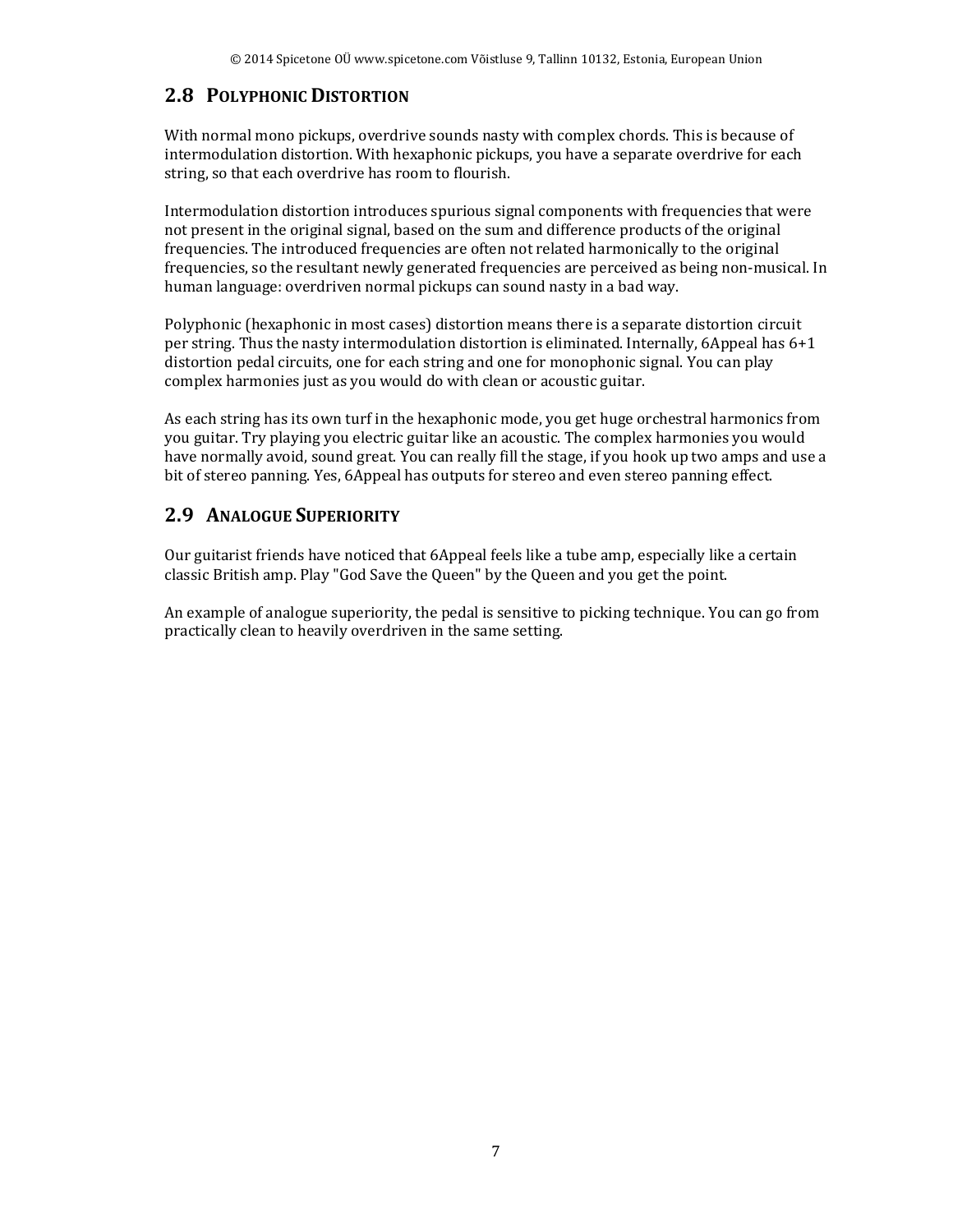## **3 POTS, KNOBS AND INTERFACE**

Besides the more obvious functions, we use combinations of buttons in more specific cases. Also, pressing shortly and pressing longer than 2 second are different functions. For all combinations of button presses, please see the Table 3 in appendix (Chapter **17.3**).

#### **3.1 ENCODER**

ENCODER (ENC) is a shiny knob in the middle of the Clock. The Clock has 12 LED lights in circle plus two on the sides and one below ENC.

Encoder is a clickable rotary knob. In Player Mode, i.e at your starting point, turning the encoder does the same as tapping the footswitches PREV and NEXT – it takes you from preset to preset.

Encoder also lets you save and recall presets, enter and operate menus. Read further on to find out how.

## **3.2 CLOCK**

CLOCK is the most prominent component of the interface. In normal Player Mode the 12 multicolor LED lights (CLOCK POSITIONS) show presets. There are 12 green and 12 red PRESET MEMORY SLOTS. You can save your own settings to any of these slots.

There are four possible indication states that a Clock Position LED lights can have: green, yellow, red and dark. If you have selected a position with dark indication, dark is marked with green-red blinking sequence, so you can see in which position you are. If a position is not selected and the value is dark, that position is dark.

In MENUS, CLOCK and its 12 POSITIONS let you access sound sculpting settings, extra effects and utility features. The POSITIONS can be Dark (no light), Green, Yellow or Red.

There are also three LED light close to the encoder. TEMPO LED shows you modulation frequency rate (speed) that is dialled, tapped in, or obtained via external MIDI.

DRIVE LED in the middle shows if you're in no drive (dark), overdrive (green), crunch (yellow) or fuzz (red) mode.

SAVE LED on the right from ENC lights up red when a preset is changed but not saved. It also blinks green shortly when the preset change is automatically stored (until the next time power 6Appeal off and on), and flashes when you are saving a preset. It also flashes when recalling settings.

#### **3.3 POTENTIOMETER POSITION INDICATION**

You probably have noticed the illuminated POTS. This is not a gimmick but useful feature for indication for knob position.

When changing a PRESET, the POT knob position does not change automatically. We steered clear of rather unreliable motorized potentiometers and opted for illuminated ones.

If the knob position does not reflect the actual setting, the knob is dark and passive. Turn it until the physical pot knob indicator reaches the autostored or preset setting. The knob lights up green and is now active. Moving past that position the active pot knob is red.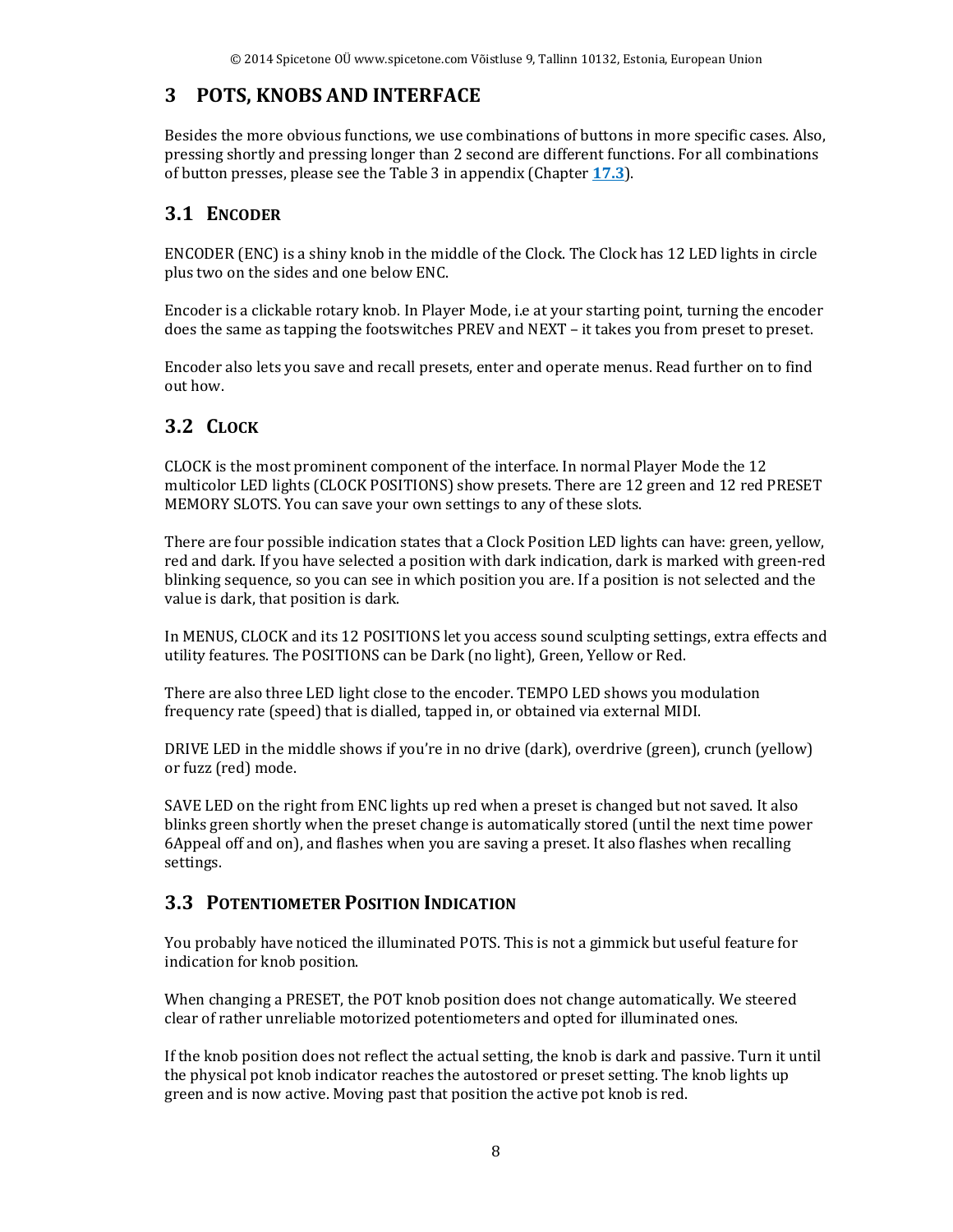When you save the current preset, all active knobs turn green, as their position now matches the saved position. It sounds complicated but is dead simple to learn.

In some cases where centre (or zero) position is important, it is marked with yellow light, such as spread and pan pots.

Another way to put it, is that if a potentiometer is turned the way that does not reflect the preset state, the LED light is off and pot is passive until turned to the preset value. From then on, the pot is active.

Dark = Pot is passive and is not regulating the sound Red = Pot is active but not turned to preset (saved) value Green = Pot is active and turned to preset value Yellow = Pot is active and in middle position – only when it is used for functions where middle (zero) point is important (spread, LFO amplitude etc).

Pots are disabled if the corresponding function is turned off.

Tone (Menu1, Clock 10) – if off, Pot 3 in Player Mode, Menu1, Menu9, Menu 10 and Pot 8 in Menu2, Menu 9, Menu 10 is disabled, Filter (Menu1, Clock 9)- if off, Pot 7…10 in Menu 1 are disabled SEQ Mode (Menu 3, Pot 11) ) – if off, Pot 1…10 in Menu3 are disabled LFO1 Mode (Menu 4, Pot 11) – if off, Pot 1…10 in Menu4 are disabled LFO2 Mode (Menu 5, Pot 11)) – if off, Pot 1…10 in Menu5 are disabled ENV Mode (Menu 6, Pot 11) – if off, Pot 1…10 in Menu6 are disabled

There is also position indication in the CLOCK, a feature called POT DISPLAY. Basically, if you turn any POT which is not currently disabled, the LEDs flash in CLOCK to show you where the stored potentiometer position is. It also shows you the pot movement limits between 7 and 5 o'clock.

You can turn the Pot Display feature globally off, if it annoys you.

POT DISPLAY *Menu 10 Clock 6: On (G) / Off (R)*

#### **3.4 FOOTSWITCHES**

In Player Mode, footswitches have pretty obvious functions. FX/ESC turns the drive effect on and off (FX on/off). PREV goes to previous preset (as does turning the encoder counter clockwise). NEXT goes to next preset (as does turning ENC clockwise).

The footswitches also help you navigate the menus, recall presets, tap tempo etc. In any menu , saving or other non Player Mode situation, the FX/ESC is your way out, acting just as an escape button on your computer's keyboard. It either takes you to Player Mode or back to menu from a submenu. Read on to find out more.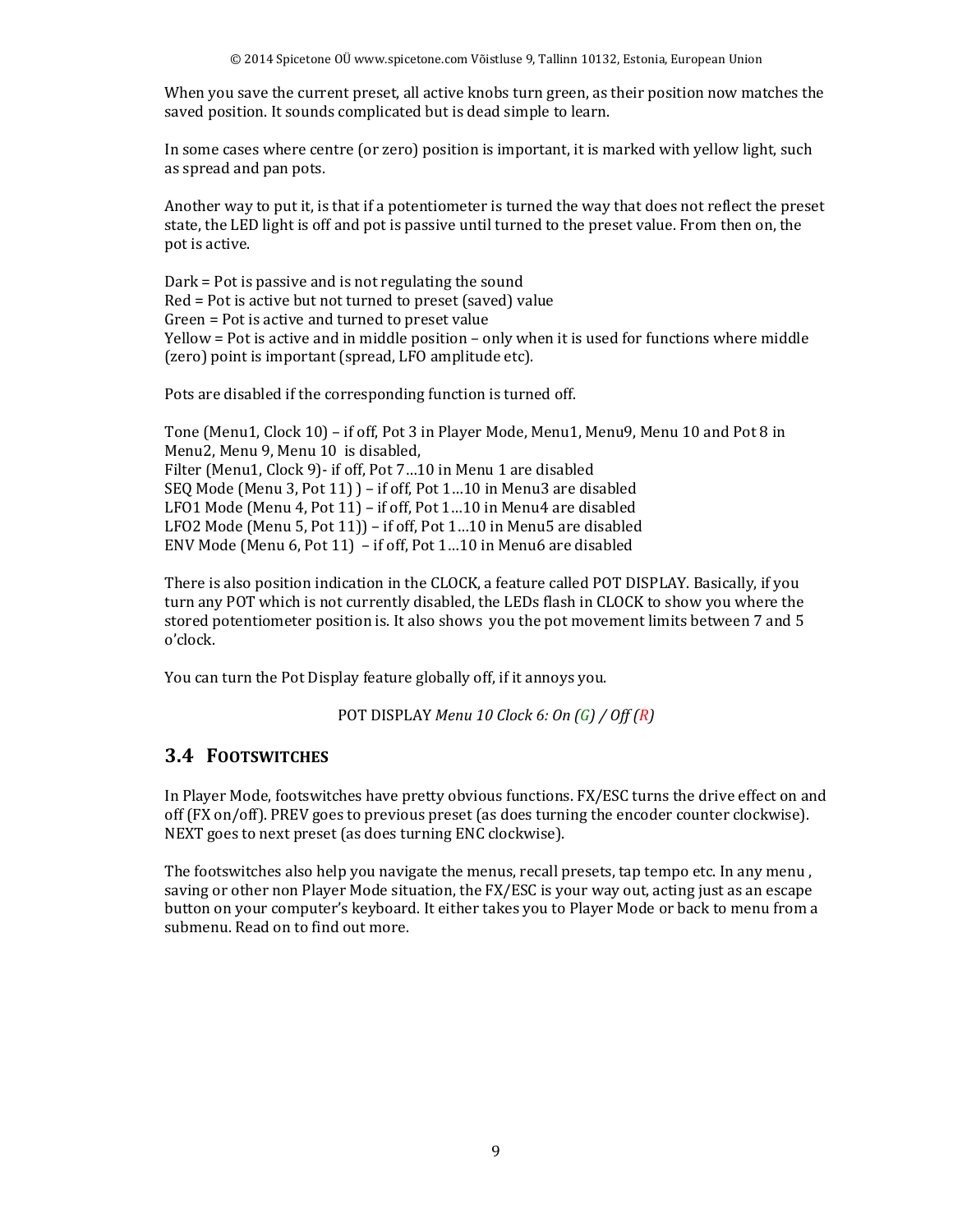## **4 PRESETS**

#### **4.1 OVERVIEW OF PRESETS**

By default, 24 PRESET MEMORY SLOTS (12 green, 12 red) are at your disposal. Choose the presets either by rotary encoder (ENC) or the footswitches PREV and NEXT.

Each PRESET MEMORY SLOT (Preset 1…23) holds information of the corresponding FX ON settings. Presumably these are you overdriven and/or modulated sounds.

Preset 24 is special. This is the memory slot dedicated to your bypassed, clean tone. In Player Mode you can use FX/ESC footswitch to toggle between selected preset (Preset 1…23) and Preset 24. You can also browse to Preset 24 with PREV or NEXT footswitch or by turning the encoder.

In the context of your selected Preset Bank, Preset 24 is your global clean preset. Saving it means you alter the clean tone that you get when you press FX footswitch OFF. Normally you wouldn't want to make it dirty, so turn on DRY and keep DRIVE and GAIN pots low.

There are two exceptions in displaying Preset in the Clock. When you are in Preset 12 (green at 12 o'clock) and switch FX off (activate Preset 24), the LED will go yellow, not red. And if you browse to Preset 24 and press FX/ESC, then nothing happens, as you are already in Preset 24.

MIDI users, please keep in mind that for no drive effect situation (FX off), your MIDI controller actually sends a message to activate Preset 24 (i.e preset change).

Note that by default the device starts up in first preset (Clock Position Green 1). You can make to start up in the last preset used.

START WITH FIRST PRESET *Menu 10 Clock 4: On (G) / Off (R)*

#### **4.2 AUTOMATIC STORE**

If you tune the POTS in a PRESET, the new settings are stored automatically, so that the next time you return to this preset slot, you have the last used settings.

NB! Autostore is just for temporary setup. You have to save your favourites, because settings are autostored only until the device is powered on. You lose all unsaved content if you switch it off without saving.

There's a SAVE LED in the middle of the CLOCK, on the right. If you turn any pots or change settings in menus, the LED light up red. This means the active Preset Memory Slot contains new information that has not been saved yet. Please note that because of a technical limitation the SAVE LED can be a bit too active in lighting up. This can happen when a pot is close to the saved value and thus becomes active. To put it short, if you are very sure that you have saved your preset, just ignore this LED if it shows the opposite.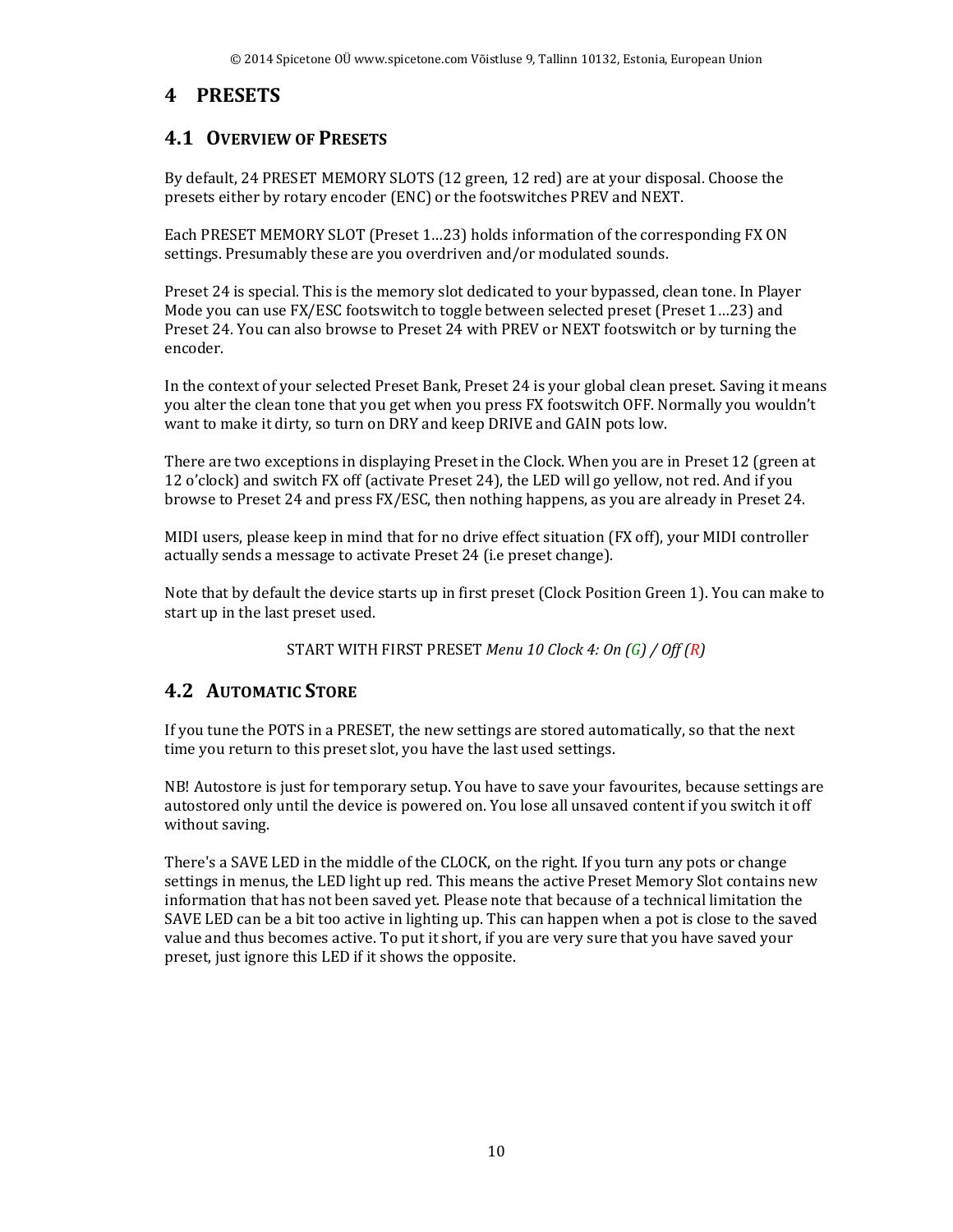#### **4.3 SAVING A PRESET**

You can save a Preset to any Preset Memory Slot (24 per Banks) and any Bank (6). Please note that you can enter Save Mode only from Player Mode. You cannot start saving while still in a menu. The autostore, though, works constantly, even if you're in a menu.

To enter Save Mode, hold down the Encoder more than 2 seconds. Save LED and you currently selected Preset Memory LED in the CLOCK start to blink. If you want to save in another memory slot, use rotary ENC to choose it. To save, hold down the ENC again for more than 2 seconds. Blinking stops. You are now in the newly saved preset – if you choose another preset memory slot, you are now in that slot. To exit Save Mode without saving, shortly press FX/ESC footswitch.

Easy? Just in case we repeat it in a more compact way:

SAVING PRESETS *ENC Long Push In Player Mode = Enter Save Mode (ENC turn = choose where to Save) One more ENC Long Push = Save or* 

*FX footswitch = Exit*

The same process applies to Bypass/Clean Preset (red LED12 o'clock). Please keep in mind that in each Preset Bank, Preset 24 is global. In Player Mode you can use FX/ESC footswitch to toggle between selected preset (Preset 1…23) and Preset 24. Saving in Bypass/Clean mode means saving to your Preset 24. You can also browse to Preset 24 with PREV or NEXT footswitch or by turning the encoder.

How to save to another Bank? See next chapter.

## **4.4 SAVING A PRESET TO ANOTHER PRESET BANK**

You can save a preset to any of the six preset banks. Use this only if using preset banks.

*ENC Long Push In Player Mode = Enter Save Mode ENC Short Push in Save Mode = Enter Save to Bank Mode ENC turn and Short Push in Save to Bank Mode = Choose a Bank to save to (Clock Positions 1…6); default is the Bank you are working with FX footswitch = Exit Save to Bank Mode ENC Long Push = Save or FX footswitch = Exit*

Note that this procedure does not change your selected bank. This means you can save to another bank, but you can use that banks only by selecting it in Menu 10 "Global".

PRESET BANK SELECTION *Menu 10 Clock 11: Toggle to enter submenu*

SUBMENU 10.11 SELECT PRESET BANK NUMBER *Clock 1…6 Bank1…6 Toggle On (G) / Off (R)*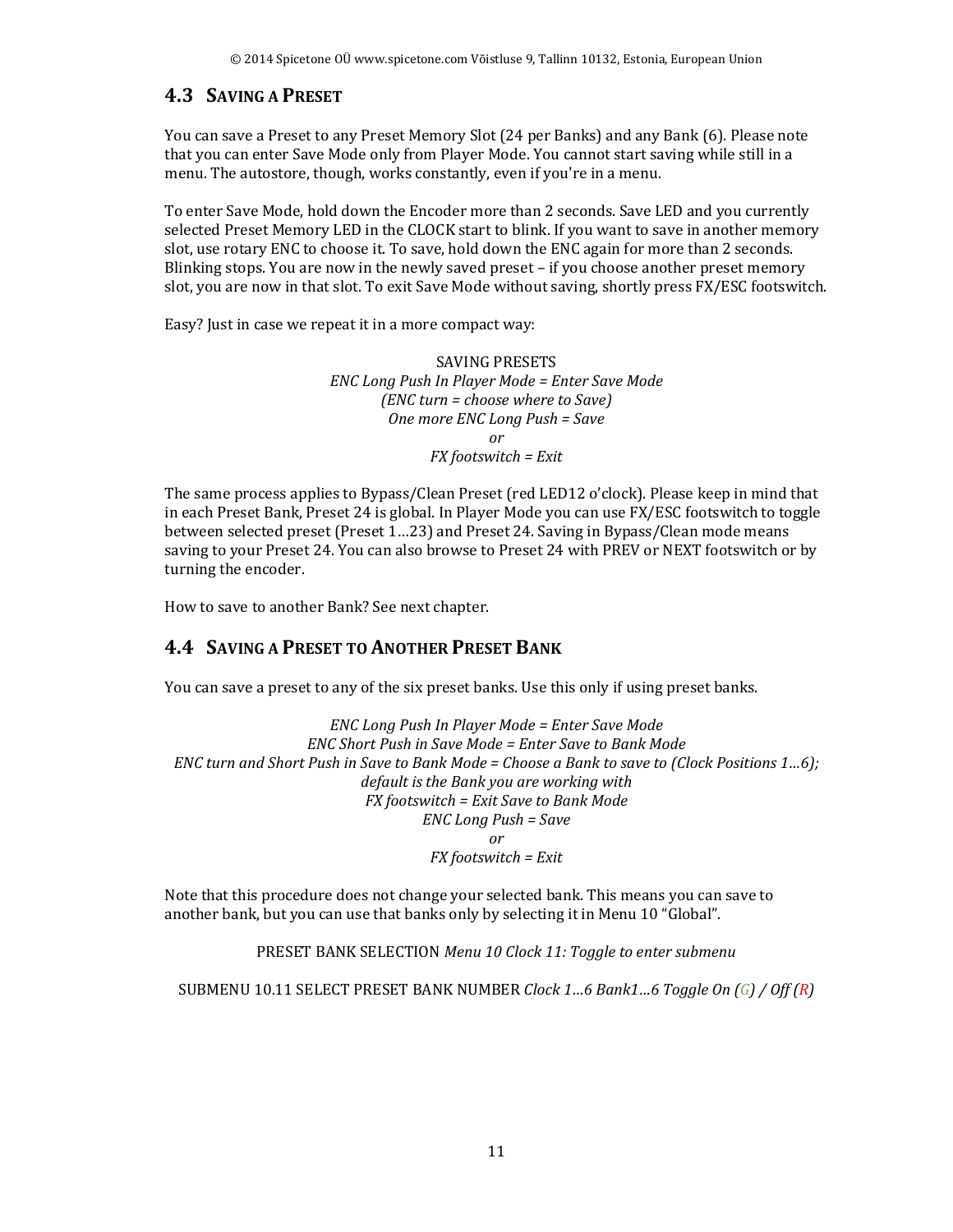#### **4.5 RECALL SAVED PRESETS**

We're all familiar with undo process in computers. The obvious way to revert to saved preset and erase temporary autostore, is to unplug 6Appeal for a couple of seconds. Good news is that there is even easier way. If you want to recall a saved preset, shortly push ENC and FX simultaneously; press ENC slightly earlier and overall for less than a second, otherwise you get the initial preset.

If you feel that it's all too messed up but thankfully not saved yet, turning the device off and then on again (by removing the power cord) effectively restores all saved presets.

Note that recalling only applies to Player Mode, Menus1...8; it does not work in SubMenus and in Global Menus 9..10, Tap Tempo and Save Mode

The SAVE LED, on the right in the CLOCK, flashes when recalling the saved preset.

## **4.6 RECALL DEFAULTS (INITIAL PRESET)**

If you feel the current preset is utterly messed up and you want to start on a blank page, you can recall a somewhat neutral default preset. It's a basic preset, but some features are turned on, like Root Boost Pre; Filter is on, but there's almost no cutoff.

RECALLING. To recall the default preset, long push ENC and FX simultaneously (ENC slightly earlier and hold both longer than 2 seconds). The lights will flash, indicating the default (initial) preset is loaded.

In Player Mode and Menus 1…8 you can recall initial preset (preset based recall). In Menu 9…10 you can recall a default global state (global recall), leaving current preset settings as they are. By the way, in Menu 10.11 (Banks), the Recalling Process recalls default (factory) Preset Bank.

The SAVE LED, on the right in the CLOCK, flashes when recalling.

#### **4.7 WORKFLOW OF PRESETS**

People like different workflows.

In most cases you'd want to keep PRESET SLOT 24 (red at 12 o'clock) as your clean sound, as you can access it with FX/ESC footswitch at any time.

For other PRESETS, you could start with cleaner sounds and move on to more distorted sounds and then to modulated/sequenced sounds and experimental stuff. Or you could use series of presets, starting with almost clean followed by distorted followed by cleanish etc. Or, for live concert situation, you could arrange the presets in the order of your tracklist.

We suggest you to keep the overall volume near unity, meaning the distorted presets should not be much louder than the clean ones. Adjust LEVEL POT accordingly.

Note that you can mute PRESET SLOT Red 12 by turning down LEVEL and DRY. This way your FX/ESC will work as mute/unmute footswitch. You can apply this solution, if you don't need clean sound and if you don't route the sound to other effect pedals.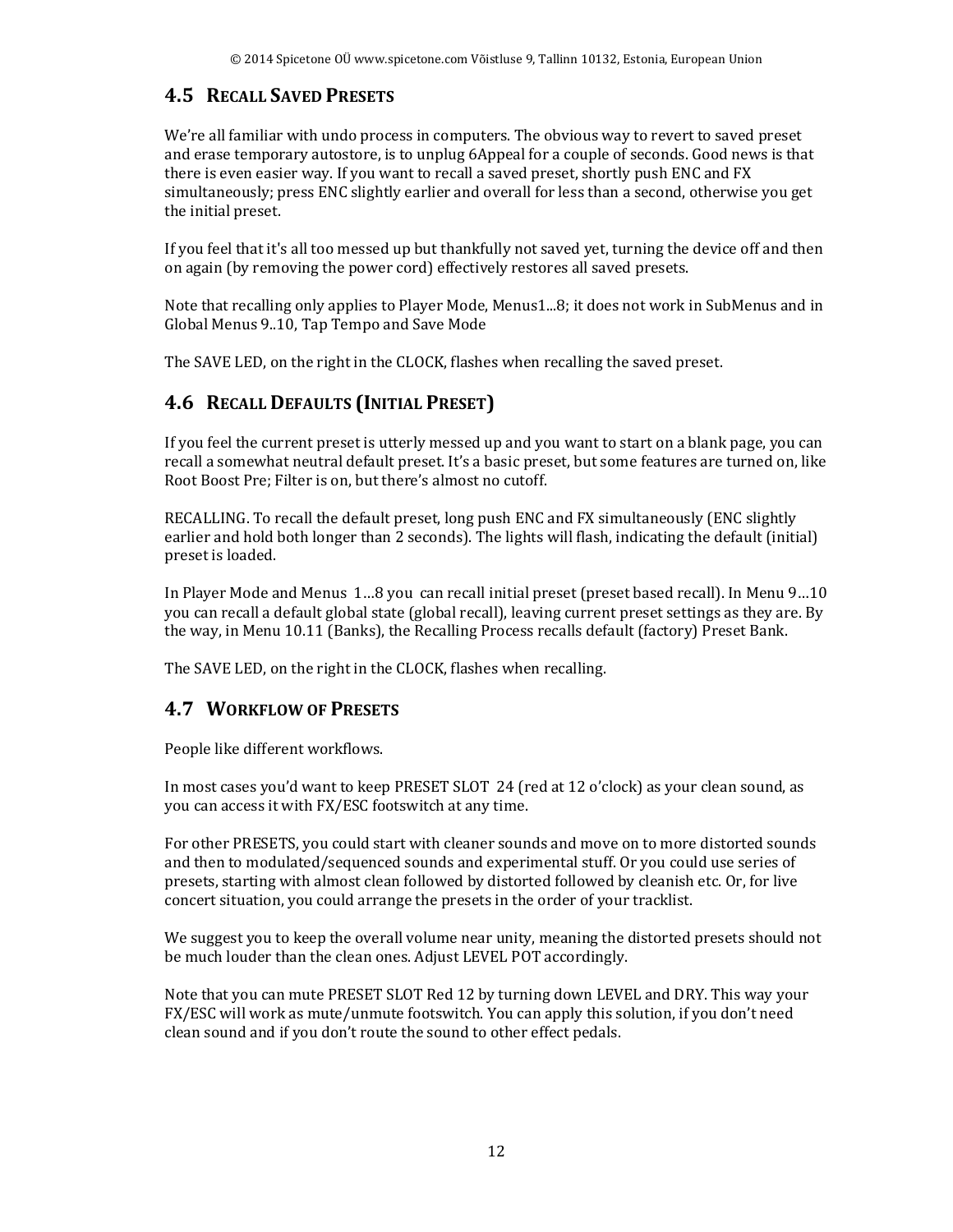#### **4.8 6APPEAL FACTORY PRESETS**

Here's the list of factory presets in 6Appeal. Note that Preset 24 is global clean preset that is accessible with FX footswitch from Presets 1…23.

Presets 1…12 are shown in Clock with green LEDs.

Presets 13…24 are shown in Clock with red LEDs.

#### **6APPEAL FACTORY PRESETS**

| <b>PRESET</b> | <b>NAME</b>                  | <b>MODULATION</b>         | <b>OTHER</b>                                  |
|---------------|------------------------------|---------------------------|-----------------------------------------------|
| Preset 1      | Hex Overdrive                |                           |                                               |
| Preset 2      | Hex Crunch, 30% Dry          | $\blacksquare$            | Less Drive, More Dry On<br>Lows               |
| Preset 3      | OD No Tone, 30% Dry          | $\blacksquare$            | More Drive, Less Dry On<br>lows, Clean MonoCh |
| Preset 4      | Resofilter Max Dry           | $\blacksquare$            | Less Drive, More Dry On<br>Lows               |
| Preset 5      | High Gain                    | $\blacksquare$            |                                               |
| Preset 6      | <b>Bluesy Overdrive</b>      |                           | Less Highs, On The Breakup                    |
| Preset 7      | <b>Hazy Fuzz</b>             | Slow LFO1                 |                                               |
| Preset 8      | <b>Inner Whistler Crunch</b> | Slow Filter LFO1          | <b>Resonant Filter</b>                        |
| Preset 9      | Deep Drive                   |                           | Root Boost Pre And Post                       |
| Preset 10     | Slow Tremolo                 | Slow LF01                 | $\overline{a}$                                |
| Preset 11     | <b>Fast Tremolo</b>          | Fast LFO1                 | $\blacksquare$                                |
| Preset 12     | <b>Faster Tremolo</b>        | Faster LFO1               |                                               |
| Preset 13     | Resonant Vibe, Crunch        | LFO1 Pulse                | <b>Resonant Filter</b>                        |
| Preset 14     | Random OD                    | LFO1 Random               | Random Filter LFO2                            |
| Preset 15     | <b>Filter Modulation</b>     |                           | 30% Dry                                       |
| Preset 16     | Double LFO A                 | LFO 1,2 Sync              | Low Strings Faster                            |
| Preset 17     | Double LFO B                 | LFO 1,2 Sync              | <b>High Strings Faster</b>                    |
| Preset 18     | Sample'N'Hold                | LFO Phase Spread          |                                               |
| Preset 19     | Pan Drive                    | LFO1 Pan                  | $\blacksquare$                                |
| Preset 20     | OD SEQ                       | SEQ Synced To LFO1        |                                               |
| Preset 21     | Hex Crunch SEQ ?             | Fast, Only On Strings 5,6 | Synced To LFO1                                |
| Preset 22     | High String Solo SEQ         | SEQ Str 4,5,6             | Clean 30% Mono                                |
| Preset 23     | Mono Overdrive               |                           |                                               |
| Preset 24     | Clean                        |                           | 30% Gain, 100% Dry                            |

If you want to overwrite presets in the currently selected bank with factory default, please follow RECALL process, as described in Chapter **4.6**.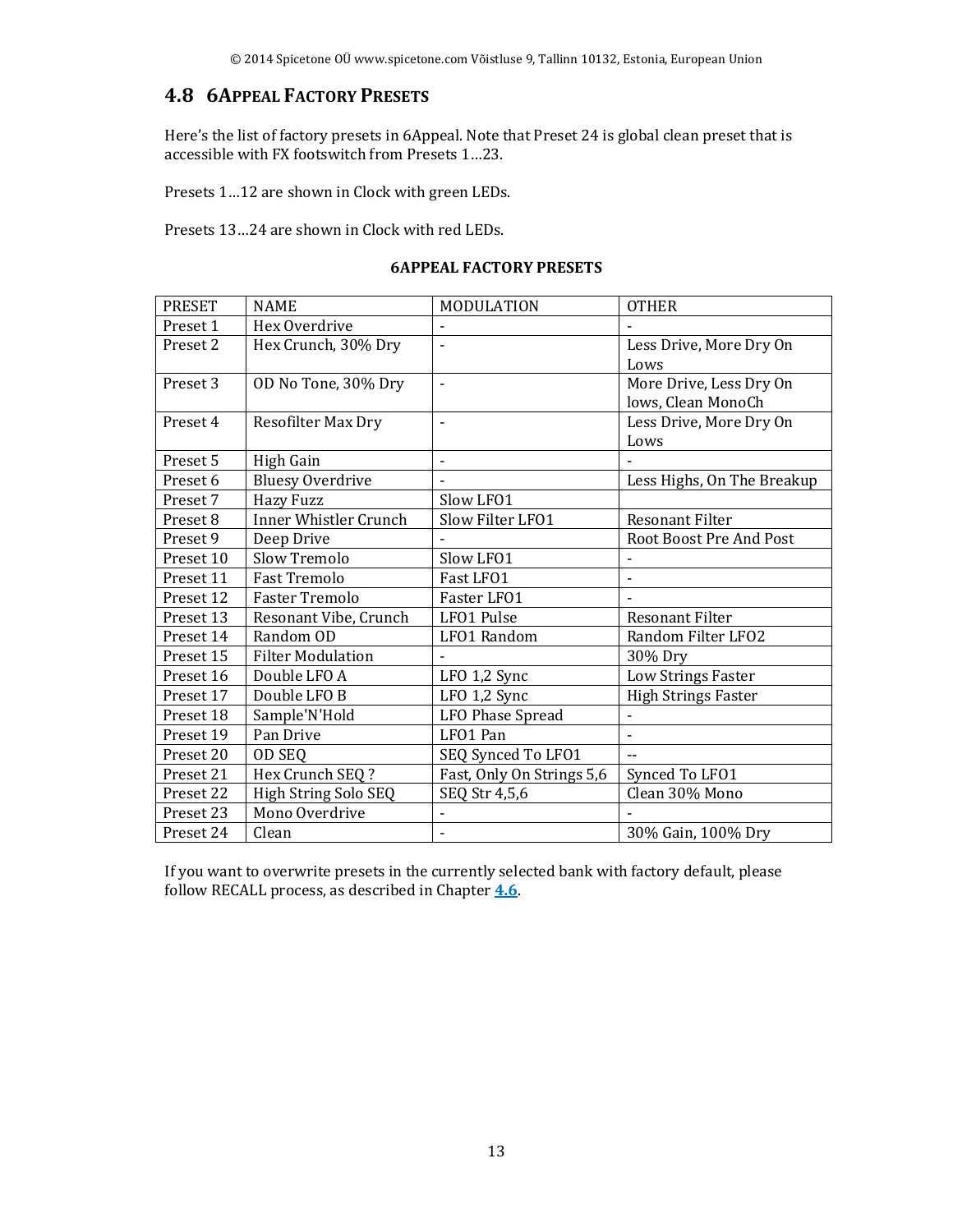NB! Besides the official factory set, Preset Bank 6 holds a set of modulation presets. Second half of those are for working with external devices (MIDI Expression Pedal, Roland GR-55 etc).

| <b>PRESET</b>         | <b>NAME</b>   |                                                                |  |  |  |  |  |
|-----------------------|---------------|----------------------------------------------------------------|--|--|--|--|--|
| Preset 1              | Phase-wave    | Factory Preset 10 (Sine MOD) with Phase Spread                 |  |  |  |  |  |
| Preset 2              | Phase-wah     | Preset 1 + LFO2 Slow Filter                                    |  |  |  |  |  |
| Preset 3              | Bass-Mod      | Factory Preset 12 (Pulse MOD) on String 13, Crunch             |  |  |  |  |  |
| Preset 4<br>Piano-Mod |               | Preset 3 with Falling Sawtooth (piano MOD)                     |  |  |  |  |  |
| Preset 5              | Freq-wave     | Preset 1 (Phase-wave) with Frequency Spread and Pan MOD        |  |  |  |  |  |
| Preset 6              | Seq-Ballad    | Sequencer String 45, slow                                      |  |  |  |  |  |
| Preset 7              | Seq-Rock      | Sequencer String 56, slow                                      |  |  |  |  |  |
| Preset 8              | Seq-Env       | Sequencer and Envelope String 35                               |  |  |  |  |  |
| Preset 9              | Envelope-sync | Envelope 2/3/4/5 strings synced from LF01                      |  |  |  |  |  |
| Preset 10             | Pan-Modu      | <b>Panning Modulation</b>                                      |  |  |  |  |  |
| Preset 11             | Swing-Wah     | LFO1 --> Filter, LFO2 --> Drive/Level Opposite Phase and Phase |  |  |  |  |  |
|                       |               | Spread                                                         |  |  |  |  |  |
| Preset 12             | Auto-Wah      | Preset 11, deeper LFO1, no spread on LFO2                      |  |  |  |  |  |
| Preset 13             | Wah-Mod       | External Pedal Level/Drive opposite phase + Filter             |  |  |  |  |  |
| Preset 14             | Clean/OD-     | External Pedal from Clean to Overdrive (ModWheel)              |  |  |  |  |  |
|                       | Swell         |                                                                |  |  |  |  |  |
| Preset 15             | Clean/OD      | 1-3 string OD and soft LFO, 4-6 string clean (ModWheel)        |  |  |  |  |  |
| Preset 16             | Cello         | 2-5 string with envelopes, GR-55                               |  |  |  |  |  |
| Preset 17             | Staccato      | 2-5 string with envelopes, GR-55                               |  |  |  |  |  |
| Preset 18             | Wah-Mod       | Preset 8 with GR-55 (slow envelope)                            |  |  |  |  |  |
| Preset 19             |               |                                                                |  |  |  |  |  |
| Preset 20             |               |                                                                |  |  |  |  |  |
| Preset 21             |               |                                                                |  |  |  |  |  |
| Preset 22             |               |                                                                |  |  |  |  |  |
| Preset 23             |               |                                                                |  |  |  |  |  |
| Preset 24             | Clean-Mod     | LFO 1 with clean                                               |  |  |  |  |  |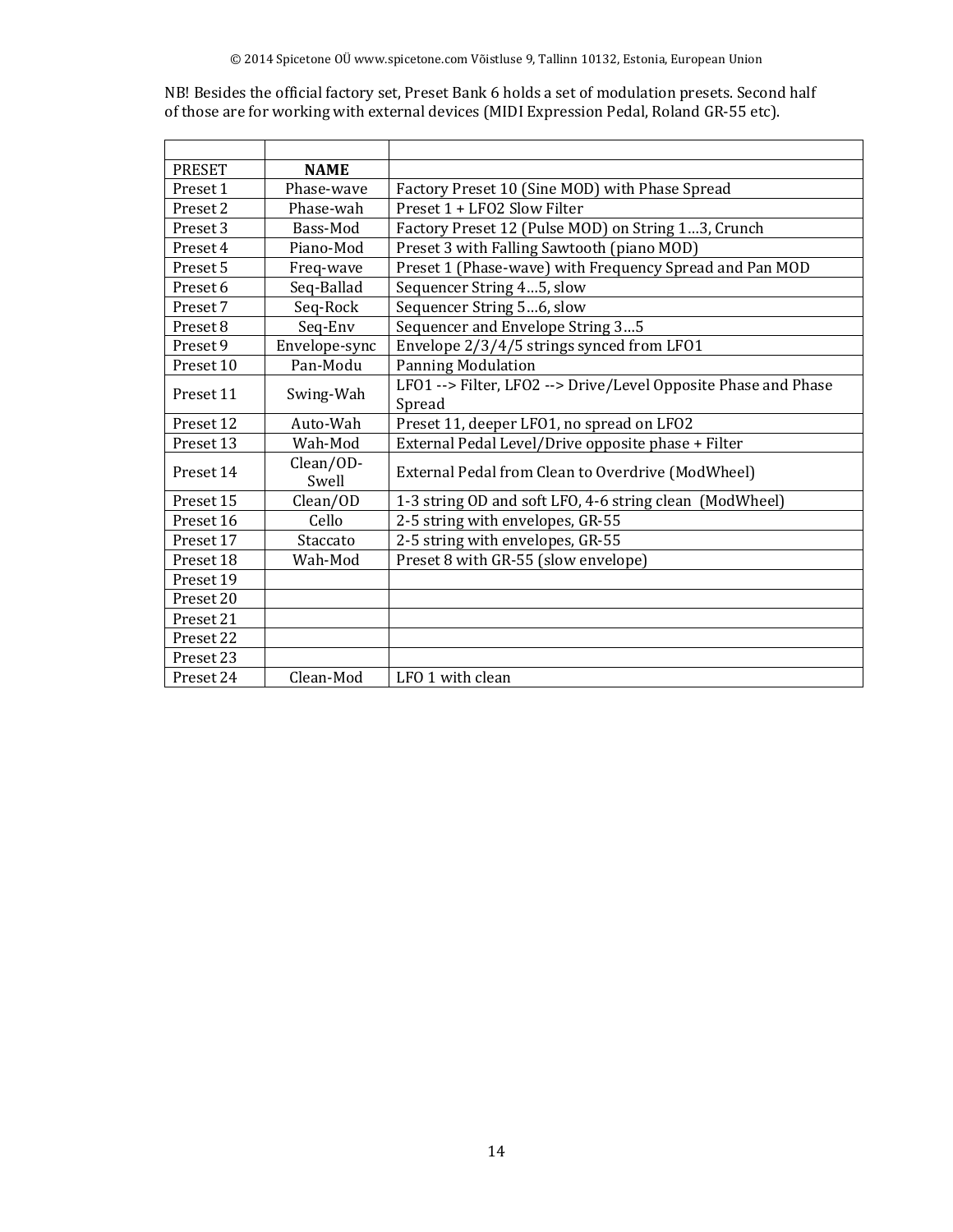## **5 PRESET BANKS**

When getting started with 6Appeal, you would probably want to stick with 24 PRESETS that you can browse using PREV and NEXT footswitch or by turning the encoder.

For advanced setups you have the firepower of 6 PRESET BANKS at your command. This takes the number of your customizable preset to a whopping 6x24=144, which most probably is more than you'll ever need. But it's there.

If you plan to use the pedal in different setups, it is advisable to set up different sets of presets. For example you can set Bank 1 for studio work, Bank 2 for stage and Bank 3 for solely monophonic applications. Or set the banks up for different guitars. You can use up to six banks. That takes your maximum number of presets to 144. Sure there's no need to use all the firepower, but it is there if you need it.

PRESET BANK SELECTION *Menu 10 Clock 11: Toggle to enter submenu*

SUBMENU 10.11 SELECT PRESET BANK NUMBER *Clock 1…6 Bank1…6 Toggle On (G) / Off (R)*

You can save a preset to another preset bank. Please see Chapter 4.4 for details.

SAVING A BANK. You can save all modified presets, i.e you can save the whole active bank. Or you can save your active bank to another bank. Enter Submenu 10.11 (Menu 10, Clock 11). DRIVE LED is blinking to indicate you're in submenu. Clock 1…6 represent banks. Green marks active. Turn ENC to any clock position you want to save to and long press ENC to save.

If you save to a new bank, the new bank is automatically activated after bank save. Please note that in that case your settings is the previously active bank are not saved. If you want to have two identical banks, first save the active bank to active, and then proceed saving it to a new bank.

If you find your currently selected preset bank is utterly messed up, you can recall the factory settings. This will erase all your presets in the currently selected bank.

RECALLING BANKS. Enter Submenu 10.11 (Banks). To recall the factory default bank to the bank you are using (active bank marked with green LED). Long push ENC and FX simultaneously (ENC slightly earlier and hold both longer than 2 seconds). The lights will flash, indicating the default (initial) Preset Bank is loaded. You can only recall to active bank, not any other bank. NB! Similarly to Preset Recall, loading of a bank to another bank only temporarily overrides it, unless you follow the Save Bank process (long ENC on the bank's position in Submenu 10.11).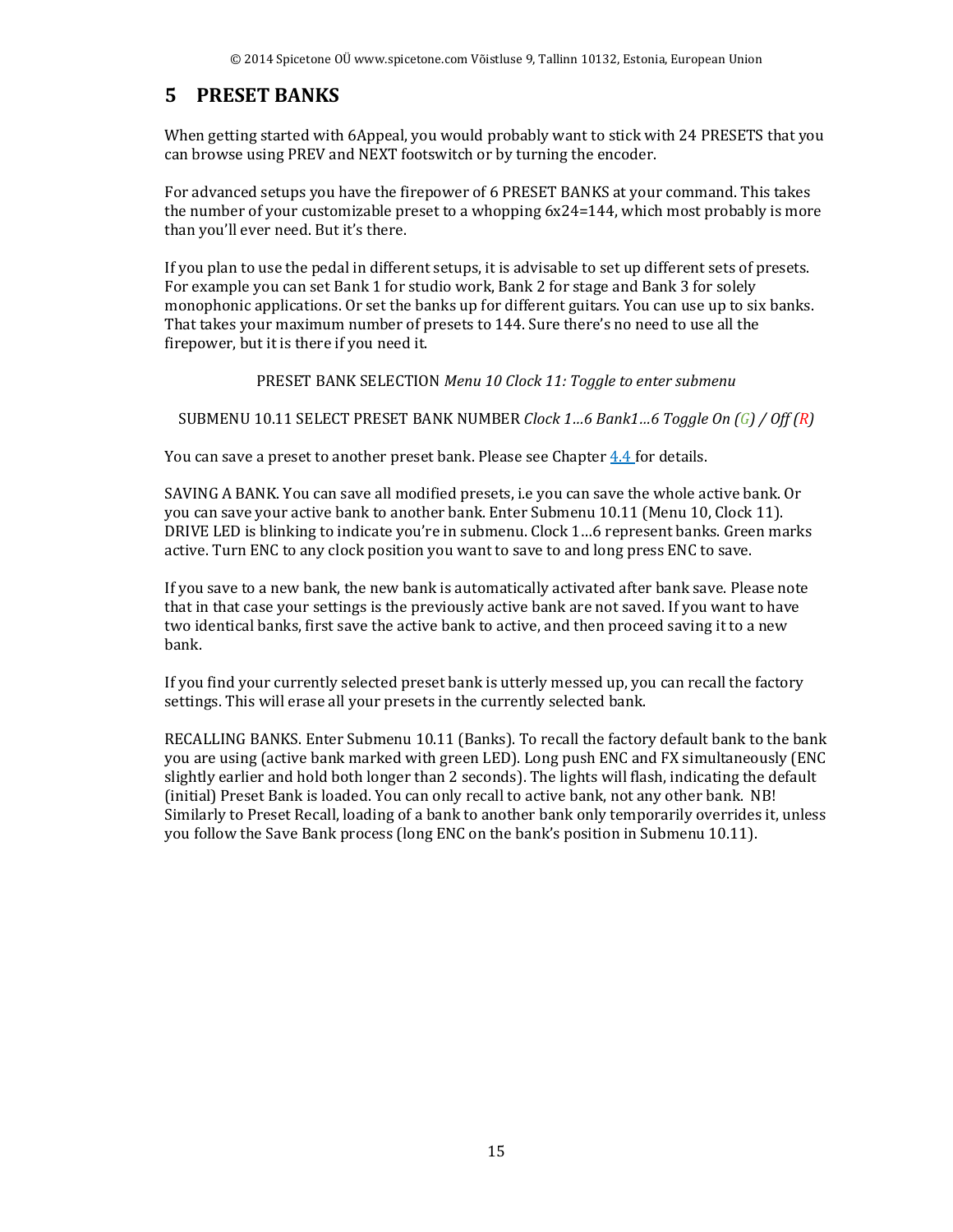## **6 MENUS**

*NB! To save space, we use abbreviations for menu items. For example 0 is mono channel, 16 means strings 1...6.*

The default startup is in Player Mode, giving you control over essential features (DRIVE, GAIN, TONE, LEVEL, MONO, DRY and the corresponding SPREAD knobs).

To access extended settings, shortly press the encoder in the middle of the clock (ENC SHORT). Now you have entered the menu that was opened the last time. On first use it's the Menu 1 "Sound" that you enter.

Menu 1 is the most important menu for sculpting your sound. Hence its contents are written on the pedal enclosure. If you don't feel like experimenting much, you can come by with just that menu. In any case, pushing ENC shortly is pretty similar to pressing Shift knob on your computer's keyboard, only with ENC you push and release it.

A blinking knob (01...10) shows, in which menu you are. To go to another menu, use PREV and NEXT FOOTSWITCH. To exit Menus, press FX/ESC footswitch.

Menu 1…7 settings are saved within a preset. Menu 9 "Midi" and 10 "Global" are global menus and their settings are applied to all presets in all preset banks.

Please remember to save a preset if you like your settings. You can save a preset to any Preset Memory Slot (23 normal slots and Slot 24 for clean/bypass) in the selected Bank. If you work with more than 24 presets, there are 6 Preset Banks available.

If you tune the pots in a preset, the new settings are stored automatically, so that the next time you return to this preset slot, you have the last used settings. Settings are stored only until the device is powered on. You lose all unsaved content if you switch off without saving.

Red SAVE LED (right next to ENC) indicates that the preset has been altered and has to be saved, if you want to keep the changes after power disconnected.

For saving process, please see Chapter **4.3** for details.

You can save a preset to another preset bank. Please see Chapter **4.4** for details.

#### **6.1 PLAYER MODE**

This is the essential state, where POTS 1…10 do what is written next to them without \*(asterisk). There are advanced menus, where POTS do other stuff, too. The contents of MENU 1 are written with an \*, but skip this info for now.

DRIVE controls clipping.

GAIN controls the signal strength that is fed to latter stages.

TONE is classic Tone Circuit that rolls off highs. It can be switched off in MENU 1.

LEVEL is basic output level (volume) pot for hexaphonic drive channels.

MONO pot determines how much monophonic signal is mixed in. NB! If you are using a normal monophonic guitar without hex pickups then this is your volume/level knob. Meaning you have to turn it up with normal pickups, otherwise you hear no sound.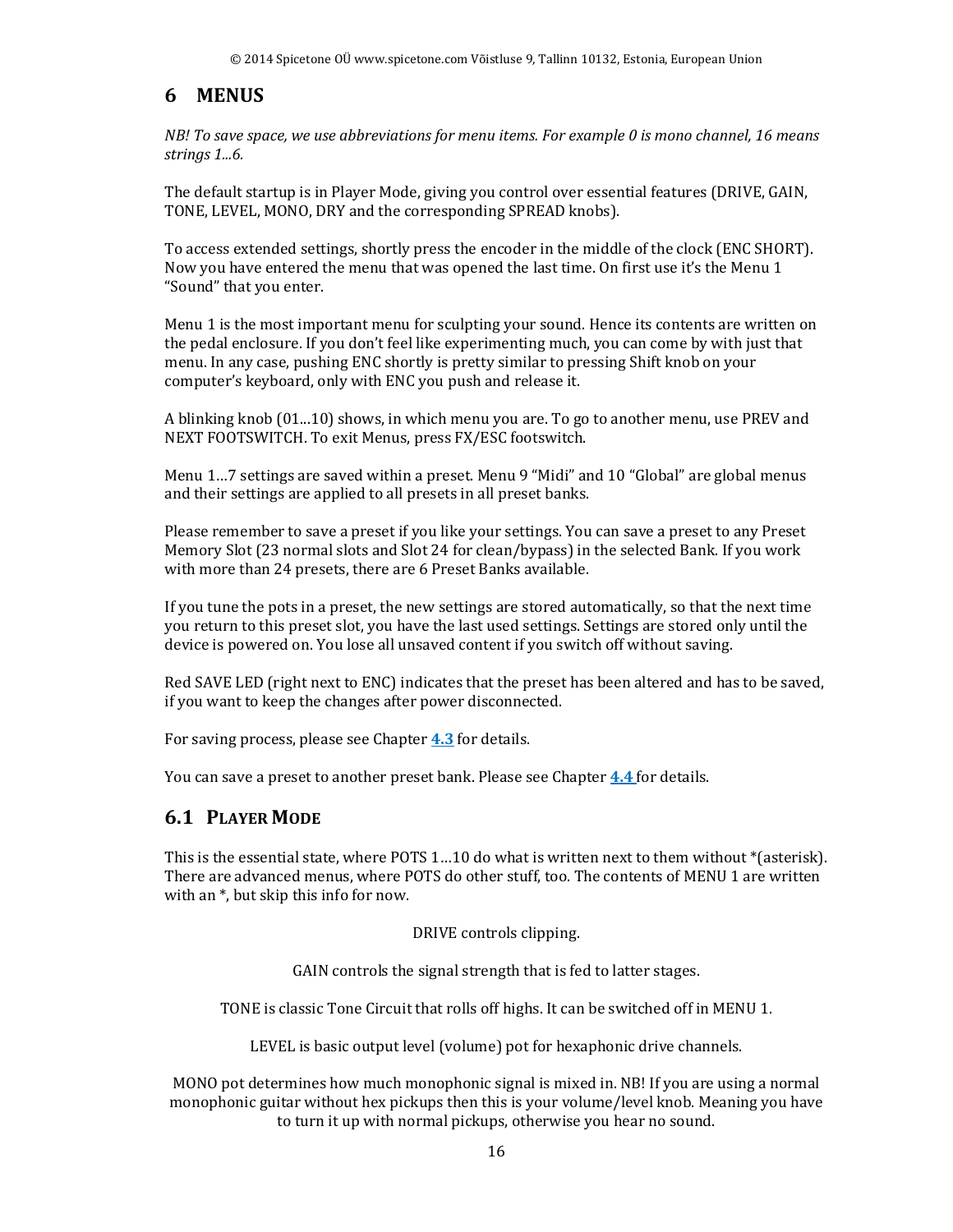DRY controls how much dry, unaffected clean signal, both mono and hex, is mixed in. Very useful for adding transparency and attack.

SPREAD pots (7…10) in the middle do the SPREAD thing that is explained further on. SPREAD only has effect on hexaphonic signal.

DRIVE SPREAD lets you add more or less drive on higher or lower strings.

TONE SPREAD mean shifting Tone Circuit toward high or low strings. For example for fuller tap harmonics you can cut highs on higher strings but keep all the available higher harmonics on low strings.

LEVEL SPREAD is volume control for higher to lower strings. Actually you can make mid strings louder or quieter, too. Read on to find out, how.

DRY SPREAD let you control how much dry (clean) signal is added to overdriven high or low string signal.

To put in a more formal way:

DRIVE *Player Mode Pot1* GAIN *Player Mode Pot2* TONE *Player Mode Pot3* LEVEL *Player Mode Pot4* MONO *Player Mode Pot5* DRY *Player Mode Pot6* 

DRIVE SPREAD *Player Mode Pot7* TONE SPREAD *Player Mode Pot8* LEVEL SPREAD *Player Mode Pot9* DRY SPREAD *Player Mode Pot10*

#### **6.2 MENU 1. SOUND**

MENU 1 (POT01 blinking) sets the main sound options that affect the fully analogue signal path. These are the most important sound sculpting settings. You can also bypass/mute and adjust FILTER if it's switched on.

The Clock Positions 1…6 apply for strings (Menu 1 to Menu 6) and Clock Position 12 applies to monophonic channel. This means you can apply or not apply the effect per string / per channel. In Menu 1 you can also mute strings that can be useful full bass guitar or for soloing.

In Menu 1 in strings settings, Clean (yellow LED) means that particular string is passed through without applying any effects in the menu. For example you can use lower strings without overdrive. Occasionally you might also want to completely mute some strings (red LED).

> STRING 1 ON/ CLEAN/MUTE *Menu 1 Clock 1: On (G) / Clean (Y) / Mute (R)* STRING 2 ON/ CLEAN/MUTE *Menu 1 Clock 2: On (G) / Clean (Y) / Mute (R)* STRING 3 ON/ CLEAN/MUTE *Menu 1 Clock 3: On (G) / Clean (Y) / Mute (R)* STRING 4 ON/ CLEAN/MUTE *Menu 1 Clock 4: On (G) / Clean (Y) / Mute (R)* STRING 5 ON/ CLEAN/MUTE *Menu 1 Clock 5: On (G) / Clean (Y) / Mute (R)* STRING 6 ON/ CLEAN/MUTE *Menu 1 Clock 6: On (G) / Clean (Y) / Mute (R)*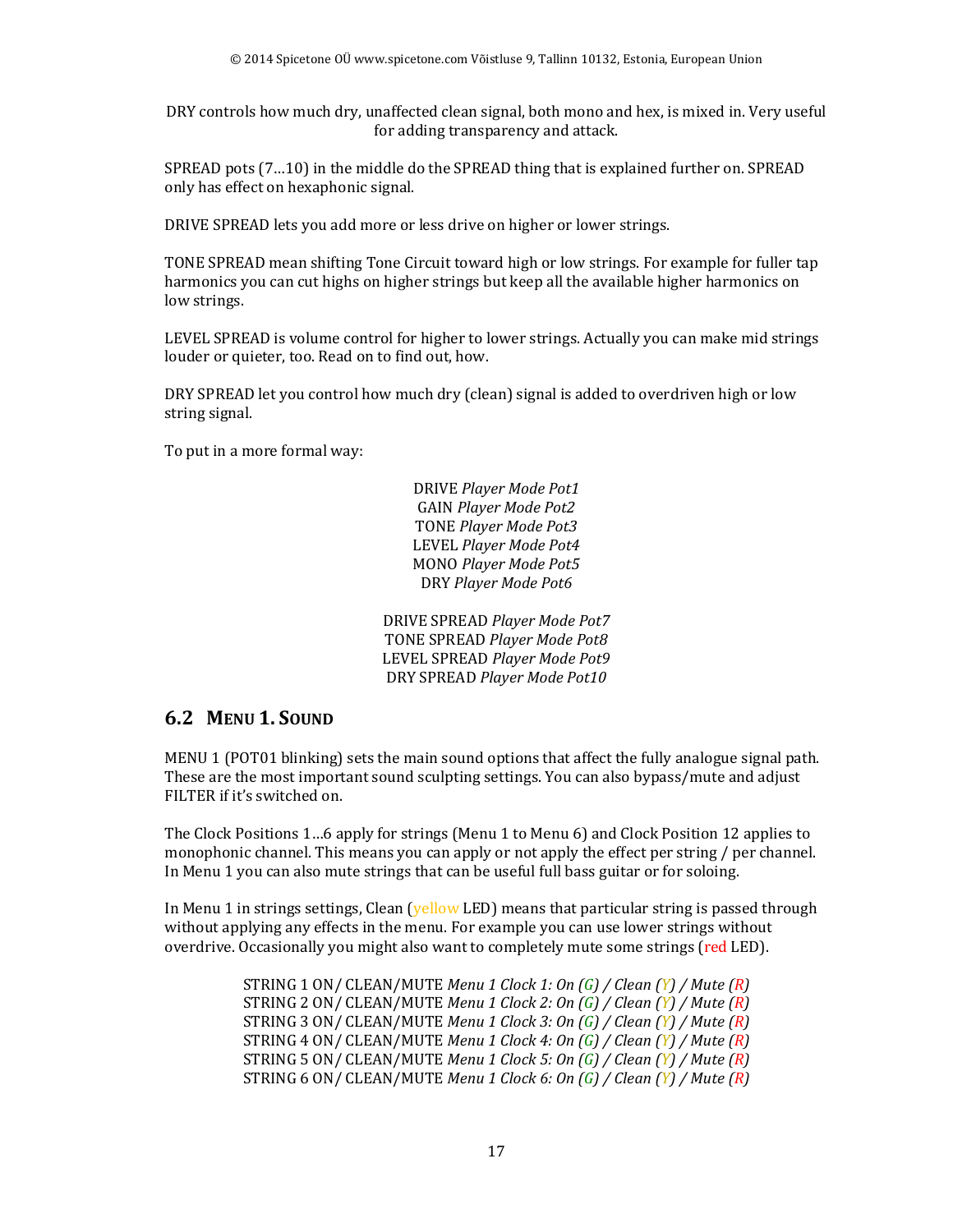The Clock Positions on the left apply to sound sculpting settings that in the old times used to demand soldering. See Chapter **6** for in depth explanations.

If you feel the sound is lacking low end, turn on Root Boost Circuit either pre effect, post effect or both. Watch out not to blow your speakers – too much bass can rip the speaker cones off.

ROOT BOOST POST *Menu 1 Clock 7: Off (D) / Hex On (G) / Mono On (Y) / Hex & Mono On (R)* ROOT BOOST PRE *Menu 1 Clock 8: Off (D) / Hex On (G) / Mono On (Y) / Hex & Mono On (R)*

In most of the factory setting, the Filter Section is turned on. Use Pots 7…10 to tune it. Filter is useful for rolling off some highs. With extreme resonance you're in the territory of creative effects. Filter Circuit comes after Drive Circuit. Note that Filter is a stereo effect and is not passed on through 13pin Out.

FILTER SECTION ON/OFF *Menu 1 Clock 9: Filter On (G), Off (R)*

Getting rid of the Tone Stack enhances lower end and opens up higher frequencies. Tone Circuit sits in the Drive Circuit. You can compensate increased higher content by rolling off some highs with Filter Circuit.

TONE STACK *Menu 1 Clock 10: On (G) / Off (R)*

DRIVE TYPE *Menu 1 Clock 11: Overdrive (G) / Crunch (Y) / Fuzz (R) / FX Off (D)*

Just like with strings, you can mute or keep the mono channel clean, too.

MONOCH *Menu 1 Clock 12: On (Green) / Clean (Yellow) / Mute (Red)* 

In Menu 1 Pots 1...6 do the same as in Player Mode:

DRIVE *Player Mode & Menu 1 Pot1* GAIN *Player Mode & Menu 1 Pot2* TONE *Player Mode & Menu 1 Pot3* LEVEL *Player Mode & Menu 1 Pot4* MONO *Player Mode & Menu 1 Pot5* DRY *Player Mode & Menu 1 Pot6* 

In Menu 1 the four Pots in the middle (POT 7…10) are FILTER settings that work only with the filter engaged (Menu 1 Clock 9). FILTER affects 1/4" jack outputs only. These are highly beneficial Pots for sculpting your sound and rolling off highs. You can get some nice twang, chime and whistle with those.

> FREQUENCY A *Menu 1 Pot7* FREQUENCY B *Menu 1 Pot8* FILTER LEVEL (VOLUME) *Menu 1 Pot9* FILTER RESONANCE *Menu 1 Pot10*

Watch out, if you set the resonance high, the filter can squeal and screech. On the other hand you can get nice jangle or instant feedback paradise with high resonance.

#### **6.3 MENU 2. PAN**

In MENU 2 (POT 2 blinking) the POTS 1…6 let you pan the strings in stereo. If you don't bother to set up panning manually, there are several autopan setups in MENU 2.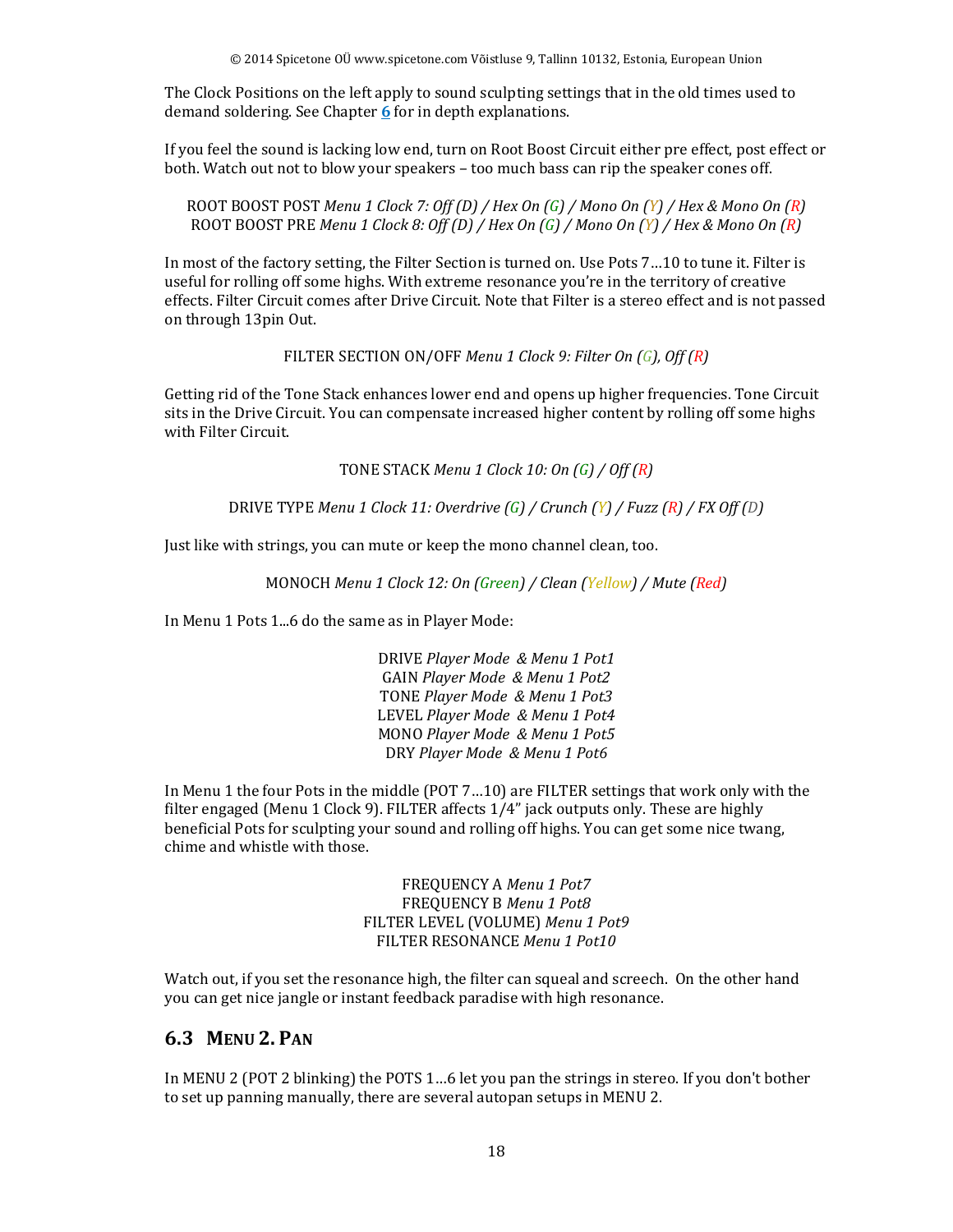AUTOPAN 1 *Menu 2 Clock 1: LRLRLR (G) / Reverse (Y) / Off (R)* AUTOPAN 2 *Menu 2 Clock 2: RRRLLL (G) / Reverse (Y) / Off (R)* AUTOPAN 3 *Menu 2 Clock 3: L2R2L5R5L10R10 (G) / Reverse (Y) / Off (R)* AUTOPAN 4 *Menu 2 Clock 4: L10L5L2R2R5R10 (G) / Reverse (Y) / Off (R)* AUTOPAN 5 *Menu 2 Clock 5: L10R5L2R2L5R10 (G) / Reverse (Y) / Off (R)* AUTOPAN 6 *Menu 2 Clock 6: MONO (G) / Reverse (Y) / Off (R)*

Last but not least, you can choose the way the SPREAD KNOBS act. By default these give more effect on higher or lower strings. Set SPREADS to Smile option and you can cut or boost the effect more on middle strings. For example, Level Spread in Smile settings gives you something similar to midrange frequency boost. Experiment. SPREAD function works on MODULATIONS, too (Pot 8, Pot 10 in Menu 3, 4, 5).

SPREADTYPE 1 Menu 2 Clock 12: Tilt (G) / Smile (R)

In SEQ and LFO1,2 you can apply different frequency rate (speed) to low and high strings with Pot 8 (Menu 3…5). But that is not all – in these menus, you can make Pot 8 to apply different phasing to high and low strings.

SPREADTYPE 2 Menu 2 Clock 11: Freq (G) / Phase (R)

As said, in Menu 2 the POTS 1…6 set the stereo panning of separate strings. This works only with a polyphonic pickup and applies to left and right output jack.

> STRING 1 PAN *Menu 2 Pot1* STRING 2 PAN *Menu 2 Pot2* STRING 3 PAN *Menu 2 Pot3* STRING 4 PAN *Menu 2 Pot4* STRING 5 PAN *Menu 2 Pot5* STRING 6 PAN *Menu 2 Pot6*

The four knobs in the middle are SPREAD settings, the same as in Player Mode.

DRIVE SPREAD *Player Mode & Menu 2 Pot7* TONE SPREAD *Player Mode & Menu 2 Pot8* LEVEL SPREAD *Player Mode & Menu 2 Pot9* DRY SPREAD *Player Mode & Menu 2 Pot10*

#### **6.4 MENU 3. SEQUENCER (SEQ)**

Menu 3 (POT03 blinking) controls a 24 step sequencer.

The sequence is described in Menu 3 submenus (Clock Position 7 and 8). Both have a submenu of 12 steps. Describe the Step On with green LED, Step Off with dark LED and mark a restart point with red. Sequence starts from Menu 3 Clock 7 submenu and continues to Clock 8 submenu. Whenever a red step is reached, the sequencer restarts. If there is no red step, the sequence runs all 24 steps.

Modulation Depth determines the strength of parameter change. In that sense the sequencer is like pulse modulation, but you may apply more complex rhythmic figures.

Sequence can be started and stopped by external MIDI controller sending Midi CC #30. A sequence also starts when preset is selected, if Menu 3 Clock 9 is set to On. If you do not want to use external MIDI control, you may create two nearby presets, in one of these Clock 9 switched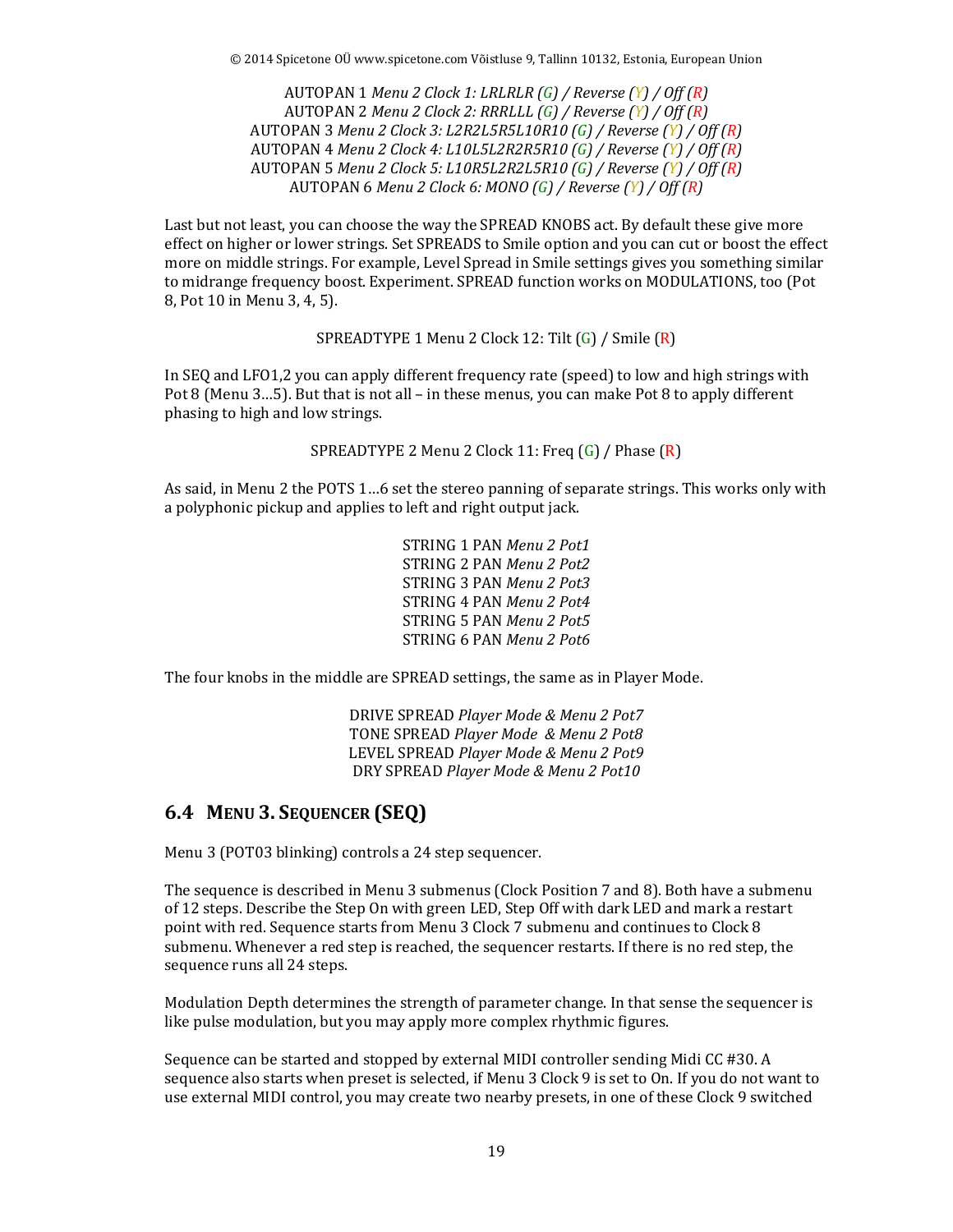On and in other switched Off – in this case changing between presets feels like switching sequencer On/Off.

Now for the detailed overview of Menu Items (Clock Positions). You can turn modulation off on certain strings, setting it from Clock Positions 1…6.

> STRING 1 MODULATION *Menu 3 Clock 1: On (G) / Off (R)* STRING 2 MODULATION *Menu 3 Clock 2: On (G) / Off (R)* STRING 3 MODULATION *Menu 3 Clock 3: On (G) / Off (R)* STRING 4 MODULATION *Menu 3 Clock 4: On (G) / Off (R)* STRING 5 MODULATION *Menu 3 Clock 5: On (G) / Off (R)* STRING 6 MODULATION *Menu 3 Clock 6: On (G) / Off (R)*

There are two submenus, each with 12 sequencer patterns. To pick any of these, enter submenu and toggle a clock position with encoder (*On (G) / Off (D) / Reset (R)*):

> SUBMENU 3.7: STEP1 *Menu 3 Clock 7: Toggle to enter* SUBMENU 3.8: STEP2 *Menu 3 Clock 8: Toggle to enter*

To get Sequencer going when you select a preset, set it to start when preset starts:

START SEQ WITH PRESET: *Menu 3 Clock 9: On (G) / Off (R)*

You can synchronize SEQ with LFO 1 at the rate of 1, 2 or 4 times. If you want the sequencer in sync with external MIDI or TAP TEMPO, you must first sync LFO1.

SYNC SEQ TO LFO1 *Menu 3 Clock 10: Off (D) / 1X (G) / 2X (Y) / 4X (R)* SYNC LFO1 *Menu 4 Clock 10: Off (D) / Tempo (G) / Midi (Y) / Midi.OR.Tempo (R)*

If you have synced tempo to LFO1, turning Pot 7 changes the SEQ tempo in relation to LFO1 (from -16 times to +16 times the speed of LFO1). Setting LFO1 to slow rate and slowing down even more gives you slower setting than Pot 7 without synching; and vice versa for faster.

To turn SEQ on, set it to control either parameters, panning or filter parameters. Please note that you cannot bypass filter modulation per string, as the Filter works on 1/4" outputs.

SEQ MODULATION MODE *Menu 3 Clock 11: Off (D) / Parameter (G) / Pan (Y) / Filter (R)*

You can turn on sequenced modulation on mono channel:

MONO CHANNEL SEQ (0) *Menu 3 Clock 12: On (G) / Off (R)*

In sequencer menu the main POTS change the corresponding sequenced modulation depth. Depending on your settings, the main functions, panning or filter can be modulated. Note that turning the depth past the mid-point (yellow light) counter clockwise reverses the shapes.

> DRIVE / PAN1 / FILTER FREQ A MOD DEPTH *Menu 3 Pot 1* GAIN / PAN2 / FILTER FREQ B MOD DEPTH *Menu 3 Pot 2* TONE / PAN3 DEPTH *Menu 3 Pot 3* LEVEL / PAN4 / FILTER VOLUME MOD DEPTH *Menu 3 Pot 4* MONO / PAN5 / FILTER RESONANCE DEPTH *Menu 3 Pot 5* DRY / PAN6 DEPTH *Menu 3 Pot 6*

The four knobs in the middle set SEQ Frequency and SEQ Level. You can also apply more or less modulation on lower or higher strings, using familiar spread function.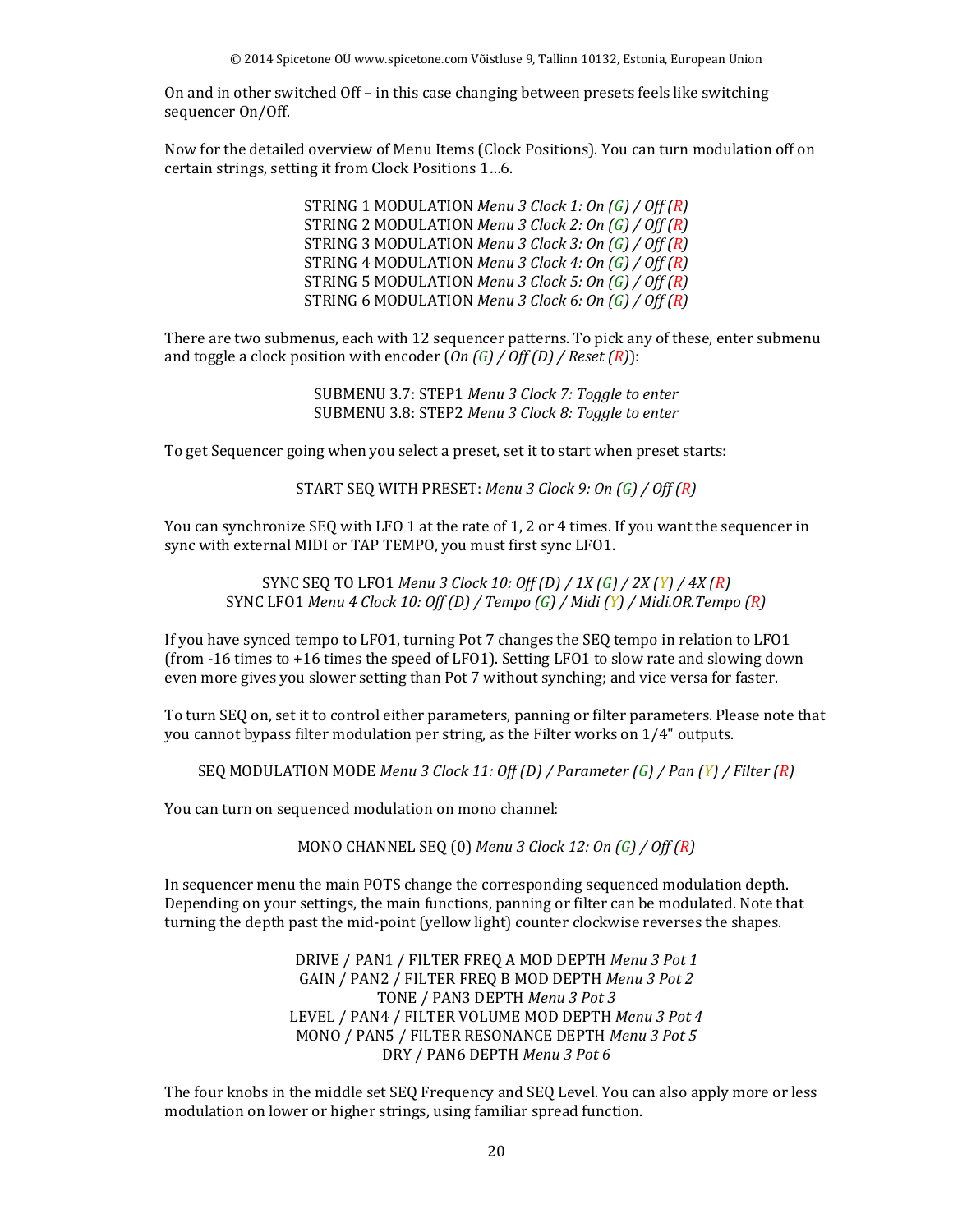#### SEQ FREQUENCY / RELATION TO LFO 1 *Menu 3 Pot 7* SEQ FREQUENCY SPREAD *Menu 3 Pot 8* SEQ LEVEL (MOD AMPLITUDE) *Menu 3 Pot 9* SEQ LEVEL SPREAD *Menu 3 Pot 10*

Troubleshooting to get SEQUENCER going! Checklist:

- o Is SEQ on? (Menu 3, Clock Position 11)
- o You must define a sequence type in Menu 3 Submenus, available in Clock positions 7 and 8
- $\circ$  SEQ does not start with preset; set it to start with preset (Menu 3 Clock Position 9 Green)
- o You must turn at least one of the Pots 1…6, thus defining sequenced modulation depth for at least one parameter.
- o In Menu 3, Pot 9 that controls modulation amplitude, must not be in zero position.

#### **6.5 MENU 4 AND MENU 5. LFO1 AND LFO2**

Menu 4 (POT04 blinking), Menu 5 (POT05 blinking).

There are two LFOs, which may have different shapes: sine, triangle, pulse, rising or falling saw and random level (Menu 4&5, Clock 7 and/or 8). Experiment.

LFOs may run at independent tempo, but can be controlled externally by MIDI (CC #1, CC #2 or Pitch Bend) (Menu 4&5 Clock 9). LFO 1 can be synced with TAP TEMPO or MIDI and LFO 2 can be synced with LFO 1. You could say that LFO 1 and LFO 2 have a sort of master-slave relationship.

The controls in these menus are the same, just that they influence a separate LFO. You can use both LFOs at the same time or only one (LFO1) of these. Two LFOs give you a possibility to control diverse groups of parameters at the same time (like main parameters and Pan or Filter parameters), which can give you rather experimental sounds.

First of all you can turn modulation off on certain strings, setting it from Clock Positions 1…6.

STRING 1 MODULATION *Menu 4&5 Clock 1: On (G) / Off (R)* STRING 2 MODULATION *Menu 4&5 Clock 2: On (G) / Off (R)* STRING 3 MODULATION *Menu 4&5 Clock 3: On (G) / Off (R)* STRING 4 MODULATION *Menu 4&5 Clock 4: On (G) / Off (R)* STRING 5 MODULATION *Menu 4&5 Clock 5: On (G) / Off (R)* STRING 6 MODULATION *Menu 4&5 Clock 6: On (G) / Off (R)*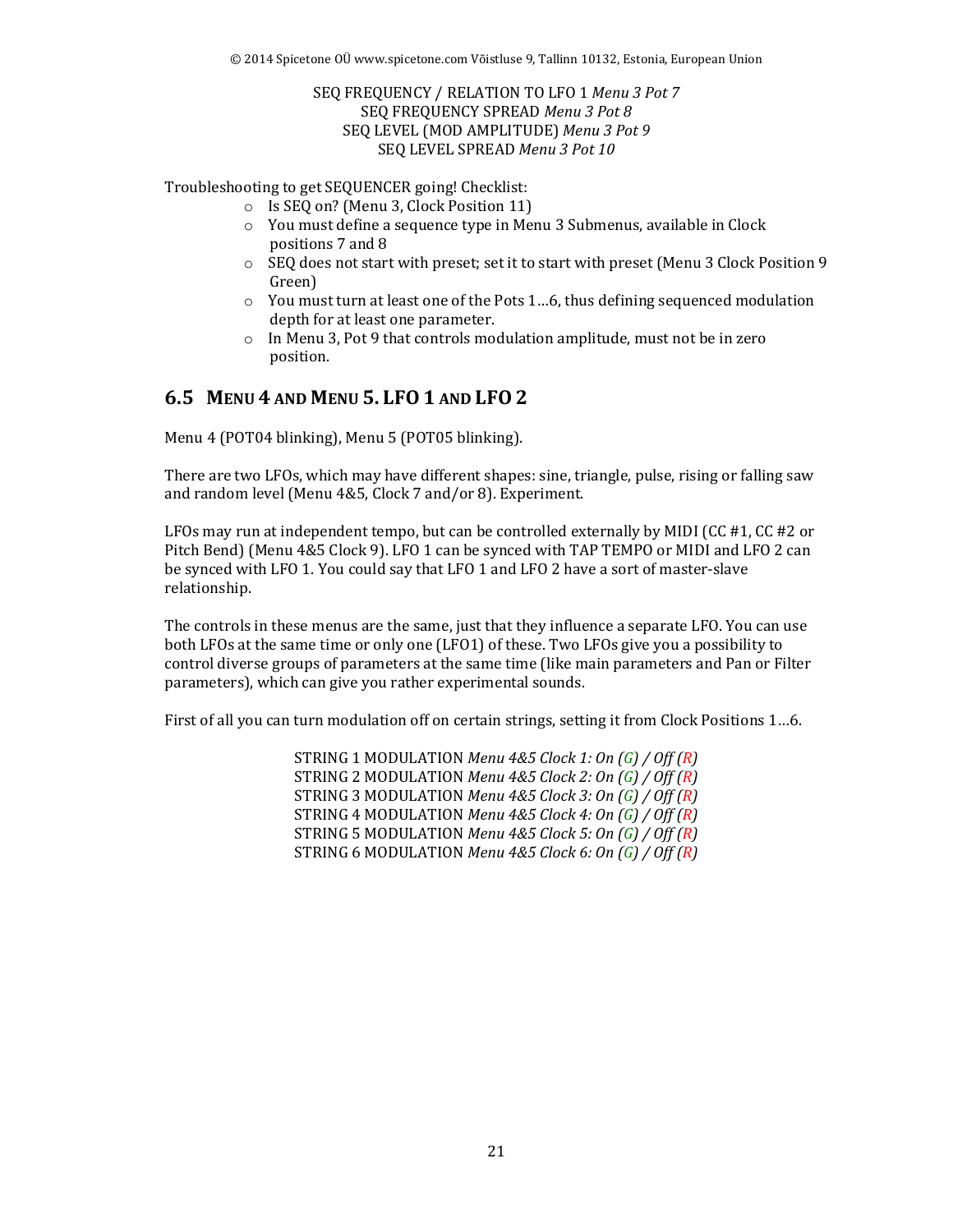You have several modulation types to choose (sine, triangle, pulse, rising and falling sawtooth). The possible Shapes are available through two clock positions, but with one LFO you can use only one Shape. Check out the Random Shape setting for experimental sounds. If both Shapes are off, the LFO is off.

> SHAPE 1 *Menu 4&5 Clock 7: Off (D) / Sine (G) / Triangle (Y) / Pulse (R)* SHAPE 2 *Menu 4&5 Clock 8: Off (D) / Rising (G) / Falling (Y) / Random (R)*

If you have connected a dedicated MIDI controller to 6Appeal's MidiIn, or have connected other MIDI device and set correct MIDI channels, you can control LFO rate with modulation wheel, breath control or pitch bend. NB! If you make the MIDI Control active, your LFO will stop autorunning and starts to follow either one of these three MIDI control messages.

LFO MIDI CTRL *Menu 4&5 Clock 9: Off (D) / ModWheel (G) / BreathCtrl (Y) / PitchBend(R)*

You can synchronize LFO1 with TAP TEMPO or MIDI IN.

SYNC LFO1 *Menu 4 Clock 10: Off (D) / Tempo (G) / Midi (Y) / Midi.OR.Tempo (R)*

You can synchronize LFO2 with LFO1 at the rate of 1, 2 or 4 times.

SYNC LFO 2 TO LFO 1 *Menu 5 Clock 10: Off (D) / 1X (G) / 2X (Y) / 4X (R)*

If you have synced LFO2 tempo to LFO1, turning Pot 7 changes the SEQ tempo in relation to LFO1 (from -16 times to +16 times the speed of LFO1). Setting LFO1 to slow rate and slowing down even more gives you slower setting than Pot 7 without synching; and vice versa for faster.

Besides modulating the parameters of the main knobs (DRIVE, GAIN, TONE, LEVEL, MONO, LEVEL), you can apply modulated panning (sound moves between 1/4" output left and right). You can also modulate filter parameters if the FILTER is switched on. You cannot bypass filter modulation per string, as the Filter works on 1/4" outputs.

MODULATION MODE *Menu 4&5 Clock 11: Off (D) / Parameter (G) / Pan (Y) / Filter (R)* 

And you can choose if the Mono Channel is modulated or not.

MONO CHANNEL (0) LFO *Menu 4&5 Clock 12: On (G) / Off (R)*

In modulation menu the main POTS change the corresponding modulation depth. Depending on your settings, the main functions, panning or filter can be modulated. Note that turning the depth past the mid-point (yellow light) counter clockwise reverses the shapes

> DRIVE / PAN1 / FILTER FREQ A MOD DEPTH *Menu 4&5 Pot 1* GAIN / PAN2 / FILTER FREQ B MOD DEPTH *Menu 4&5 Pot 2* TONE / PAN3 DEPTH *Menu 4&5 Pot 3* LEVEL / PAN4 / FILTER VOLUME MOD DEPTH *Menu 4&5 Pot 4* MONO / PAN5 / FILTER RESONANCE DEPTH *Menu 4&5 Pot 5* DRY / PAN6 DEPTH *Menu 4&5 Pot 6*

The four knobs in the middle set LFO Frequency and LFO Level. You can also apply more or less modulation on lower or higher strings, using familiar spread function.

> LFO FREQUENCY *Menu 4&5 Pot 7* LFO FREQUENCY SPREAD *Menu 4&5 Pot 8* LFO LEVEL (MOD AMPLITUDE) *Menu 4&5 Pot 9* LFO LEVEL SPREAD *Menu 4&5 Pot 10*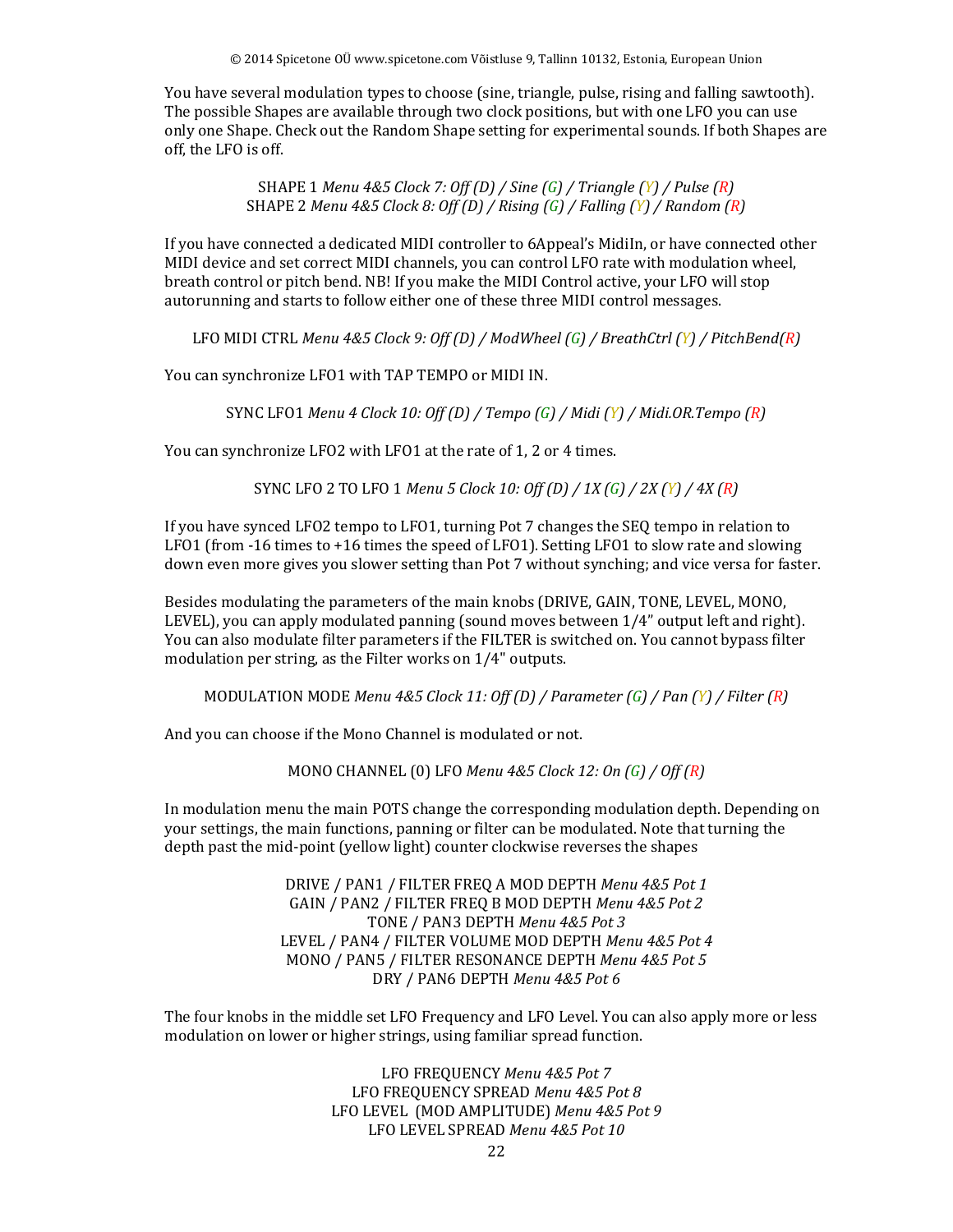So, to get modulation going, enter Menu 4 or Menu 5, pick the Modulation Shape (Clock7 or Clock8), then pick the Modulation Mode (Clock 11). The POTS are active now. Turn any POT to set its modulation depth and use POT7 and POT9 to set the tempo (rate) and LFO level.

You can use TAP TEMPO function to set the modulation rate. For that, in Player Mode, hold the FX FOOTSWITCH longer than 2 seconds, then use it for tapping the tempo. The TAP TEMPO function ends automatically in 5 seconds when you stop tapping.

There is TEMPO LED in the CLOCK, left from the rotary encoder. The TEMPO LED blinks with modulation speed you have set or obtaining from an external MIDI device.

For MODULATION, the SPREAD function is special (POT 8 and POT 10 in Menu 3,4,5). By default, SPREAD POTS control the frequency rate of modulation, applying different speed on high or low strings. But you can use POT 8 to make the high and low string modulate in different phases, giving you a phasing kind of effect.

SPREADTYPE 2 Menu 2 Clock 11: Freq (G) / Phase (R)

Troubleshooting to get LFO going. Checklist:

- o Is LFO on? (Menu 4 or 5, Clock Position 11)
- o Is LFO controlled by MIDI? You must have an external MIDI device working, otherwise switch this feature off (Menu 4 or 5, Clock Position 9 to Dark).
- $\circ$  You must have at least one modulation type set (Menu 4 or 5, Clock Position 7 or 8).
- o You must turn at least one of the Pots 1…6, thus defining modulation depth for at least one parameter.
- $\circ$  In Menu 4 or 5, Pot 9 that controls modulation amplitude, must not be in zero position.
- $\circ$  Have you turned on LFO MIDI CTRL? If yes, then LFO runs only if you input one of the three control types.

## **6.6 MENU 6. ENVELOPE (ENV)**

Menu 6 "Envelope" (POT06 blinking) let you control 6Appeal parameters with an externally created envelope. We are planning to build a pedal that creates envelopes, but for the time being you probably have to opt for a Roland device.

The Envelope control is to form individual string shapes over time. For example, slow attack sounds (imitating cello/violin type of sounds), or staccato (banjo) type of sounds. This needs some kind of string pluck detector, which we plan to realize in some of next hexaphonic processors. So far the use of envelopes is quite limited, but you may use some external pluck detector.

The Envelope is ADSR type; you can also control it from external MIDI controller by sending Midi CC #31 messages. You can change Envelope time fronts: Linear/Exponential/Logarithmic (Menu 6 Clock 9). You can turn the Envelope from ADSR type to ADR type (Menu 6 Clock 8). Syncing Envelope to LFO1 makes it run continuously.

As with modulations, you can apply ENV to only some of the strings.

STRING 1 ENVELOPE *Menu 6 Clock 1: On (G) / Off (R)* STRING 2 ENVELOPE *Menu 6 Clock 2: On (G) / Off (R)* STRING 3 ENVELOPE *Menu 6 Clock 3: On (G) / Off (R)* STRING 4 ENVELOPE *Menu 6 Clock 4: On (G) / Off (R)*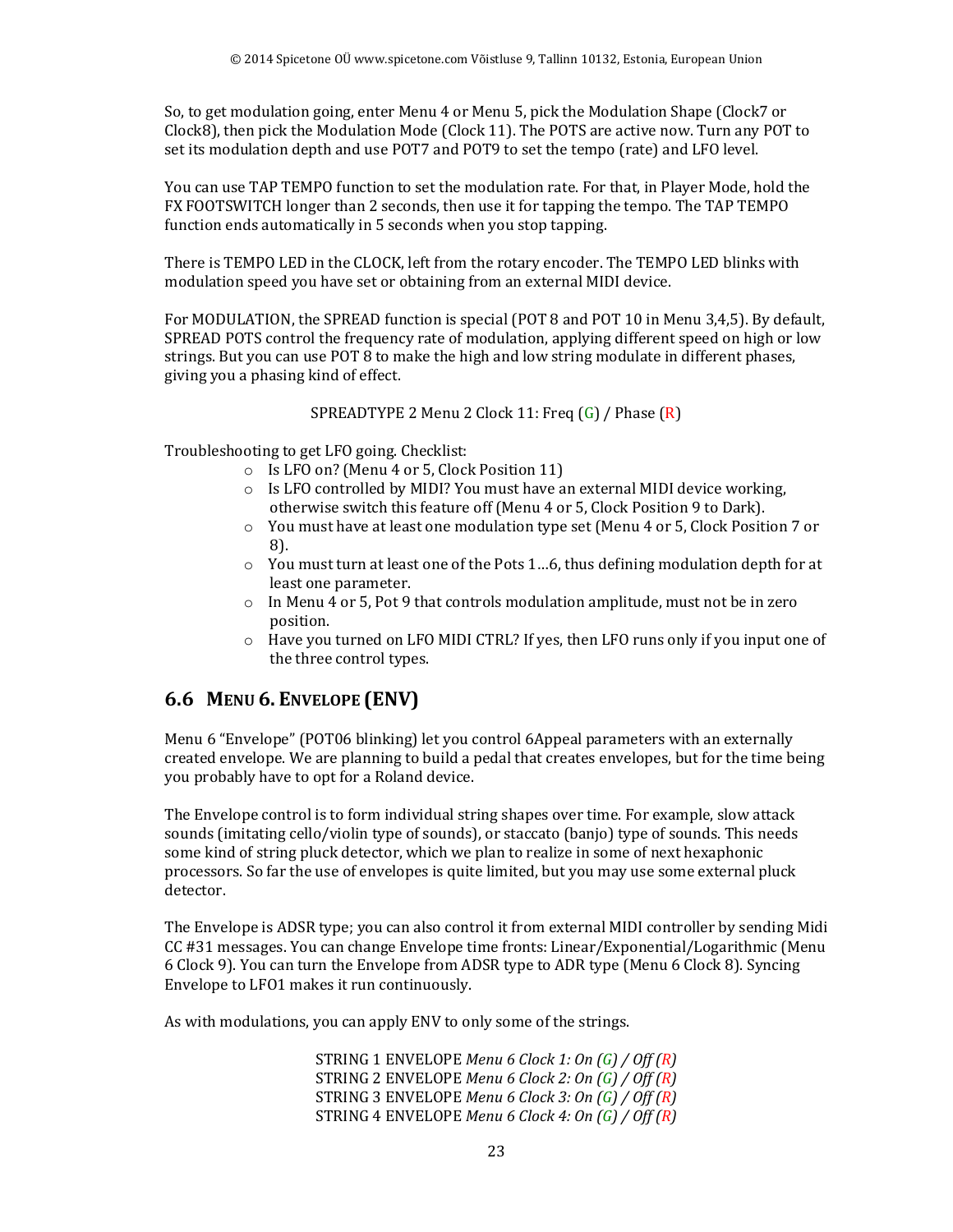© 2014 Spicetone OÜ www.spicetone.com Võistluse 9, Tallinn 10132, Estonia, European Union

STRING 5 ENVELOPE *Menu 6 Clock 5: On (G) / Off (R)* STRING 6 ENVELOPE *Menu 6 Clock 6: On (G) / Off (R)*

You can change the envelope curve and choose staccato mode. Experiment.

STACCATO *Menu 6 Clock 8: On (G) / Off (R)*

FRONT *Menu 6 Clock 8: Linear (G) / Exponential (Y) / Logarithmic (R)* 

You can synchronize ENV with LFO1 at the rate of 1, 2 or 4 times.

SYNC ENV TO LFO 1 *Menu 6 Clock 10: Off (D) / 1X (G) / 2X (Y) / 4X (R)*

Even though you'd normally stick to controlling parameters with envelope, you can even apply envelope to panning and filter settings. You are welcome to create multi parameter wah-wah effects, yet unheard in this solar system.

ENVELOPE MODE *Menu 6 Clock 11: Off (D) / Parameter (G) / Pan (Y) / Filter (R)*

And finally, you can decide if mono channel is affected by the envelope effect.

MONO CHANNEL (0) ENV *Menu 6 Clock 12: On (G) / Off (R)*

In envelope menu the main POTS change envelope modulation depth for the corresponding parameters. Depending on your settings, the main functions, panning or filter can be modulated. In panning envelope mode, POTS 1…6 refer to STRING 1…6.

> DRIVE / PAN1 / FILTER FREQ A MOD DEPTH *Menu 6 Pot 1* GAIN / PAN2 / FILTER FREQ B MOD DEPTH *Menu 6 Pot 2* TONE / PAN3 DEPTH *Menu 6 Pot 3* LEVEL / PAN4 / FILTER VOLUME MOD DEPTH *Menu 6 Pot 4* MONO / PAN5 / FILTER RESONANCE DEPTH *Menu 6 Pot 5* DRY / PAN6 DEPTH *Menu 6 Pot 6*

The four knobs in the middle (POT 7…10) set ADSR values, familiar to synthesizer people.

ENV ATTACK *Menu 4&5 Pot 7* ENV DECAY *Menu 4&5 Pot 8* ENV SUSTAIN *Menu 4&5 Pot 9* ENV RELEASE *Menu 4&5 Pot 10*

#### **6.7 MENU 7. MIDI CONTROLLER SETUP**

Menu 7 is reserved for setting up MIDI controller operation, to control external MIDI devices with 6Appeal – see Chapter **11** "MIDI" for more info.

Please note that Menu 7 is preset-based, not global. For example you can set up different MIDI applications for different songs.

> SUBMENU CMD1 *Menu 7 Clock 1: Toggle to enter* SUBMENU CMD2 *Menu 7 Clock 2: Toggle to enter* SUBMENU CMD3 *Menu 7 Clock 3: Toggle to enter* SUBMENU CMD4 *Menu 7 Clock 4: Toggle to enter* SUBMENU CMD5 *Menu 7 Clock 5: Toggle to enter* SUBMENU CMD6 *Menu 7 Clock 6: Toggle to enter*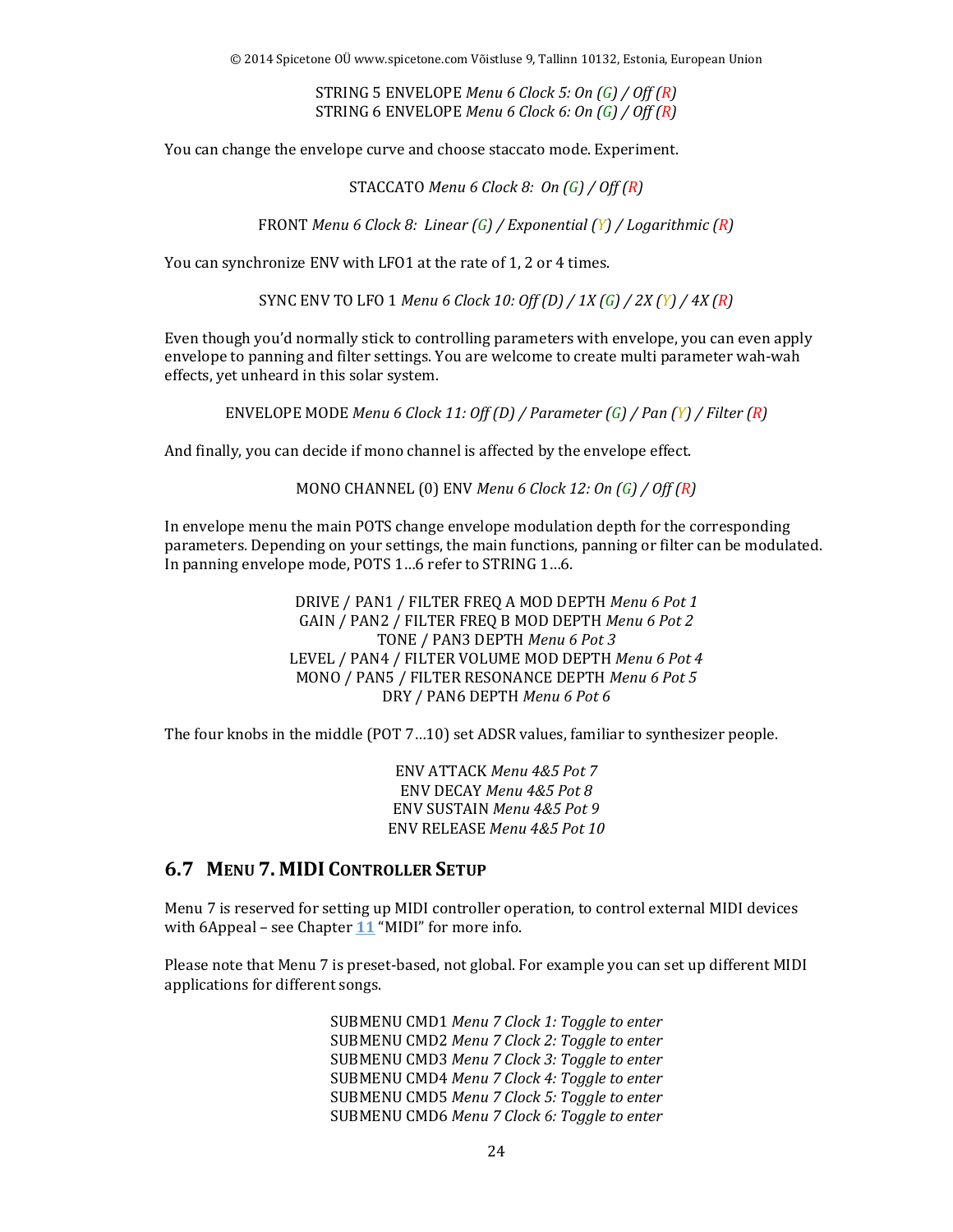SUBMENU CMD7 *Menu 7 Clock 7: Toggle to enter* SUBMENU CMD8 *Menu 7 Clock 8: Toggle to enter* SUBMENU CMD9 *Menu 7 Clock 9: Toggle to enter* SUBMENU CMD10 *Menu 7 Clock 10: Toggle to enter* SUBMENU CMD11 *Menu 7 Clock 11: Toggle to enter*

MIDI CONTROL *Menu 7 Clock 12: On (G) / Off (R)*

MidiCtrl1 *Menu 7 Pot 1* MidiCtrl2*Menu 7 Pot 2* MidiCtrl3 *Menu 7 Pot 3* MidiCtrl4 *Menu 7 Pot 4* MidiCtrl5 *Menu 7 Pot 5* MidiCtrl6 *Menu 7 Pot 6* MidiCtrl7 *Menu 7 Pot 7* MidiCtrl8 *Menu 7 Pot 8* MidiCtrl9 *Menu 7 Pot 9* MidiCtrl10 *Menu 7 Pot 10*

#### **6.8 MENU 8**

Menus 8 is reserved for future development.

#### **6.9 MENU 9. MIDI SETTINGS**

MENU 9 "MIDI" (POT09 blinking) controls everything related to MIDI. This is a global menu, having effect on all presets.

First of all, you can turn MIDI input on and off.

MIDIIn *Menu 9 Clock 1 : On (G) / Off (R)*

If you are only planning to use MIDI for synching modulation and sequencer tempo, keep MIDI OUT (and MIDI THRU) turned off.

MIDIOut *Menu 9 Clock 2 : On (G) / Off (R)*

You can choose if a MIDI signal coming to MidiIn on 6Appeal, is transferred on to MidiOut on 6Appeal. This is useful in advanced MIDI routing, as we do not have a dedicated MidiThru connector on 6Appeal. Unless you're an advanced user, keep MIDI THRU off.

MIDI THRU *Menu 9 Clock 3: On (G) / Off (R)*

To set up correct MIDI control you have to set Midi In and Midi Out channels according to your MIDI setup (Menu 9 items 10 and 11). By default both of these are set to channel 6. Please note that 6Appeal can only be set to MIDI channels 1 to 12, even though MIDI standard channel range is 1 to 16 – this is a limitation of our user interface, sorry for that. We also recommend you to avoid MIDI channels 11 and 12 if you want to use 6Appeal in MIDI MonoMode.

> MIDI IN CHANNEL SUBMENU *Menu 9 Clock 10* MIDI OUT CHANNEL SUBMENU *Menu 9 Clock 11*

You may turn on MidiAll (Menu item 12), but be very careful with and use it just for very simple setups. In this case 6Appeal reads and executes all MIDI commands and in complex MIDI setup this may cause havoc.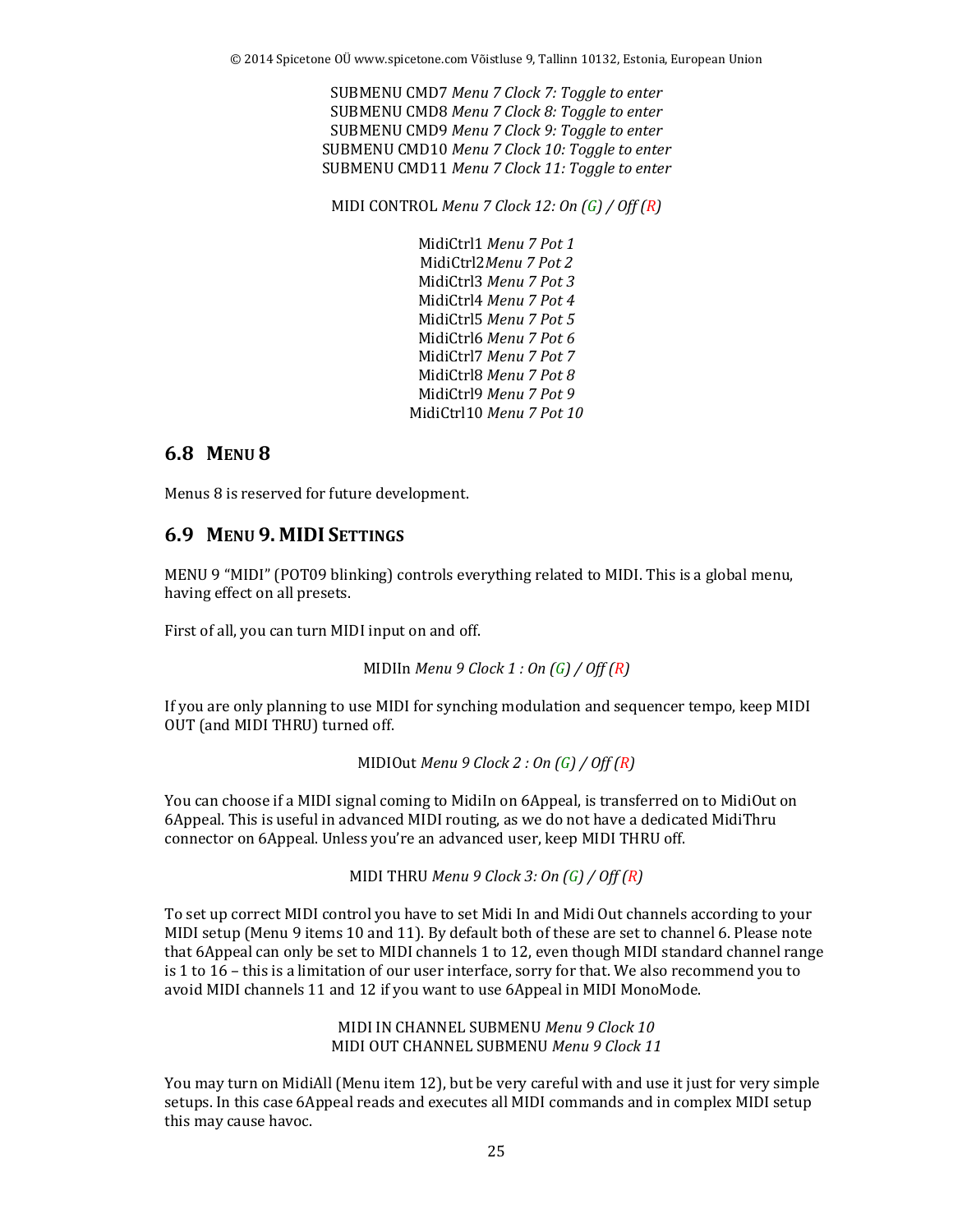#### MIDIALL (OMNI): *Menu 9 Clock 12: On (G) / Off (R)*

To set up correct MIDI control you have to set Midi In and Midi Out channels according to your MIDI setup (Menu 9 items 10 and 11). By default both of these are set to channel 6. Please refer to 6Appeal's extended MIDI CC and Note On control table in the annexes.

MIDI MonoMode is a special mode to control Envelopes for each string separately. Please refer to Chapter **11.7** "MIDI MonoMode" for details.

MIDI MONOMODE *Menu 9 Clock 4 On (G) / Off (R)*

In Menu 9, POTs do the same as in Player Mode (i.e what is written next to them).

#### **6.10MENU 10. GLOBAL PARAMETERS**

Menu 10 (POT10 blinking) is for global parameters. First of all you can set the device to be used only with monophonic guitars (1/4" Mono In). If the MONOGUITAR setting is on, then plugging in a mono guitar with a TS cable automatically shuts off hexaphonic channels 1...6. If you want to use a Mono In and 13pin input at the same time, you have to turn MONOGUITAR off.

MONOGUITAR *Menu 10 Clock 1 : On (G) / Off (R)*

You can use the three 1/4" outputs as breakout box. These are stereo (two channel) outputs, so two strings run through one output. If you want to separate the signals, use Y cables (TRS to 2xTS) or stereo plug to two mono plug adapters. Also, when BREAKOUT BOX is engaged, Mono In turns into Mono signal output, so you can even get the monophonic signal out from your hex guitar.

BREAKOUT BOX *Menu 10 Clock 2: On (G) / Off (R)*

If you send the output to a mixing desk or other device that is happier with hotter signal, there is the OUTPUT BOOST to help you.

OUTPUT BOOST *Menu 10 Clock 3 Off (D) / Hex On (G) / Mono On (Y) / Hex & Mono On (R)*

By default the device starts up in Preset Slot G1. You can turn this off, so that it starts in the last preset used. It's just a matter of taste.

START WITH FIRST PRESET *Menu 10 Clock 4: On (G) / Off (R)*

If you are using a Roland GK equipped guitar, you can choose the function of your GK volume knob.

G\_VOL GK VOLUME KNOB *Menu 10 Clock 5: On (G) / Off (R)*

By default, when you turn a POT, the CLOCK LEDs show you the POT position with light trails. Some people might find it confusing. You can switch this function off if it's not to your taste.

POT DISPLAY *Menu 10 Clock 6: On (G) / Off (R)*

If you plan to use the pedal in different setups, it is advisable to set up different sets of presets. For example you can set Bank 1 for studio work, Bank 2 for stage and Bank 3 for solely monophonic applications etc.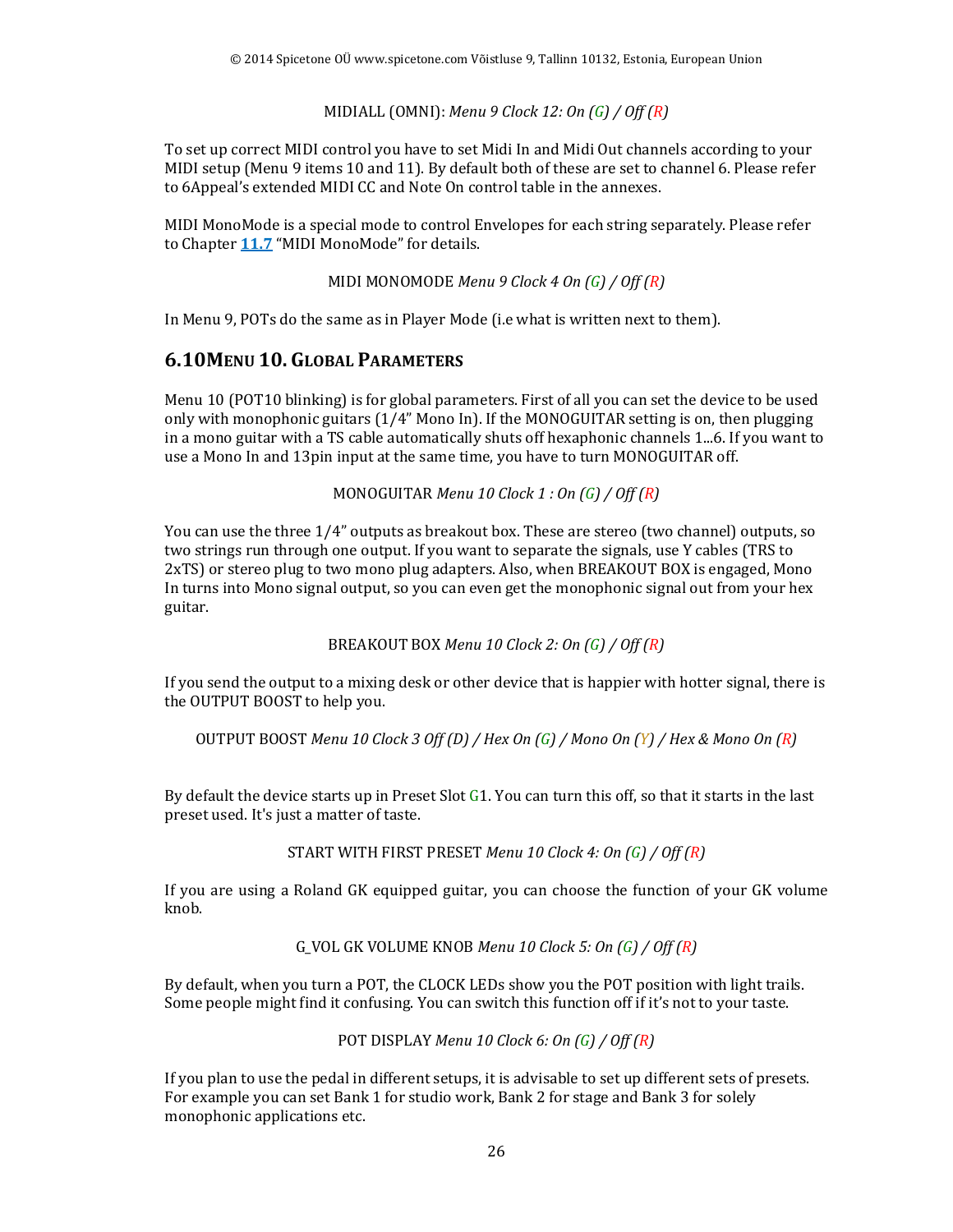PRESET BANK SELECTION *Menu 10 Clock 11: Toggle to enter preset bank selection submenu* SUBMENU 10.11 PRESET BANK NUMBER *Clock 1…6 Bank1…Bank6 On (G) / Off (R)*

Next, in position 12 you can enter the software version submenu. This is to find out, which software version you are using. If you need to report a problem, just let us know which Clock LEDs light up when you enter this submenu. See Chapter **12** "Software Update" for more info.

SWVERSION *Menu 10 Clock 12: Submenu 10.12 of software version* SUBMENU 10.12 Global.SWVer (X.Y.Z.) *X=Clock 1...3, Y=Clock 4...8, Z=Clock 9...12 On (R/Y/G) / Off (D)*

In Menu 10, POTs do the same as in Player Mode (i.e what is written next to them).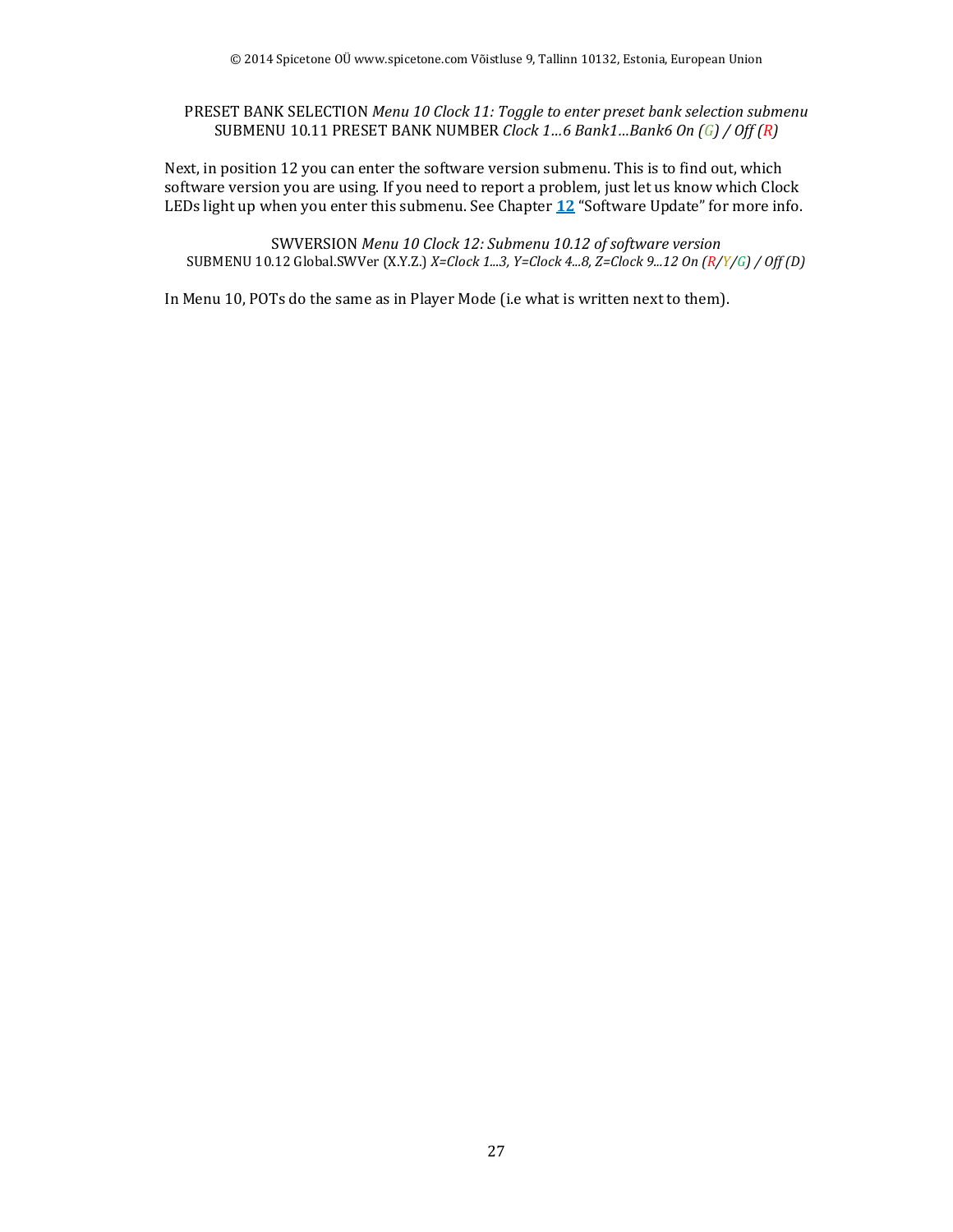## **7 FEATURES EXPLAINED**

## **7.1 SCULPTING THE SOUND**

DRIVE pot affects all channels, including the mono channel. Keep in mind that a pinch less driven guitar can sound a lot better in recording.

Adjust GAIN pot to feed the Drive Circuit with a signal powerful enough for you taste.

Use DRY pot to mix in some unaffected signal, giving you more attack, punch and transparency just like a certain expensive guitar pedal named after a horse-legged creature in Greek mythology. Note that DRY acts as your clean level and is independent of LEVEL pot.

Use MONO pot if you feel like adding mono signal to your sound. Your monophonic pickups might not be in unity gain with your hexaphonic ones and are also affected by your guitar's volume pots.

Adjust LEVEL KNOB to feed your guitar amp or other device with matching signal level. Keep in mind that too hot signal can overfeed your amp's preamp tubes or mixer's op-amps, resulting in unpleasant distortion. We suggest to turn up the amp first and then turn up 6Appeal's output level. If you really need hotter signal for your mixer or soundcard, add the OUTPUT BOOST from a menu.

OUTPUT BOOST *Menu 10 Clock 3: Off (D) / Hex On (G) / Mono On (Y) / Hex & Mono On (R)*

Shortly push the ENCODER to enter Menu 1 "Sound" (check if Pot 1 is blinking). Use Pot7..10 to tune FILTER that affects 1/4" outputs. See more about FILTER in Chapter **7.6**.

#### **7.2 CLEAN TONE**

Each Preset Memory Slot 1…23 holds data of one preset, which in most cases is an overdrive and/or modulated sound. Your clean/bypassed/effect off (FX off) setting is stored in Preset Memory Slot 24.

You can turn effects on/off by activating/deactivating Preset 24 (clean) with FX FOOTSWITCH. Note that your selected Preset 1..23 still remains selected. While in clean mode, you can browse to any other preset, and then deactivate clean (turn FX on again).

The main purpose of the clean preset is to provide healthy unaffected signal for the next hexaphonic effect pedal in line. The only thing you should do with it, is to bring it to unity or near unity gain with your overdriven setting or vice versa, otherwise you blast the ears on audience. If you really need to, you can turn your clean preset dirty, or, alternatively, mute it by turning LEVEL all the way down.

In an overdriven preset setting the clean sound that you mix in using DRY POT is not affected by the clean channel settings, stored in Preset 24.

## **7.3 OVERDRIVE, CRUNCH AND FUZZ**

You have three types of distortion at your disposal. These are different modifications to a classicinspired Drive Circuit. People had to make permanent soldering mods to access these. With 6Appeal, you just have to click ENC, choose the first menu and pick a clipping option you like the best.

DRIVE TYPE *Menu 1 Clock 11: Overdrive (Green) / Crunch (Yellow) / Fuzz (Red) / Off (Dark)*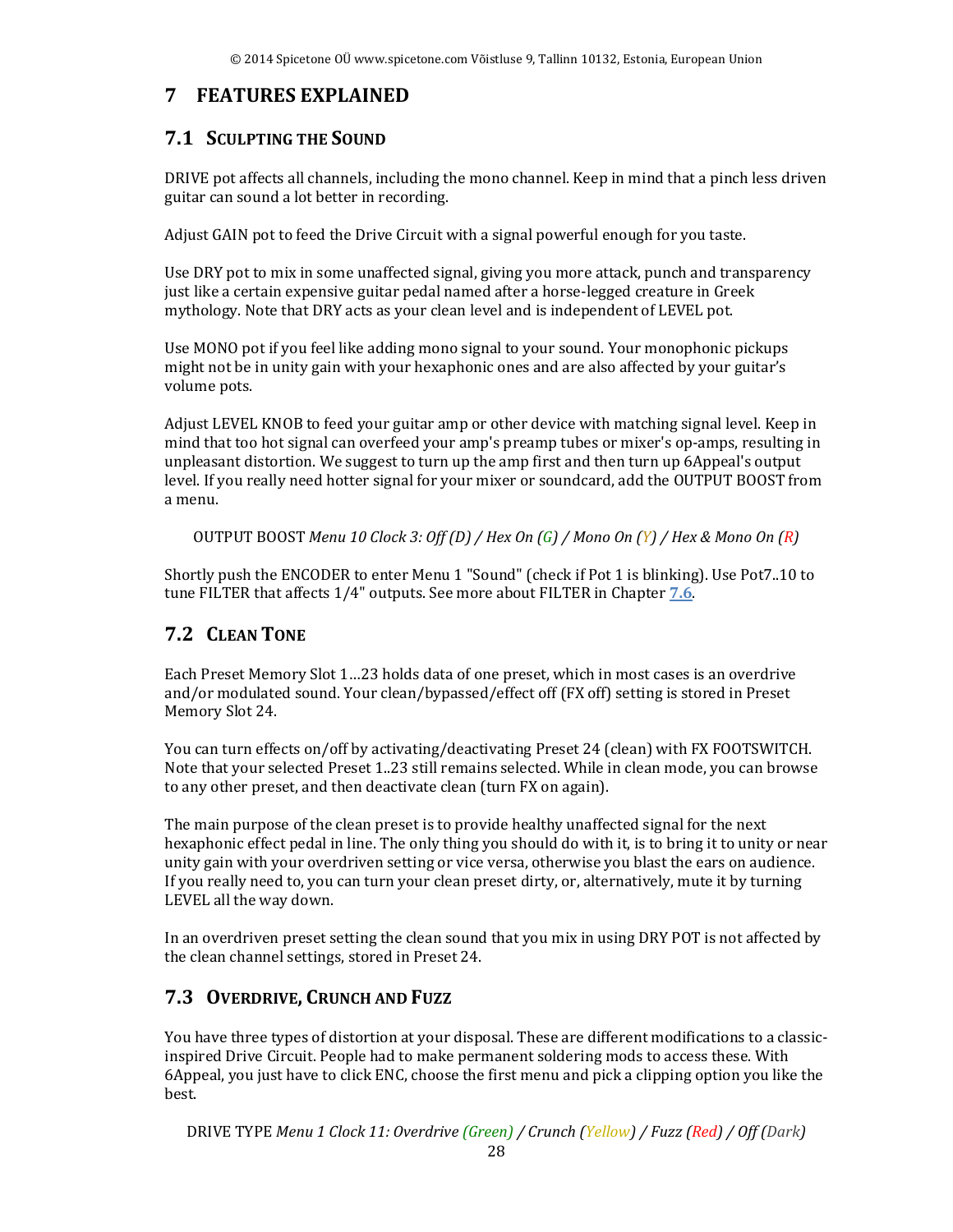Please note that you have to adjust the level after changing the drive type. The more distorted, the less loud it is.

Drive setting "Overdrive" is the loudest and also the least noisy. "Fuzz" setting is the most clipped and just as a certain classic distortion pedal, it is rather noisy. You may want to apply TONE or FILTER to roll off higher frequencies.

## **7.4 TONE STACK**

TONE POT controls a Tone Stack familiar from classic big stuff like a certain fuzz box. As you might know, some people like to defeat the Tone Stack, to get more mids, lows and power. Please keep in mind that the TONE POT and TONE SPREAD POT stop working if the TONE STACK is Off.

TONE STACK *Menu 1 Clock 10: On (G) / Off (R)*

The TONE STACK sits in the Drive Circuit. The FILTER on the other hands comes after all the clipping has happened.

#### **7.5 SPREAD FUNCTION**

DRIVE, LEVEL, TONE and DRY POTS are paired with a SPREAD POT (the four pots in the middle, marked 07, 08, 09, 10). The idea is that thanks to hexaphonic pickup, you can apply the effect in different proportion to lower or higher strings.

SPREAD POTS *Player Mode, Menu 2,9,10 Apply more effect on higher (turn counter clockwise) or lower strings (turn clockwise)* 

*Yellow light = central position*

Drive Spread *Less drive on lower strings means less mud and more punch* 

> Level Spread *Louder higher or lower strings*

Tone Spread *Works if the Tone Circuit is in Menu 1 Clock 10: On (G) / Off (R)* 

Dry Spread *More dry (clean hex or mono signal) on higher or lower strings* 

The SPREAD KNOBS for Player Mode can be set to two different options. TILT means you can apply more effect on lower (turn CCW) or higher strings (CW). SMILE mean that you can adjust the effect by smiley face (CW) or sad face (CCW) curve, applying more or less effect on the mids.

SPREADTYPE 1 Menu 2 Clock 12: Tilt (G) / Smile (R)

For MODULATION, the SPREAD function is special. You can use the SPREAD POTS to control the frequency rate of modulation, applying different tempo on high or low strings. Or, with spread type 2, you can make the high and low string modulate in different phases with Pot 8 (Menu 3...5), giving you a phasing kind of effect.

SPREADTYPE 2 Menu 2 Clock 11: Freq (G) / Phase (R)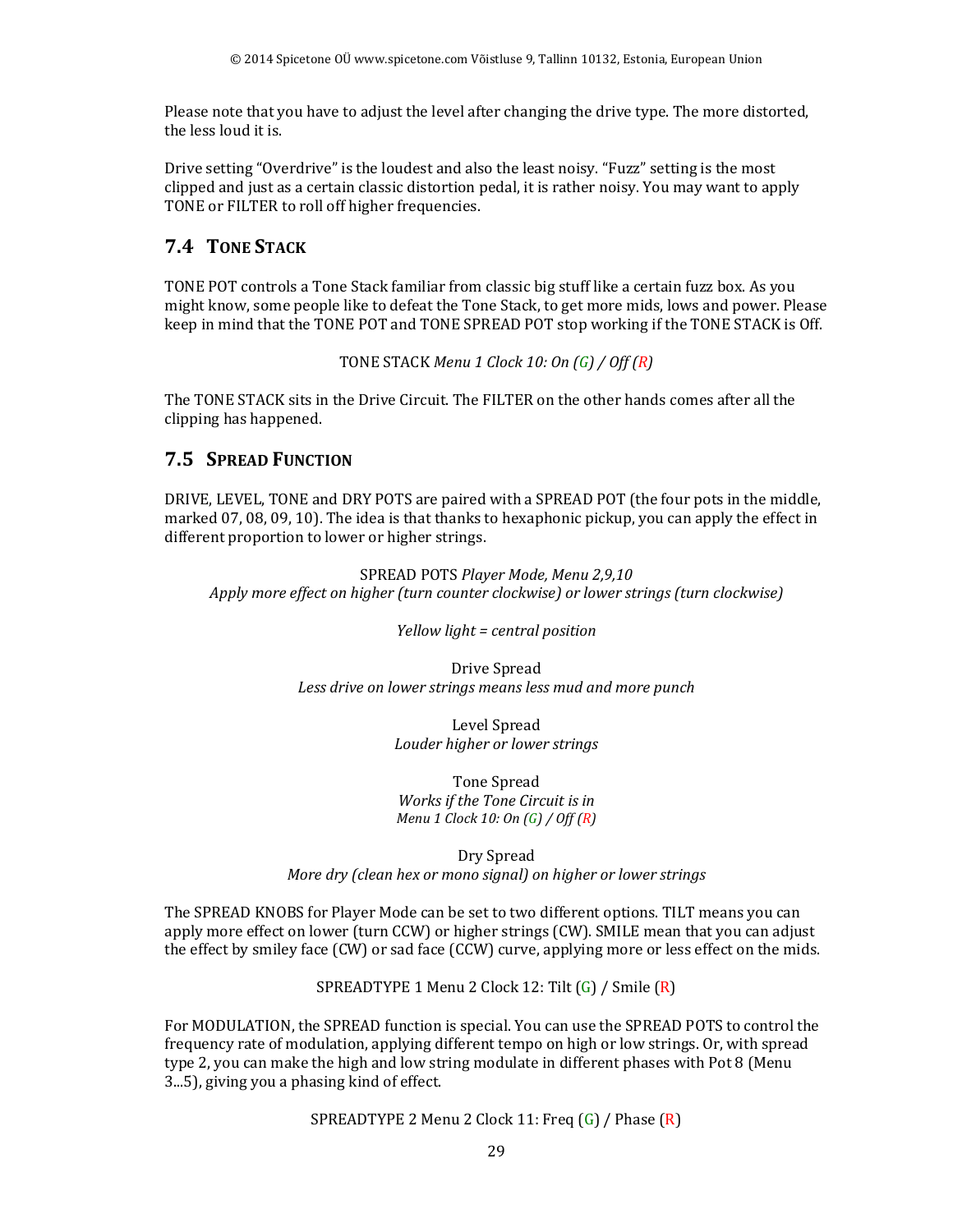## **7.6 FILTER SECTION**

There is a stereo FILTER SECTION on the 1/4" outputs that gives you further sounds sculpting. Using hexaphonic pickups you are often stuck with just one pickup; use the filter to extend the tonal characteristics. Please note the FILTER does not affect the sound that is sent out through 13pin output.

FILTER SECTION *ON/OFF Menu 1 Clock 9: Filter On (Green), Off (Red)*

You can tweak the filter in MENU 1 or 2. For this, short tap on ENC, then using footswitches to go to MENU 1 or 2. Note that the FILTER has to be switched on from Menu 1, otherwise the pots are disabled.

> FILTER SECTION *Menu 1:* Frequency A *Pot 7* Frequency B *Pot 8*  Filter Volume *Pot 9*  Resonance *Pot 10*

You can use FILTER to roll of hiss and harsh high frequencies. It also has nice chimy quality, if you set the frequency bands in separate slots.

Please not that in extreme settings the filter can oscillate or make harsh squealing sounds. This is the essence of a filter. Watch out and be prepared.

You can achieve loads of feedback, setting filter frequencies apart and using high resonance. If you learn to control the feedback, it opens you whole new horizons, similar to sustainer pickups or highly expensive guitars by a certain analogue synthesizer producer.

You can modulate the Filter parameters with Sequencer, LFO1 and LFO2, giving you wah kind of effects.

## **7.7 ROOT BOOST CIRCUIT**

There are a lot of useful modifications to classic effect pedals that our Drive Circuits resemble. One of these is ROOT BOOST that enhances the basic harmonics content of the sound. In our device, each string's channel has one ROOT BOOST built in before distortion effect (Pre), and one after it (Post). Switch on one or both to get more juice and bottom end.

Besides hexaphonic channels (1…6) we have Root Boost function for mono guitar channel (0) that you can switch on separately. In most cases, you would want to keep Root Boost off for monophonic channel.

ROOT BOOST PRE *Menu 1 Clock 8: Off (D) / Hex On (G) / Mono On (Y) / Hex & Mono On (R)* ROOT BOOST POST *Menu 1 Clock 7: Off (D) / Hex On (G) / Mono On (Y) / Hex & Mono On (R)*

ROOT BOOST is especially useful, if your guitar has a hexaphonic pickup (like Roland GK) mounted on or near the bridge. Pickup near bridge mean thin sound. The Root Boost function recovers the lack of bottom end, amplifying the fundamental frequency range of each string.

When ROOT BOOST pre, post or both are engaged, you may want to roll back lower frequencies on your amplifier.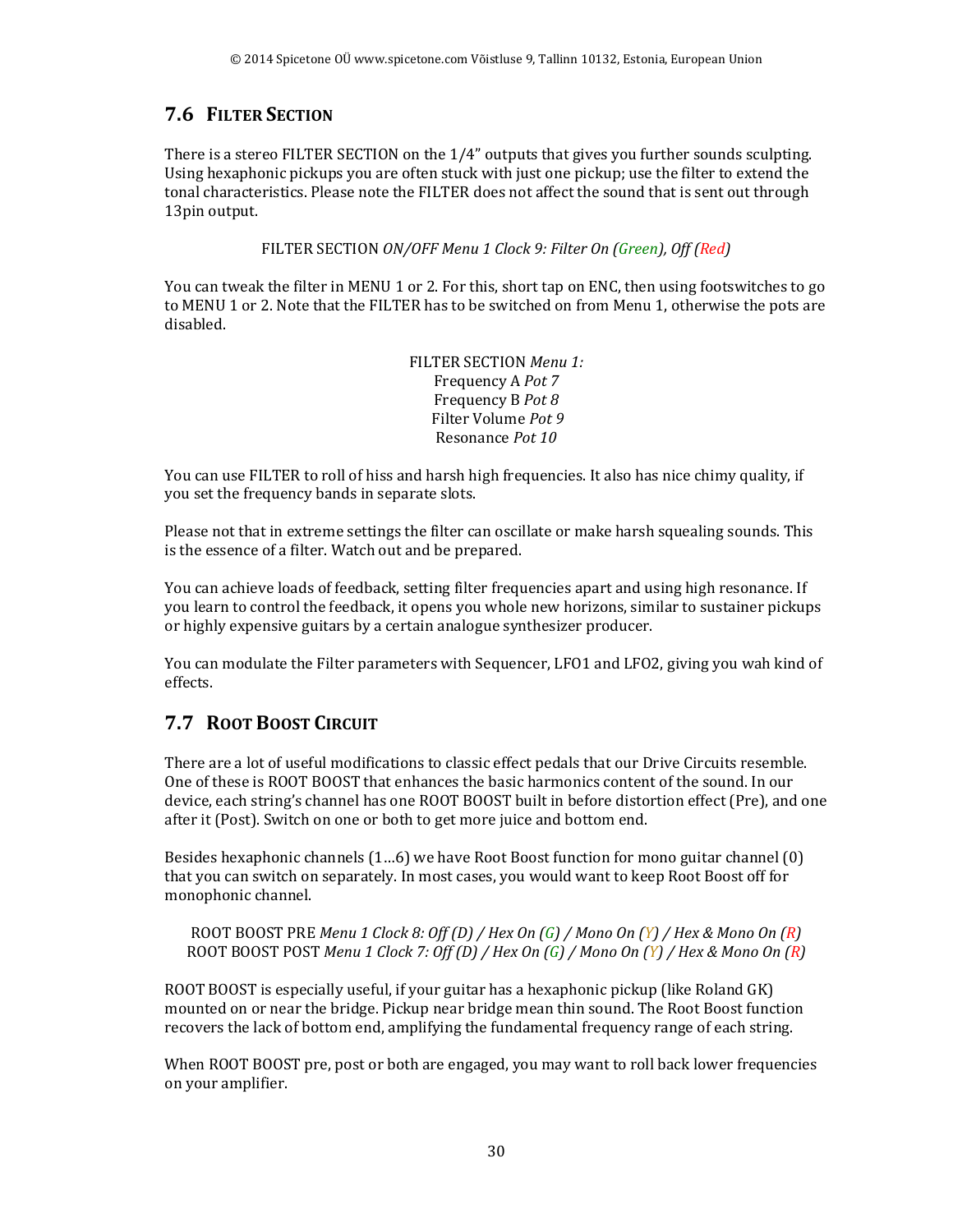## **7.8 MODULATIONS (LFO)**

Tremolo and vibe effects are probably the most familiar MODULATIONS. You can get the, making LEVEL oscillate. Adding other parameters and several oscillators can give you very complex and innovative modulations. Modulating FILTER gives you autowah.

There are two Low Frequency Oscillators (LFOs) in the device and one SEQUENCER. If you have a device that is able to generate envelopes, there is also a dedicated ENVELOPE modulation.

Modulations can be independent or synced. You can control LFOs with MIDI, set tempo with Tap Tempo or obtain it from an external MIDI device. The LFO1 (Menu 4) has special importance – all other Modulations can be synced to LFO1, and LFO1 can be synced to Tap Tempo or external MIDI device. If a Modulator is synced to LFO1 (Menu 3, 5, 6, item 10), changing the frequency of LFO1 proportionally changes frequency rate of synced Modulations.

You can modulate all parameters (DRIVE, GAIN, TONE, LEVEL, MONO, DRY), and even FILTER and PANNING. You can even use several Modulations simultaneously.

Enter Menu 3 (SEQ), Menu 4 (LFO 1) or Menu 5 (LFO 2) to use the modulations.

Please refer to Chapter **6.5** "LFO1 and LFO2" for details.

#### **7.9 SEQUENCER**

Spicetone's 6Appeal features a simple but powerful 24 step MODULATION SEQUENCER. You can use it similarly to LFO 1&2. Sequencer is set up in Menu 3 (POT03 blinking). Please refer to Chapter **6.4** "Menu 3. Sequencer (SEQ)" for details.

#### **7.10TAP TEMPO AND MIDI CLOCK**

For Modulations it is important to set the speed to match other instruments and backing track. For this, we have TAP TEMPO that sets the speed of LFO1. SEQUENCER, LFO2 and ENVELOPE can be synced to LFO1.

You can use TAP TEMPO function to set the modulation rate of LFO1. For that, in Player Mode, hold the FX FOOTSWITCH longer than 2 seconds, and then use it for tapping the tempo. The TAP TEMPO function ends automatically in 5 seconds when you stop tapping.

There is TEMPO LED in the CLOCK, left from the rotary encoder. The TEMPO LED blinks with speed you have set, or are obtaining from external source. Please note that with very fast frequency rates, the LED may seem as being constantly on; this is due to a technical limitation of LED switching.

You can also set 6Appeal to receive tempo from an external MIDI device. And yes, you can sync 6Appeal's modulation to you DAW. For details, please refer to Chapter **11** "MIDI".

#### **7.11PER STRING SETTINGS**

A great ability of hexaphonic pickups is that you can apply effects per string. First of all, you can use SPREAD POTS (see Chapter **7.5**) to apply different amount of GAIN, TONE, LEVEL and DRY to higher or lower strings (Tilt), or to middle strings (Smile).

Secondly, you can bypass effect on some strings. This works separately in each special effect menu, too. For example you can get LFO going and then turn it off on some strings, keeping a modulated drone on others.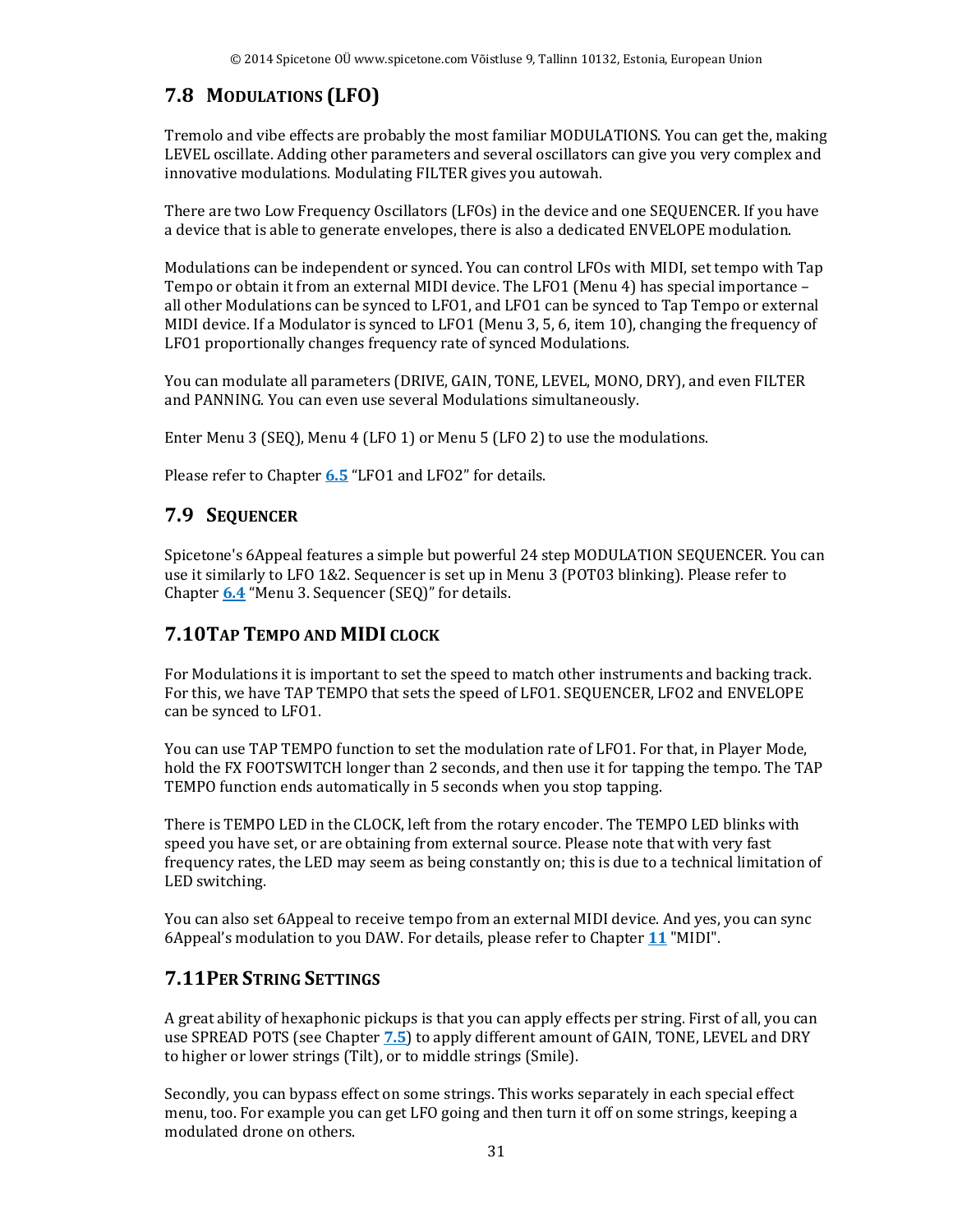The Clock Positions 1…6 apply to strings (Menu 1 to Menu 6) and Clock Position 12 applies to monophonic channel. In Menu 1 you can also mute strings that can be useful for bass guitar or for soloing. Bypassing effect in Menu 1 bypasses modulation effects, too.

Please note that there is no separate Filter on each channel and thus you cannot tune Filter per string - it can only be on or off for everything that goes out through 1/4" outputs.

## **7.12BREAKOUT BOX**

If you want to process the six strings in DAW or any other processor, you can use 6Appeal as a breakout box. Outputs (Ring/Tip) labelled Mono Out 6/5, Right 4/3, Left 2/1 output Strings 1..6 and MonoIn output summed (monophonic) signal from you 13pin guitar.

Just connect to you analogue/digital converter, sound card or other device that accepts six or seven channels. Use Y cables or stereo to double mono adapter plugs, if the recording device has mono inputs. Use TRS cables for stereo inputs.

*BREAKOUT BOX Menu 10 Clock 2 On (G) / Off (R)*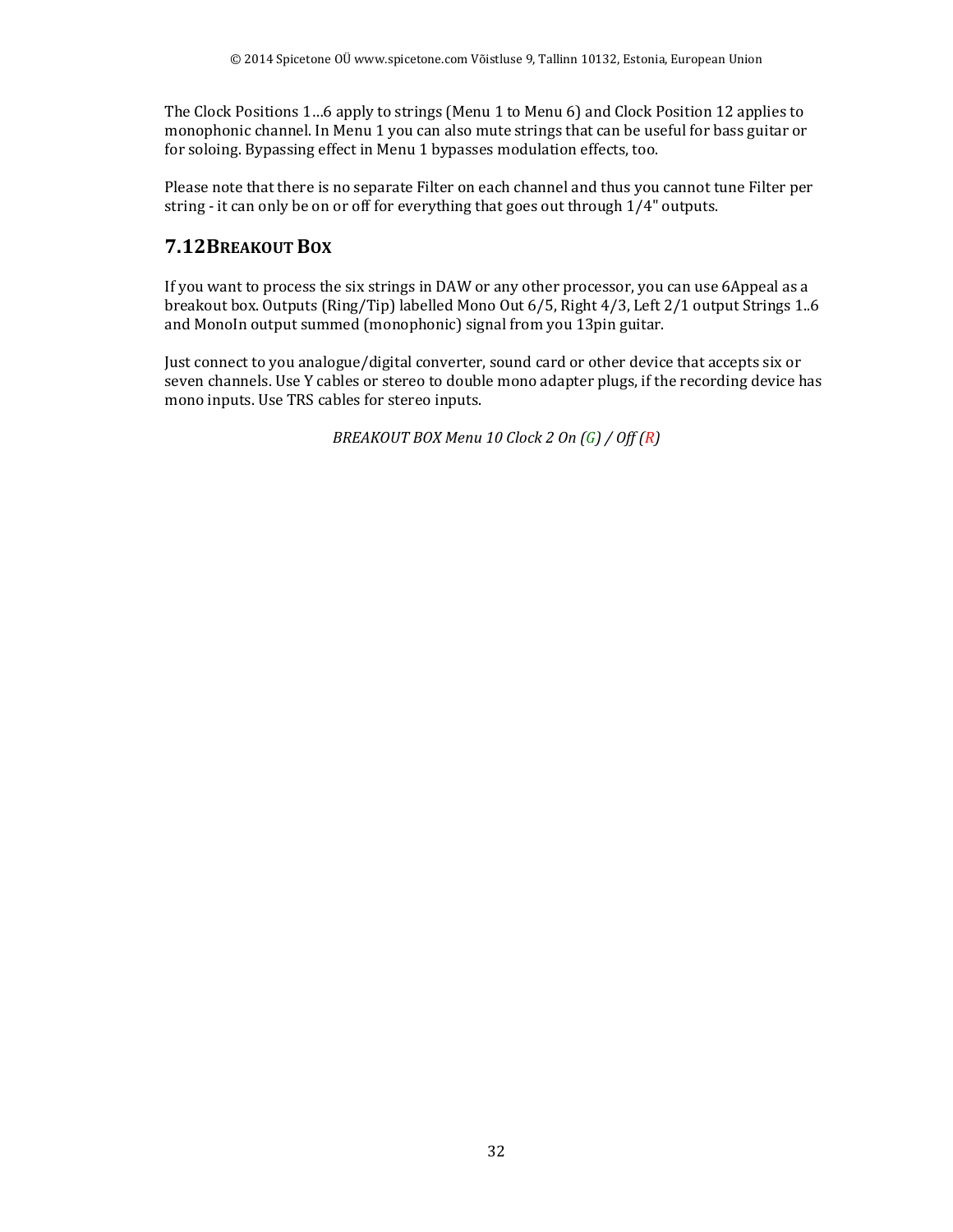## **8 CONNECTIVITY**

NB! Never connect the 13pin inputs of two devices. This can result in damage or destruction of both devices. We can assume no responsibility in that case. It is as grave misuse as powering on a tube amp head without connecting a cabinet. Please remember, out>in, in->out only!

Having said that, our effect pedals welcome daisy chaining. Connect any effect devices from Spicetone or any other maker. Experiment with available 13pin devices that accept or produce audio signal. Experiment with adding conventional effect devices using jack outputs. Route the jack outputs to two or ever three guitar amplifiers.

## **8.1 13PIN INPUT**

The device has one standard 13pin DIN input that provides +7V/-7V power needed by hexaphonic guitars with preamps. We have tested it with several types of custom-made passive pickups, too - works perfectly.

You can also hook up any sound device that has 13pin DIN output. There are not many around but we are hoping to see them appearing. You should never connect two inputs, as both have +7V/-7V coming from them, which can mean damage or destruction. No threat of nuclear mayhem, just watch where you plug the cable.

We suggest you use high quality 13pin cables that lock in place and provide good grounding.

## **8.2 MONO INPUT**

The 1/4" jack input, labelled Mono In, is meant for connecting a conventional guitar or other monophonic sound source. Use TS guitar cable for that (not a stereo cable). If the MONOGUITAR function is turned on, inserting a TS cable automatically turns off hexaphonic channels.

```
MONOGUITAR Menu 10 Clock 1 On (G) / Off (R)
```
If your guitar's hex pickup and conventional ones are not commuted, you can connect your guitar with two cables, one for 13pin and one for mono signal. For this you must MONOGUITAR function off.

If using 6Appeal as a BREAKOUT BOX, MonoIn becomes the output for summed audio signal.

## **8.3 13PIN OUTPUT**

6Appeal has one standard 13pin DIN output. Use this to hook up another 13pin effect pedal or guitar synth. Note that the signal is affected by your sound settings, so it may not be good as a 13pin control signal – it's really a sound now.

## **8.4 JACK OUTPUTS**

6 Appeal has three 1/4" jack outputs, labelled Mono Out 6/5, Right 4/3 and Left 2/1. The outputs are not balanced. All outputs are TRS, meaning you can get one or two channels from any of the outputs.

You may use the output to connect to guitar amp, recording interface, mixing desk or any other device that accepts 1/4" jack outputs. Adjust output level accordingly.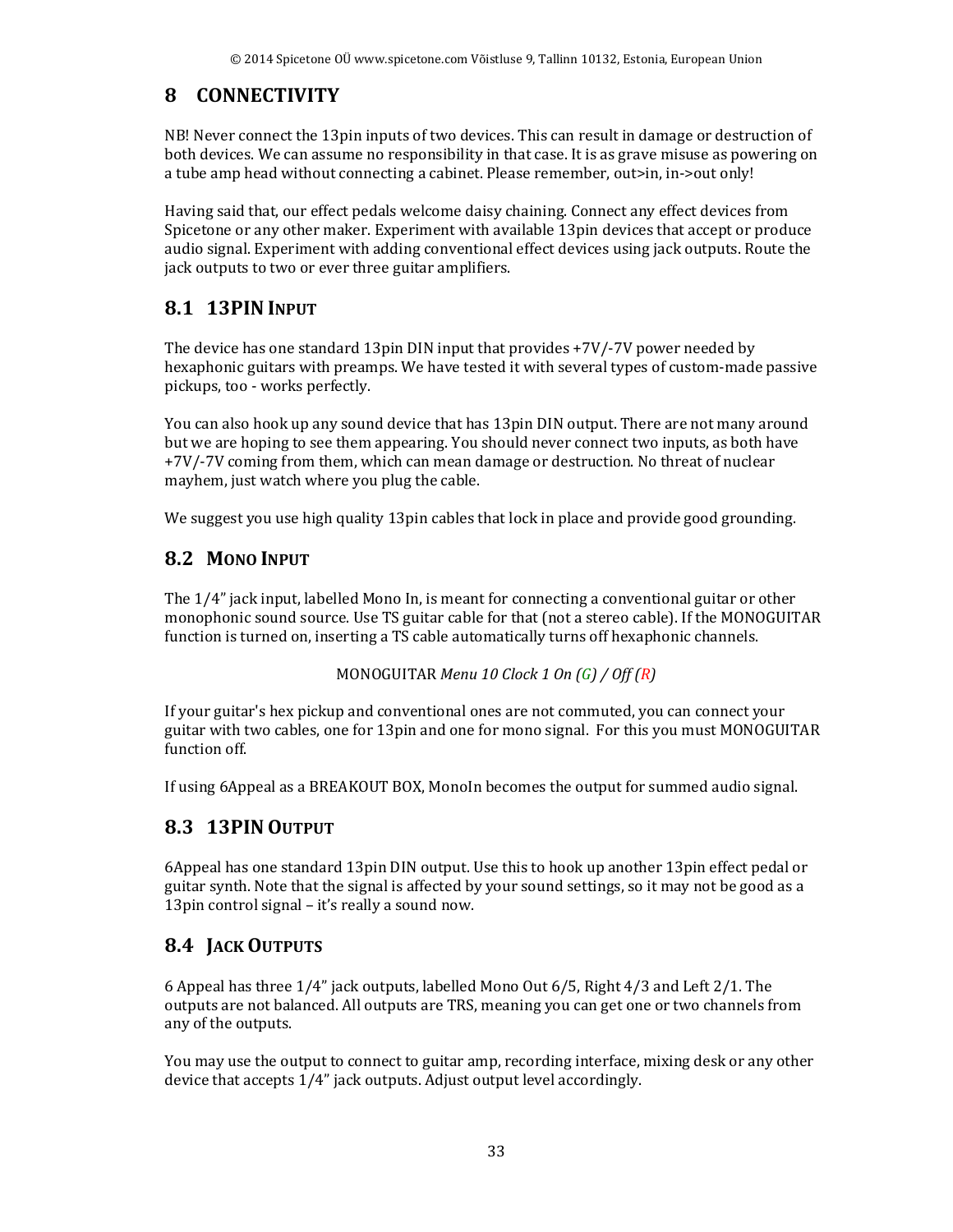With one guitar amplifier, use Mono Out. With two amps, use Left and Right. You can connect three amps, using Mono Out for the amp in the middle.

If you want to process the six strings in DAW or any other processor, use you can use 6Appeal as a breakout box. Just connect to you analogue/digital converter, sound card or other device that accepts six channels. Use three Y cables, if the recording device has mono inputs. Use three TRS cables for stereo inputs.

BREAKOUT BOX *Menu 10 Clock 2 On (G) / Off (R)*

Use good quality cables to get maximal fidelity.

## **8.5 OUTPUT BOOST**

Besides adjusting LEVEL knob, you can choose whether our pedal outputs stronger or weaker signal. Recording desks are happier with +4dB but guitar amplifiers probably sound better with -10dB level.

OUTPUT BOOST *Menu 10 Clock 3: Off (D) / Hex On (G) / Mono On (Y) / Hex & Mono On (R)*

## **8.6 MIDIIN, OUT AND THRU**

Please refer to Chapter **11** "MIDI".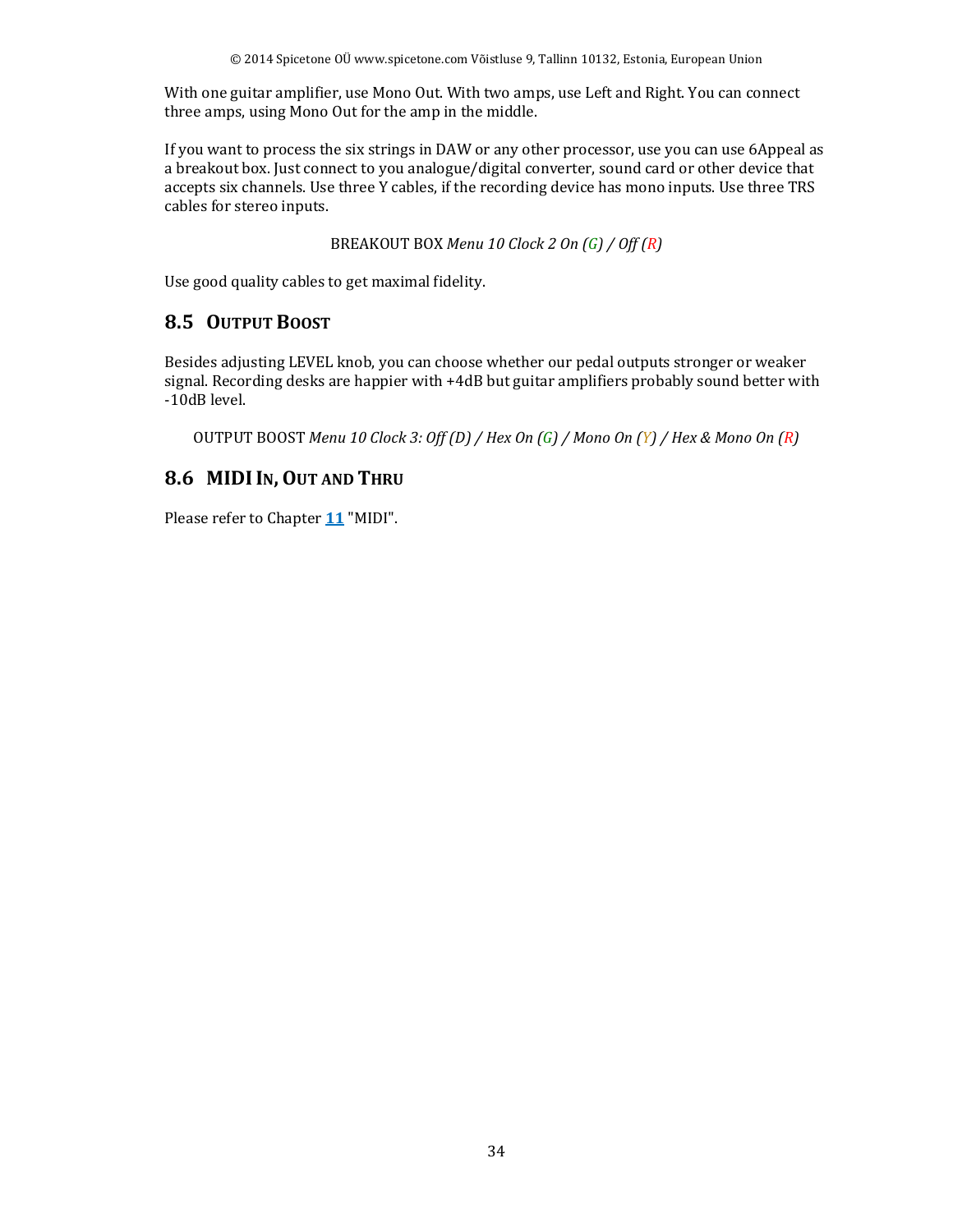#### **9 GUITARS AND OTHER PEDALS**

#### **9.1 HEXAPHONIC GUITARS**

You get the best overdriven guitar sound with magnetic pickups. At the moment there are only a few full size magnetic hex pickups available, made by luthiers and enthusiasts. Notable projects as of mid 2014: Ubertar and Cycfi.

Probably the most widely used magnetic hex pickup is Roland GK series, either externally mounting or as a kit. Roland GK sounds very good with Spicetone's hex pedals. Please mind that the GK is normally mounted close to bridge, meaning rather thin sound. To overcome this, turn on our root boost circuit on the hexaphonic channels. Experiment with pre and post boost.

ROOT BOOST PRE *Menu 1 Clock 8: Off (D) / Hex On (G) / Mono On (Y) / Hex & Mono On (R)* ROOT BOOST POST *Menu 1 Clock 7: Off (D) / Hex On (G) / Mono On (Y) / Hex & Mono On (R)*

Hexaphonic piezo pickups are widely available, too. Most notable are RMC pickups, used in many Godin guitars. The piezos sound very clear. For best results you might want to engage filter section to roll off unpleasant high frequencies.

#### FILTER SECTION *ON/OFF Menu 1 Clock 9 Filter On (G), Off (R)* FILTER SECTION *Menu 1: Pot 7 Frequency 1 Pot 8 Frequency 2 Pot 9 Filter Output Pot 10 Resonance*

## **9.2 MONO GUITARS**

6Appeal works just fine with ordinary monophonic guitars. If you use MONOGUITAR setting, then plugging a guitar to Mono In with a conventional TS guitar cable automatically turns off hexaphonic channels. NB! Disconnect 13pin first.

MONOGUITAR *Menu 10 Clock 1 : On (G) / Off (R)*

You have to turn up MONO POT to hear your monophonic guitar. MONO is a volume knob for monophonic signals, affecting both dry and driven sound.

Warning! As a rule of thumb, to plug in to Mono In, you have to unplug 13pin cable from 6Appeal. You also have to switch off G-VOL feature in Menu 10 ("Global"), otherwise neither hex nor mono sound comes through.

G\_VOL GK VOLUME KNOB *Menu 10 Clock 6: On (G) / Off (R)*

That being said, with some types of hex-equipped guitars you can use Mono In and 13 pin In inputs simultaneously, but with many guitar it does not work that way because of guitar's inner switching. If your guitar happens to accept 6Appeal's Mono In and 13pin In simultaneously, you have to turn MONOGUITAR function off to use that.

#### **9.3 BASS GUITAR**

Unlike common distortion pedals, 6Appeal works nicely with bass guitars, especially the ones with hexaphonic pickups. First of all there's no low end cutoff in the signal path. Secondly, you can blend in dry signal, thus maintaining clarity and punch. The DRY pot goes far past 50/50 mix, meaning you can have just a little of distorted sound along with your main bass tone.

For 4 or 5 strings bass guitars with hexaphonic pickups it is advisable to mute the channels that are not in use. Go to Menu 1 and use ENC to toggle on/off/mute in Clock Positions 1...6.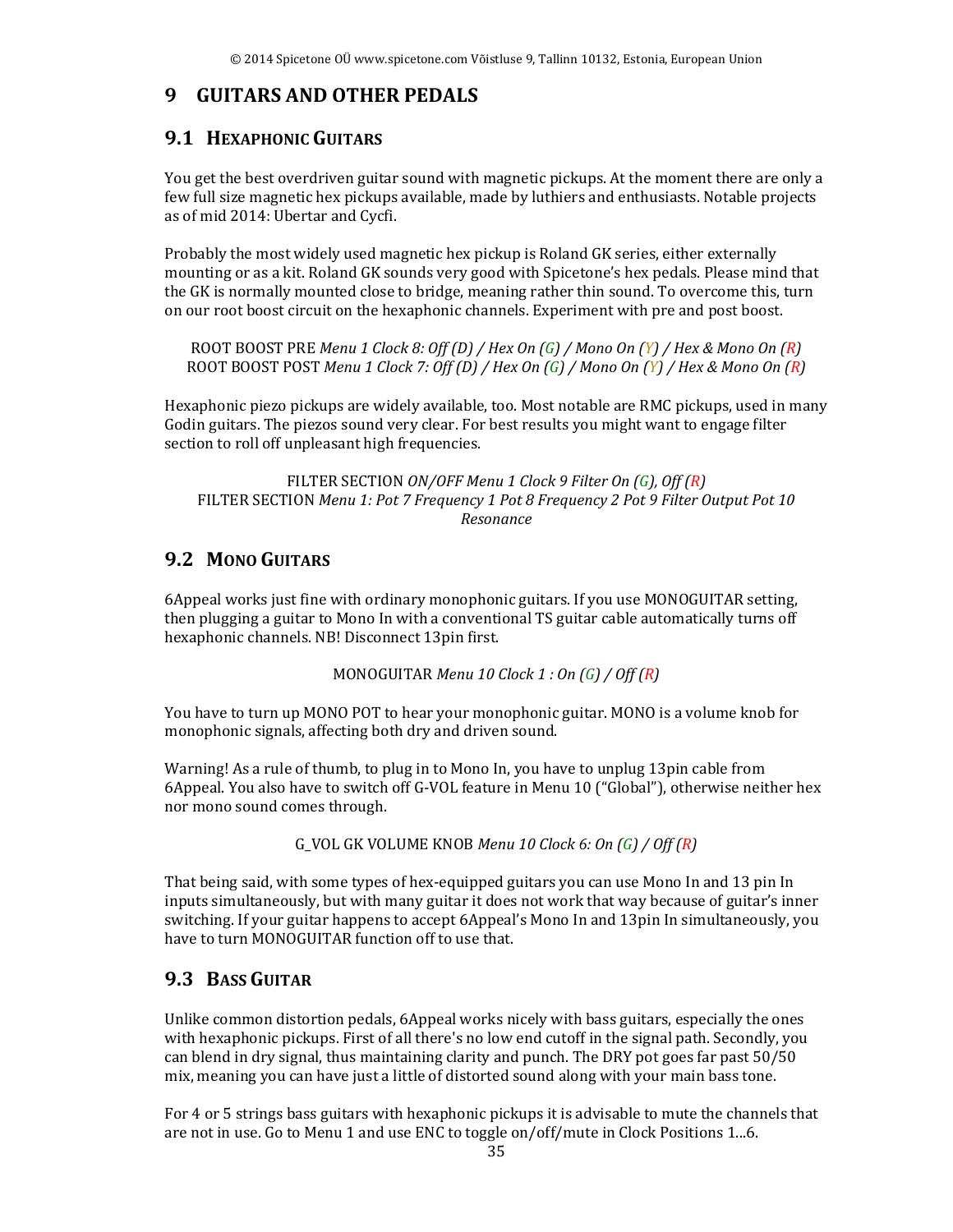With a hexaphonic bass, you can also use clean signal on some strings and distorted or modulated signal on others, for example you can keep E and A string clean and get some crazy solo stuff going on D and G strings.

## **9.4 OTHER PEDALS**

It is possible to connect our hexaphonic pedals to Roland guitar synths and their hexaphonic pedals. Or any other pedals with 13pin input. Just avoid plugging input to input.

We also encourage you to try any conventional effect pedals with 6Appeal's 1/4" jack outputs. It does not have to be a stereo pedal. For example you can try routing higher strings to one output and feeding the sound through delay or reverb pedal. You can apply compressor to lower strings or use two different delays with strings autopanned LRLRLR. Feel free to experiment.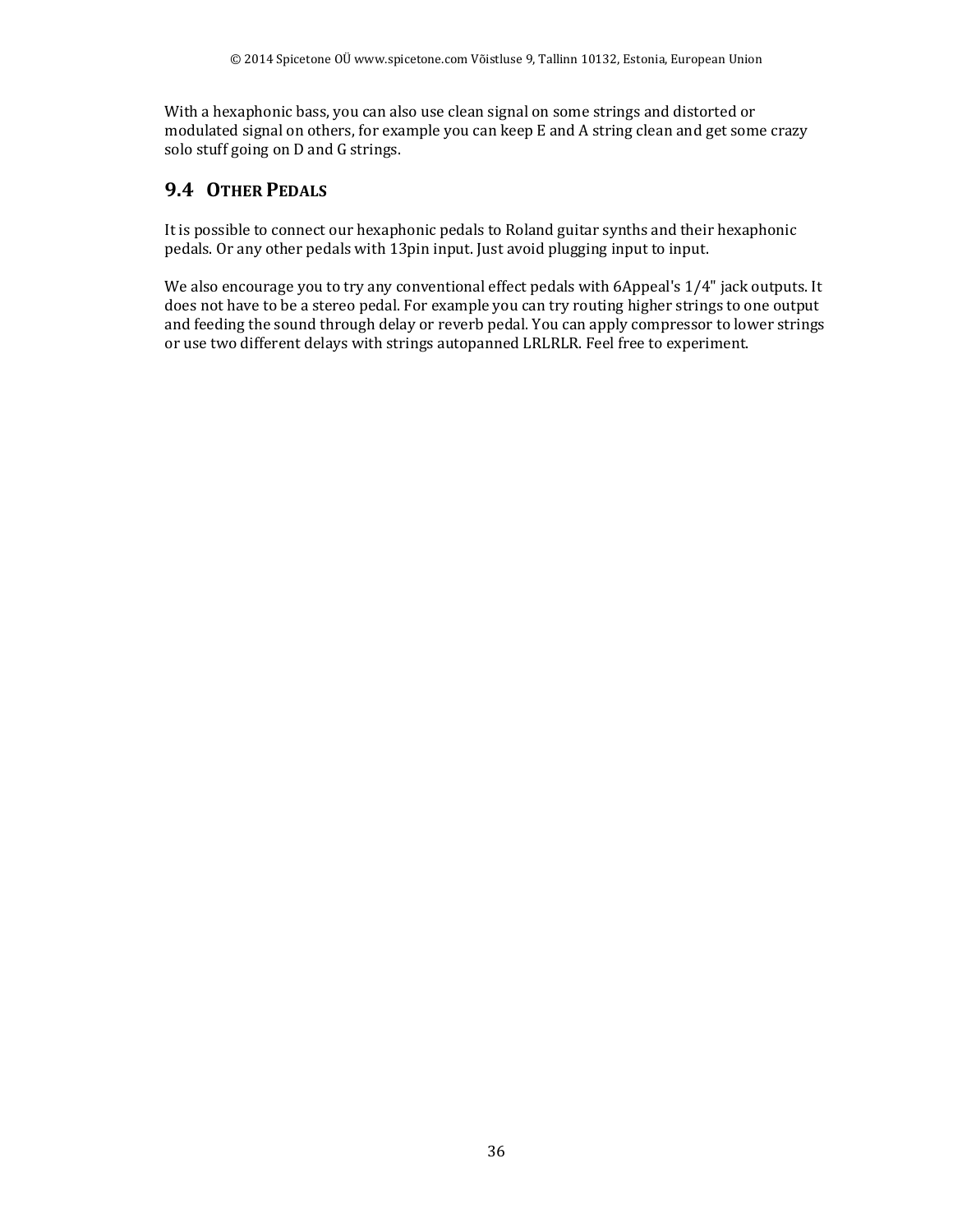## **10 COMPUTER CONNECTION**

6Appeal has a standard mini USB connector (female). This is needed for software updates.

In future, we might build a dedicated software interface to give you control over 6Appeal, using USB cable or even a radio dongle and a laptop, desktop or portable device like a smartphone. However this might take long to release the software. Meanwhile you can always hook up through MIDI. We have successfully tested Apple iPad to USB MIDI interface to 6Appeal MIDI In solution with some third party software.

MIDI is a good old standard and all devices that follow it, should work with 6Appeal. To know more, read the next chapter.

We have prepared a computer Editor to to control 6Appeal over computer Midi interface. It may be use for sound design purposes, also to export and import presets and banks to and from your computer. Please download the software and Editor Manual from our web site. The Editor runsboth on Mac and Windows computers.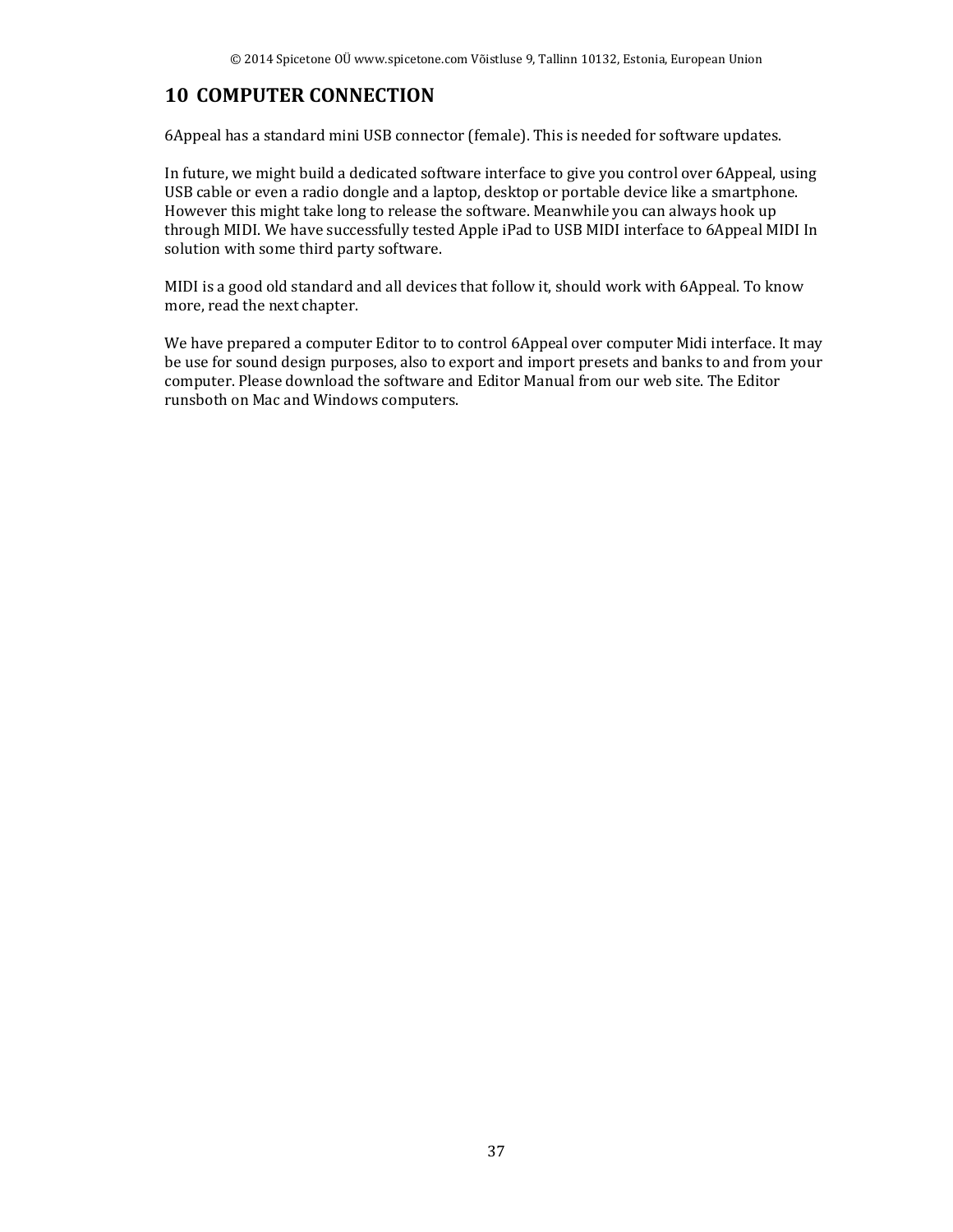## **11 MIDI**

## **11.1OVERVIEW OF MIDI IN 6APPEAL**

An external MIDI controller that sends MIDI CC commands can control practically all 6Appeal parameters that you can control with POTS. Not only can 6Appeal receive MIDI messages – it can send MIDI messages out, too, if MidiOut is turned on. MIDI items are controlled from Menu 9 and Menu 7. The 6Appeal MIDI CC messages are listed in Table 4, Appendix **17.4**.

Most of 6Appeal's switchable parameters (menu items that you toggle with ENC) can be changed with MIDI Note On messages. Be especially careful with that; if your MIDI setup includes synthesizers, too, then playing synth notes may cause 6Appeal to act in peculiar ways. Set up MIDI channels correctly. The 6Appeal MIDI Note ON messages are listed in Table 5, Appendix **17.5**.

## **11.2MIDI CONTROL MIDIIN, MIDIOUT AND MIDITHRU**

6Appeal has both MidiIn and MidiOut connectors, which means that it can be controlled by external MIDI sources and can also control external MIDI equipment. MidiOut can be used for Midi Thru - 6Appeal mirrors the MIDI commands from MidiIn to MidiOut if MidiThru is turned on. Please note that MIDI System Exclusive (Sysex) commands are not mirrored.

To set up correct MIDI control, you have to set Midi In and Midi Out channels according to your MIDI setup (Menu 9 items 10 and 11). By default both of these are set to channel 6. Please note that 6Appeal can only be set to MIDI channels 1 to 12, even though MIDI standard channel range is 1 to 16 – this is a limitation of our user interface, sorry for that. We also recommend you to avoid MIDI channels 11 and 12 if you want to use 6Appeal in MIDI MonoMode.

If you want your 6Appeal to be controlled by external MIDI equipment, you have to turn on MidiIn from Menu 9.1; be aware of your Midi In channel, the default MidiIn channel is 6. If you would like to control external MIDI equipment with 6Appeal, you have to turn on MidiOut from Menu 9.2; again, be aware of your MIDI Out channel, the default Midi Out channel is 6. And finally, if you would like to pass your MIDI messages from MidiIn to other equipment connected to 6Appeal MidiOut, switch on MidiThru.

> MIDIIN *Menu 9 Clock 1: On (G) / Off (R)* MIDIOUT *Menu 9 Clock 2: On (G) / Off (R)* MIDITHRU *Menu 9 Clock 3: On (G) / Off (R)*

You may turn on MidiAll, in which case 6Appeal is going to execute MIDI commands from all MIDI channels.

MIDIALL (OMNI): *Menu 9 Clock 12: On (G) / Off (R)*

Be very careful with using MIDIALL and use it just for very simple setups. In this setting 6Appeal reads and executes all MIDI commands; in complex MIDI setup this may cause havoc.

#### **11.3PROGRAM CHANGE AND BANK SELECT**

6Appeal reacts to Program Change messages as any other Midi equipment – it selects a new preset. The number of presets in 6Appeal is limited to 24 (in each Bank), so if you send any larger preset number, 6Appeal sets to preset 24, which presumably is your clean sound. Also, we count presets from 1 to 24, even though in MIDI commands the presets are counted from zero. So, in Program Change command you actually have to send preset minus one number!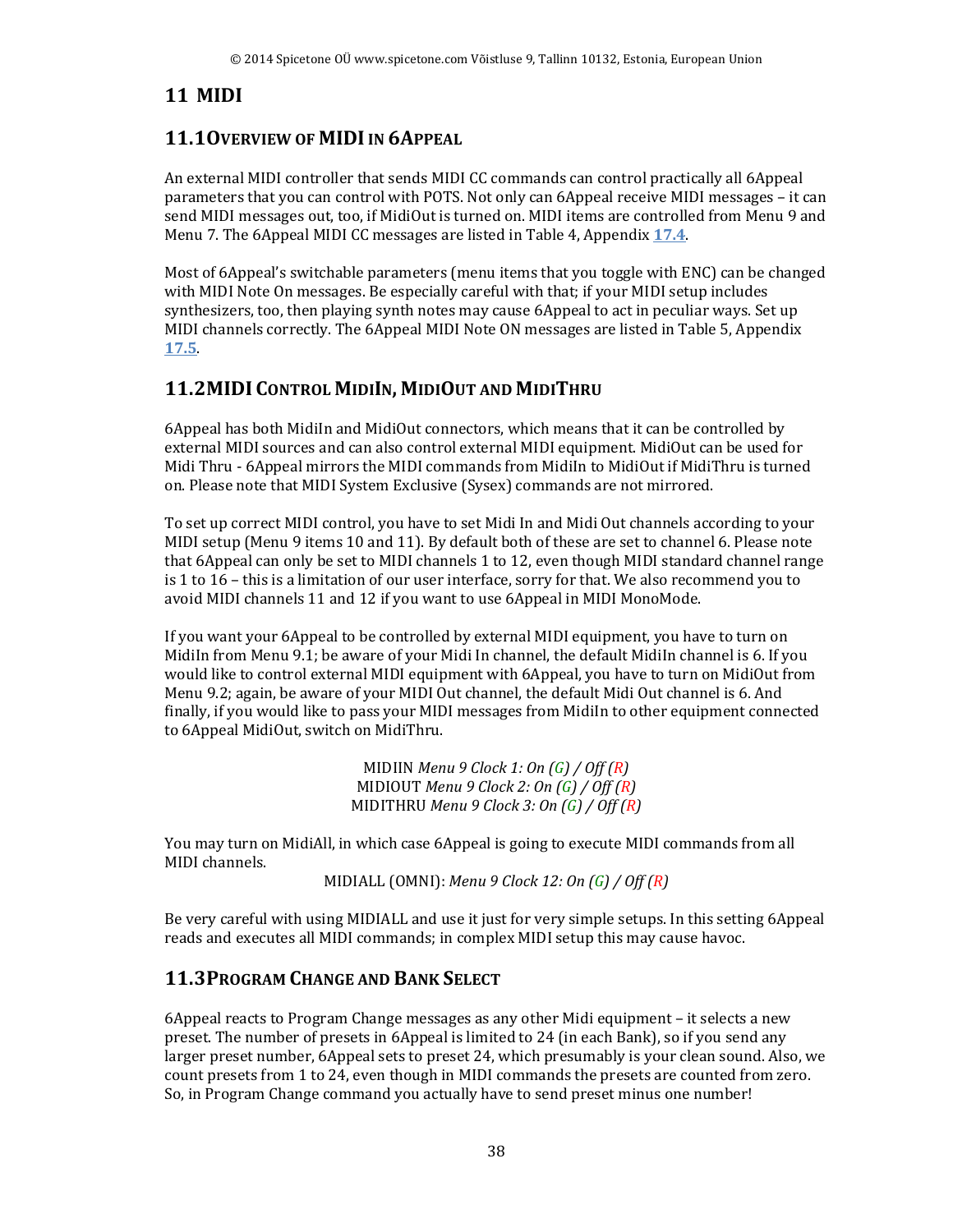The reaction of Appeal to Bank Select is slightly different from MIDI standard, According to standard, you have to send the following sequence of commands before actual preset change: Bank Select MSB (CC#0), Bank Select (CC#32) and Program Change. If you send this sequence to 6Appeal, it actually executes every command separately. In fact, it ignores Bank Select MSB (CC#0) command and you may leave it out. The Bank Select LSB (CC #32) command causes immediate Bank change and recall of the same preset number as was used in the previous bank. Now you may recall another preset by Program Change command.

If that is not exactly what you would like to have and you need a kind of "silent" Bank Select, the workaround is following: make a "silent" preset in every bank by the same preset number. Before Bank select command, recall the "silent" preset. Then send Bank Select LSB message with the bank number followed by Program Change message. If you leave out the Bank Select MSB message, the length of the MIDI sequence actually will be the same a standard.

6Appeal has six customizable Preset Banks available. These are numbered from 1 to 6; the same numbering is used Bank Select LSB command, too, meaning you should not use number minus one there. To be honest to the bone, there is Bank 0, but it's reserved for storing default presets.

## **11.4TEMPO SYNC**

You can use simple tempo synching for modulations. For this you have to connect 6Appeal's MidiIn and external device's MidiOut, and sync LFO1 to MIDI. Then you can sync other modulation tempos to LFO1, meaning that LFO1 is the tempo master.

SYNC LFO1 *Menu 4 Clock 10: Off (D) / Tempo (G) / Midi (Y) / Midi.OR.Tempo (R)* SYNC LFO 2 TO LFO 1 *Menu 5 Clock 10: Off (D) / 1X (G) / 2X (Y) / 4X (R)* SYNC SEQ TO LFO1 *Menu 3 Clock 10: Off (D) / 1X (G) / 2X (Y) / 4X (R)* SYNC ENV TO LFO 1 *Menu 6 Clock 10: Off (D) / 1X (G) / 2X (Y) / 4X (R)*

Be aware that Midi Clock messages are so called Real Time Midi Messages and do not have channel number. In fact, you even do not need to turn on MidiIn to get the MIDI tempo – just sync the LFO1 to MIDI. If LFO1 is not synced to MIDI, the MIDI real time messages do not affect 6Appeal in any way.

## **11.5SETTING UP EXTERNAL MIDI CONTROLLER**

If you want to control 6Appeal from an external MIDI controller, you have to do, at least, the following:

- 1. Connect a MIDI cable from your MIDI controller's MidiOut to 6Appeal's MidiIn
- 2. Set 6Appeal MidiIn channel number (Menu 9, Clock 10), by default it is channel 6
- 3. Program your controller knobs, sliders, switches etc to send Midi CC and NoteOn messages according to tables 4 and 5 in the Appendix (**17.4**; **17.5**), using the corresponding MIDI channel number (if not using MidiAll).

Now you should be able to control 6Appeal from your MIDI controller.

You may also use a synthesizer to control 6Appeal. It may just be complicated to use a synth and 6Appeal at the same for other purposes than MIDI sync. This is because synth knobs and keyboard commands most probably will conflict with 6Appeal MIDI commands. But, if you want to get just MIDI sync, be aware, that MidiOut channel of the synth and MidiIn channel of 6Appeal have to be different and MidiAll in 6Appeal has to be turned off. If you do not use any other MIDI control than MIDI sync, you may simply turn off MidiIn in 6Appeal.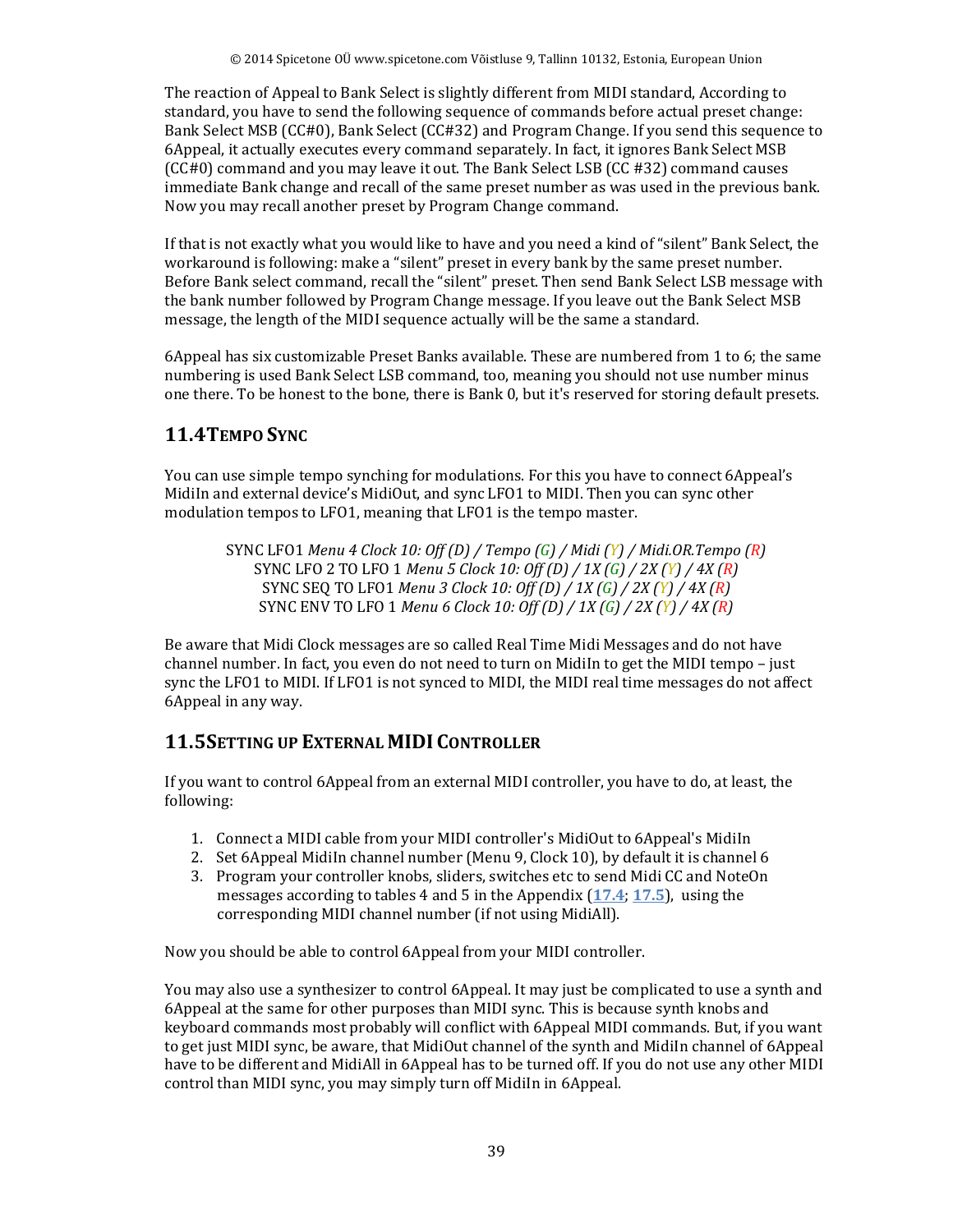In some cases you may want to have MIDI sync from your synth (or from your DAW) and use an external MIDI controller the same time. In this case you may use a MIDI Merger, like MIDI Solutions Quadra Merge (www.midisolutions.com). This small box allows merging MIDI commands from up to four MIDI devices and works without any external power supply (draws all the power needed from MIDI input).

In some cases you may want to control several MIDI devices (one of them being 6Appeal) from a single MIDI controller. In this case you may daisy chain your MIDI devices starting from external controller. But, even better way for minimum latency and more accurate sync is to use some MidiThru device, like Midi Solutions Quadra Thru, that works also without any external power supply.

Set up your MIDI system and enjoy the functionality. We just hope you know some basics of MIDI control. Otherwise, take some time to browse Internet; there is a lot of info available. MIDI is not rocket science, you'll get along with it soon.

#### **11.6USING 6APPEAL AS A MIDI CONTROLLER**

Receiving MIDI is obvious – you can use a MIDI controller or computer to control the pedal. But a great news is that 6Appeal works as a MIDI controller itself.

If you turn on MidiOut, all the pots in 6Appeal start to send out Midi messages according to the MIDI CC table (Table 4, Appendix **17.4**). Most of the Menu Items start to send out respective NoteOn messages if changed (Table 5, Appendix **17.5**).

```
MIDIOUT Menu 10 Clock 2: On (G) / Off (R)
```
You may use these messages to control your external devices together with 6Appeal. Just be organized, as complicated MIDI systems may easily turn from disorder to pandemonium, if you mix up channel numbers and/or controller numbers.

6Appeal also has a dedicated MIDI Control menu, Menu 7. If MidiControl and Midiout are turned on, all the pots in Menu 7 generate Midi CC information, which you may use to control your MIDI equipment – a computer DAW program, for instance. This means you can trigger loops, startstop recording, add effects, run beat tracks, control soft synths and devices etc. With computer software you typically may use MIDI Learn functionality to assign these pots to control your software.

MIDI CONTROL *Menu 7 Clock 12: On (G) / Off (R)*

If MidiControl is on, 6Appeal remembers the state of the pots within the preset. If a preset is recalled, and both MidiOut and MidiControl are turned on, 6Appeal sends the saved values of these pots out by MidiOut. This allows you to initialize your external MIDI devices according to the preset, i.e you can set up dedicated MIDI output preset for different setups.

Even more, by preset recall, you may send out up to 11 bytes of MIDI information to external MIDI equipment. These bytes are programmed by submenus from each clock position in Menu 7 (see Chapter **6.7** "MIDI Controller Setup"). To use this feature you need rather deep knowledge of MIDI commands. Hopefully an example of this feature gives an idea to start with. If you are not familiar with MIDI command system, it is better postpone using these features at this point.

An example. Let us suppose that with selecting a preset, we want to send out a Program Change message on channel 12 to set the preset number to 11 (counting from one). In hex format this command includes two bytes: 0xAB and 0x0A. In binary form these are in Clock 1 and Clock 2 positions in the table below, respectively.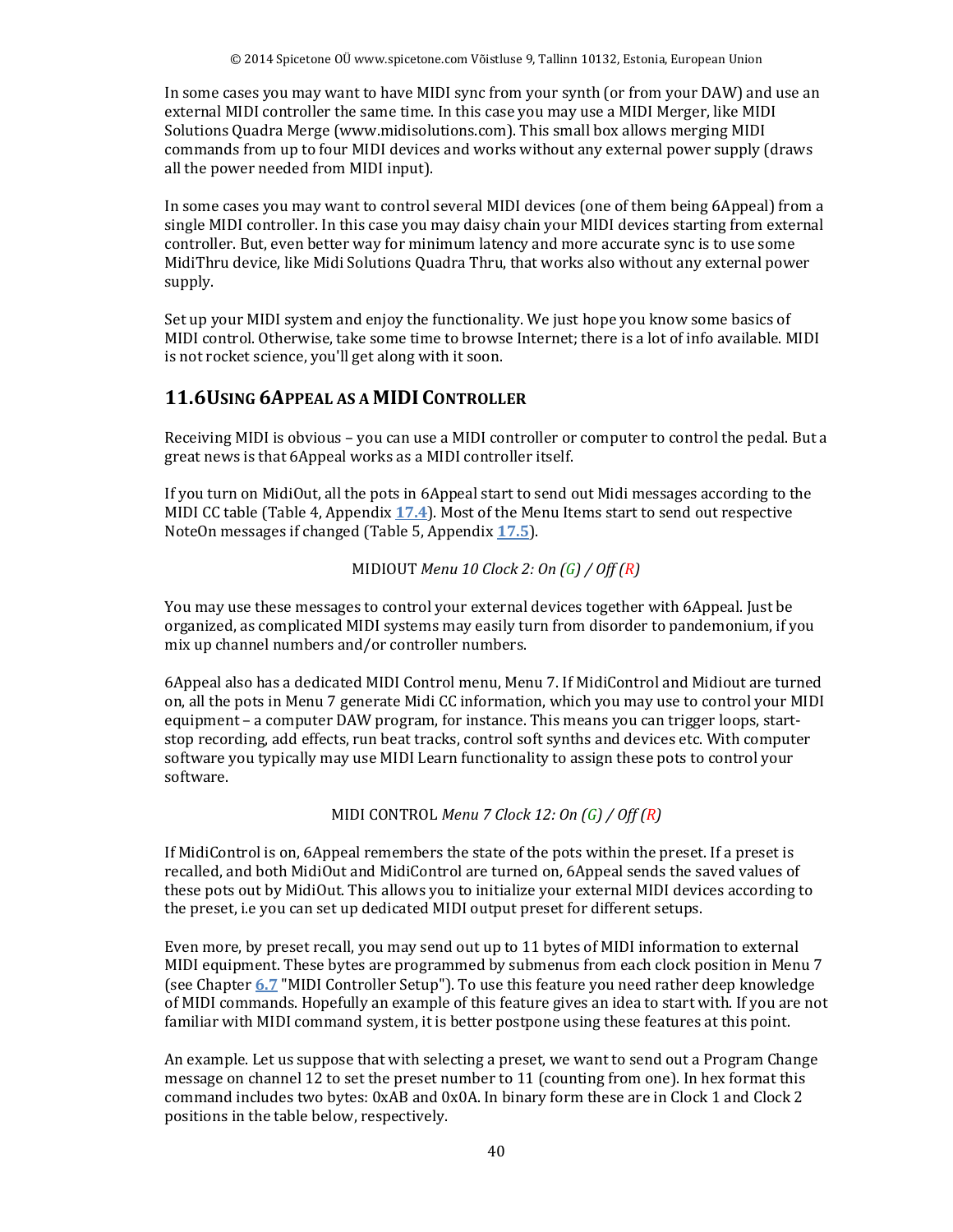| <b>Clock</b>    |              |                |              | <b>SubMenu</b> |                |              |                |              |                 |
|-----------------|--------------|----------------|--------------|----------------|----------------|--------------|----------------|--------------|-----------------|
|                 | 8            | $\overline{7}$ | 6            | 5              | $\overline{4}$ | 3            | $\overline{2}$ | $\mathbf{1}$ | <b>Comments</b> |
| Menu 7 Clock1:  | 1            | $\Omega$       | 1            | $\Omega$       | 1              | 0            | 1              | $\mathbf{1}$ | Code 0xAB       |
| Menu 7 Clock2:  | 0            | $\Omega$       | $\Omega$     | 0              | $\mathbf{1}$   | $\Omega$     | $\mathbf{1}$   | $\Omega$     | Code 0x0A       |
| Menu 7 Clock3:  | 1            | $\mathbf{1}$   | $\mathbf{1}$ | 1              | 1              | $\mathbf{1}$ | $\mathbf{1}$   | $\mathbf{1}$ |                 |
| Menu 7 Clock4:  | 1            | $\mathbf{1}$   | 1            | 1              | 1              | 1            | 1              | 1            |                 |
| Menu 7 Clock5:  | 1            | $\mathbf{1}$   | $\mathbf{1}$ | 1              | $\mathbf{1}$   | 1            | 1              | $\mathbf{1}$ |                 |
| Menu 7 Clock6:  | 1            | $\mathbf{1}$   | 1            | 1              | 1              | 1            | 1              | 1            |                 |
| Menu 7 Clock7:  | 1            | $\mathbf{1}$   | 1            | 1              | $\mathbf{1}$   | 1            | $\mathbf{1}$   | 1            |                 |
| Menu 7 Clock8:  | $\mathbf{1}$ | $\mathbf{1}$   | $\mathbf{1}$ | 1              | 1              | 1            | $\mathbf{1}$   | $\mathbf{1}$ |                 |
| Menu 7 Clock9:  | $\mathbf{1}$ | $\mathbf{1}$   | $\mathbf{1}$ | 1              | $\mathbf{1}$   | $\mathbf{1}$ | 1              | $\mathbf{1}$ |                 |
| Menu 7 Clock10: | 1            | $\mathbf{1}$   | $\mathbf{1}$ | $\mathbf{1}$   | $\mathbf{1}$   | 1            | $\mathbf{1}$   | $\mathbf{1}$ |                 |
| Menu 7 Clock11: | $\mathbf{1}$ | 1              | 1            | 1              | $\mathbf{1}$   | $\mathbf{1}$ | 1              | $\mathbf{1}$ |                 |

To dial in the binary codes, you have to enter the corresponding SubMenu and turn the Encoder clockwise or counter clockwise, until you reach the particular binary code. Green position means 1 and Dark position means 0. You may enter up to 11 bytes of MIDI commands. If there are less than 11 bytes of information, the unused bytes have to be set to all ones (0xFF). At the preset recall, all the MIDI information, if byte not equal to 0xFF, will be sent out by MidiOut, byte by byte. Of course, only if both MidiControl and MidiOut are turned on. This way you may set up your external MIDI equipment for every 6Appeal preset.

If you are not familiar with MIDI command system, this feature may be rather complicated to use; this indicates you probably don't need it. Just be aware that it is there and, if you ever need it, ask friendly synth enthusiasts and MIDI gurus to get you on the track.

#### **11.7MIDI MONOMODE**

In this mode 6Appeal reads MIDI information from MIDI channels 11 to 16 in a specific way. From channel 11 every Note On message causes Envelope to start for string 1 and every Note Off message causes to stop Envelope (start the Release phase of Envelope). The same is true for string 2 from Midi channel 12 and so on, up to channel 16 for string 6. All other MIDI commands from these channels are ignored.

This mode is meant to work with some effect devices we are planning to introduce later. Currently it can be used with some Roland equipment, for instance with GR-55. To set it up:

- 1. Use 13pin cable splitter (like Roland US-20) to connect your hexaphonic guitar both to 6Appeal and GR-55
- 2. Connect a Midi cable from GR-55 Midi Out to 6Appeal's Midi In
- 3. In 6Appeal set the following settings:
	- a. MidiIn channel (Menu 9, item10) to anything between 1 and 10
	- b. MonoMode (Menu 9, item 4) to On
- 4. In GK-55 set MIDI/USB section GTR-MIDI parameters (User Manual, p.79):
	- a. SWITCH to ON
	- b. MODE to MONO
	- c. STRING CH to 11
	- d. DATA THIN to ON
	- e. Other parameters as you like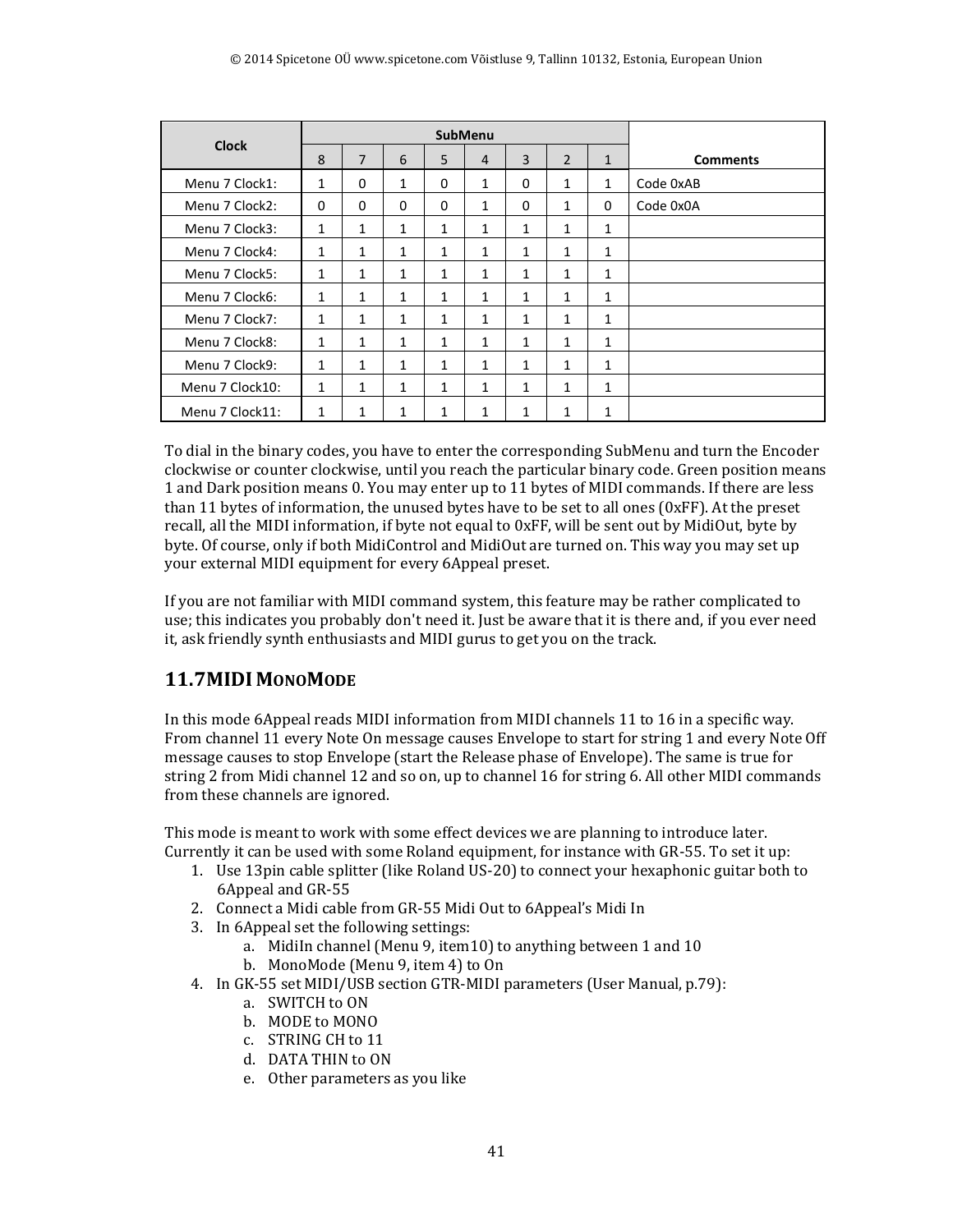We also recommend you to avoid MIDI channels from 11 to 16 in you setup if you want to use 6Appeal in MIDI MonoMode.

If the setup does not work as expected, check with some Midi Monitor software that GR-55 is generating Note On and Off messages by Midi channels 11 to 16 if you play your guitar.

Most probably this approach can be used with Boss GP-10, if you manage to get MIDI commands in and out from it.

#### **11.8CONTROLLING 6APPEAL WITH EXPRESSION PEDALS**

External MIDI controllers often allow you to connect Expression Pedals and/or Switches. If you set your Expression Pedal to a CC number from Table 4, Appendix **17.4,** you may control the particular 6Appeal parameter with the Expression Pedal.

Similarly, if your controller lets you do that, you may use Expression Switches to send out Midi On notes according to Table 5, Appendix **17.5** and thus switch corresponding 6Appeal parameters. Just keep in mind that many parameters in 6Appeal have more than two states. Most probably, with a single switch, you can just toggle between two states with the controller. Although, some controllers may allow you to use parameter incremental/decremental stepping, meaning you could step thru all the parameter values.

The obvious limitation of this method is that you may control just a single 6Appeal parameter with a single controller. To overcome this limitation we have introduced MIDI control of LFOs:

LFO1 MIDI CTRL *Menu 4 Clock 9: Off (D) / ModWheel (G) / BreathCtrl (Y) / PitchBend(R)* LFO2 MIDI CTRL *Menu 5 Clock 9: Off (D) / ModWheel (G) / BreathCtrl (Y) / PitchBend(R)*

Setting one of those parameters to anything else than Off, causes respective LFO to stop autorunning. The LFO starts to follow incoming MIDI messages instead. The MIDI message value 0 is equal to LFO minimum value and the MIDI value 127 is LFO maximum. This way you may address your Expression Pedal to send out Modulation Wheel (CC #1), Breath Control (CC #2) or Pitch Bend (a separate MIDI command) and control a group of parameters with a single controller. By the way, with Pitch Bend control you will get twice higher (smoother) control resolution.

In fact, you are not limited to Expression Pedals for controlling 6Appeal. Use any MIDI controller, your DAW software or any software based MIDI controller. Just for a hint, with Lemur iPad software by **Liine** you may create whatever crazy MIDI controls for 6Appeal, periodic or not.

Control depth or a parameter is defined the same way as you do with autorunning LFOs. You have to choose one of the parameter groups to control (main parameters, pan or filter) and you can define control depth for every parameter within the group separately, in phase or out of phase. LFO LEVEL defines overall modulation depth and LFO LEVEL SPREAD defines modulation depth for separate strings. LFO FREQUENCY and LFO FREQUENCY SPREAD do not affect parameters in this mode.

There are MIDI controllers that let you set more than one controllable parameter for a single knob. These are mostly guitar pedal MIDI controllers like **Softstep** from Keith McMillen. This way you may control main and pan or filter parameters the same time, using a single control pedal.

Please note that if LFO MIDI CTRL is set to other than Off, the LFO stops autorunning. The other way around, if your LFO is not autorunning, check if it is not set to MIDI Control!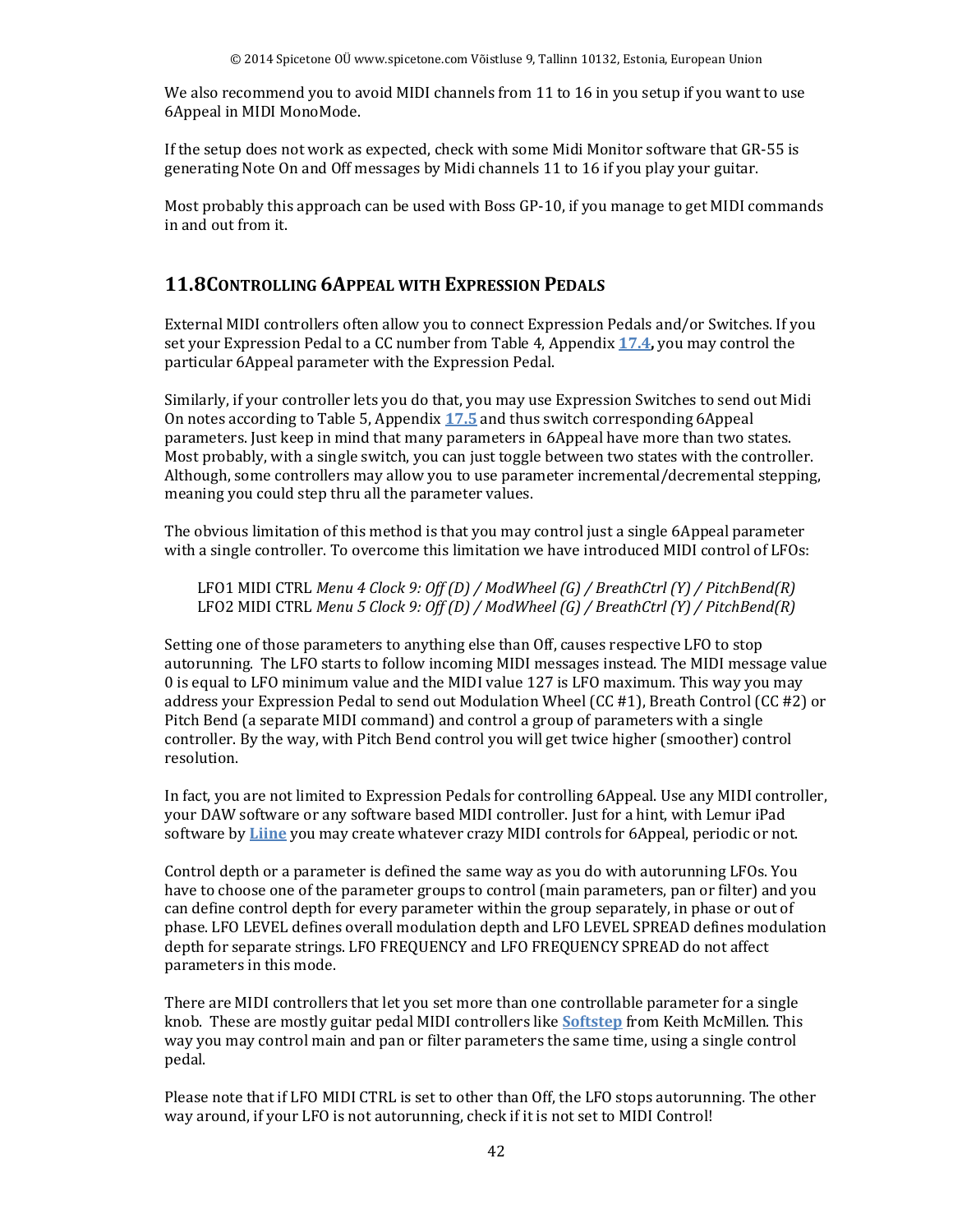## **12 SOFTWARE UPDATE**

## **12.1HOW TO CHECK SOFTWARE VERSION**

To checking the software version of your 6Appeal, you have to read colour codes in Menu 10 Clock Position 12.

SWVERSION *Menu 10 Clock 12: Submenu 10.12 of software version* SUBMENU 10.12 Global.SWVer (X.Y.Z.) *X=Clock 1...3, Y=Clock 4...8, Z=Clock 9...12 On (R/Y/G) / Off (D)*

|               | Clock1         | Clock <sub>2</sub> | Clock <sub>3</sub> | Clock4   | Clock <sub>5</sub> | Clock6   | Clock7       | Clock <sub>8</sub> | Clock9         | Clock10        | Clock11 | Clock12 |
|---------------|----------------|--------------------|--------------------|----------|--------------------|----------|--------------|--------------------|----------------|----------------|---------|---------|
|               | X <sub>2</sub> | X1                 | X <sub>0</sub>     | Y4       | Y3                 | Y2       | <b>Y1</b>    | Y <sub>0</sub>     | Z <sub>3</sub> | Z <sub>2</sub> | Z1      | Z0      |
| 1.0.0         | $\mathbf{0}$   | $\Omega$           |                    | $\theta$ | $\mathbf{0}$       | $\Omega$ | $\mathbf{0}$ | $\mathbf{0}$       | $\theta$       | $\theta$       | 0       |         |
| 1.2.3         | $\mathbf{0}$   | $\Omega$           |                    | $\theta$ | $\mathbf{0}$       | $\Omega$ |              | $\theta$           | $\theta$       | $\theta$       |         |         |
| 4.5.6         |                | $\mathbf{0}$       | $\mathbf{0}$       | $\theta$ | $\mathbf{0}$       |          | $\theta$     |                    | $\theta$       |                |         |         |
| 7.31.15 - Max |                |                    |                    |          |                    |          |              |                    |                |                |         |         |

0 - LED is OFF

1 - LED is On

Another way to explain it:

|               | Clock1         | Clock <sub>2</sub> | $\vert$ Clock3 | Clock4 | Clock5 | Clock6 | Clock7 | Clock <sub>8</sub> | Clock9         | Clock10        | Clock11        | Clock12 |
|---------------|----------------|--------------------|----------------|--------|--------|--------|--------|--------------------|----------------|----------------|----------------|---------|
|               | X <sub>2</sub> | X <sub>1</sub>     | X0             | Y4     | Y3     | Y2     | Y1     | Y0                 | Z <sub>3</sub> | Z <sub>2</sub> | Z <sub>1</sub> | Z0      |
| 1.0.0         |                |                    |                |        |        |        |        |                    |                |                |                |         |
| 1.2.3         |                |                    |                |        |        |        |        |                    |                |                |                |         |
| 4.5.6         |                |                    |                |        |        |        |        |                    |                |                |                |         |
| 7.31.15 - Max |                |                    |                |        |        |        |        |                    |                |                |                |         |

There's a binary code reference table on the next page.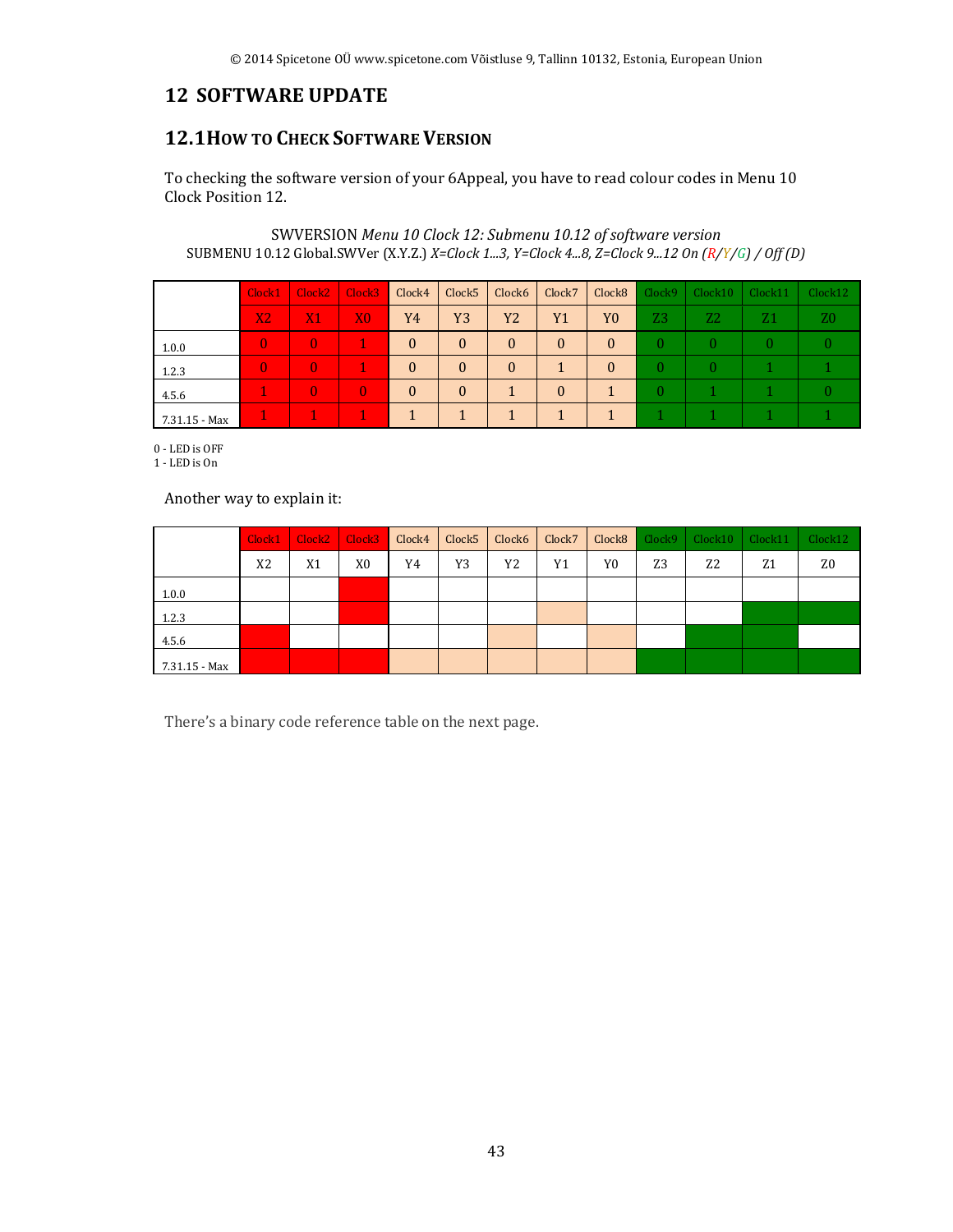#### **5-bit binary code table**

| DEC            | BIN4BINO | Χ | Υ | Z |
|----------------|----------|---|---|---|
| 0              | 00000    |   |   |   |
| 1              | 00001    |   |   |   |
| $\overline{c}$ | 00010    |   |   |   |
| 3              | 00011    |   |   |   |
| 4              | 00100    |   |   |   |
| 5              | 00101    |   |   |   |
| 6              | 00110    |   |   |   |
| 7              | 00111    |   |   |   |
| 8              | 01000    |   |   |   |
| 9              | 01001    |   |   |   |
| 10             | 01010    |   |   |   |
| 11             | 01011    |   |   |   |
| 12             | 01100    |   |   |   |
| 13             | 01101    |   |   |   |
| 14             | 01110    |   |   |   |
| 15             | 01111    |   |   |   |
| 16             | 10000    |   |   |   |
| 17             | 10001    |   |   |   |
| 18             | 10010    |   |   |   |
| 19             | 10011    |   |   |   |
| 20             | 10100    |   |   |   |
| 21             | 10101    |   |   |   |
| 22             | 10110    |   |   |   |
| 23             | 10111    |   |   |   |
| 24             | 11000    |   |   |   |
| 25             | 11001    |   |   |   |
| 26             | 11010    |   |   |   |
| 27             | 11011    |   |   |   |
| 28             | 11100    |   |   |   |
| 29             | 11101    |   |   |   |
| 30             | 11110    |   |   |   |
| 31             | 11111    |   |   |   |

#### **12.2HOW TO UPDATE**

Occasionally Spicetone offers software updates that boost your pedal's capabilities or smooth the experience. Please note that software updates are not mandatory.

As the updater software is provided by third party (Texas Instruments) and performed by you, Spicetone cannot guarantee that everything goes well. If something goes bad, drop an email to **support@spicetone.com**, and we will try to find a solution.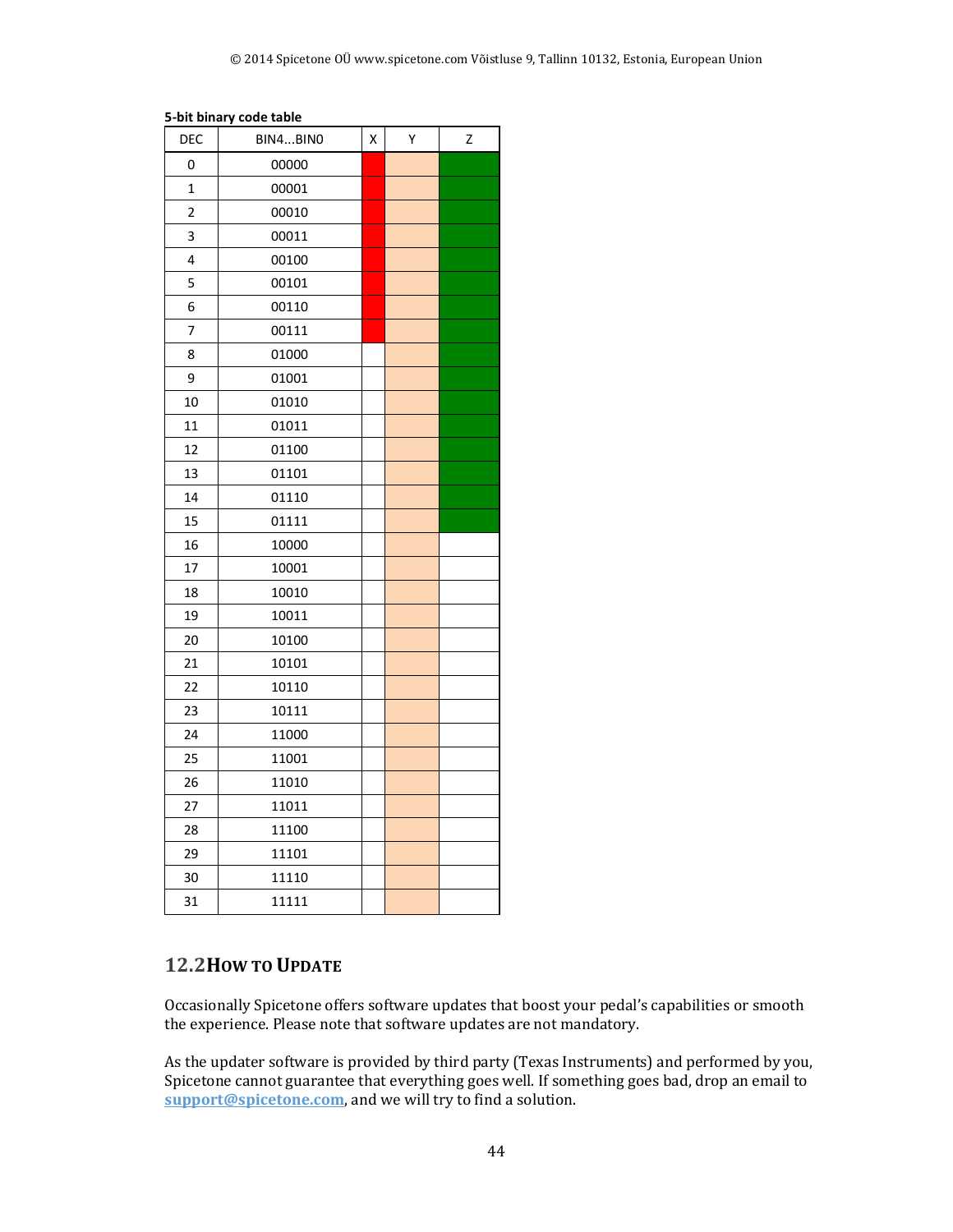First of all, never plug your 6 Appeal effect device off during software update. Ensure a good electrical connection. Loss of power can brick your pedal.

This being said, actual process should not be too hard to follow, if you have done similar with other devices. You even do not lose your presets, unless the update is stated to change to user interface in great scale. For software update you need a USB cable (mini USB to USB2 or USB3 or anything similar you have on your computer).

Currently firmware update is limited to be performed on Windows operating systems only.

Firmware Update Guide:

- 1. Go to www.spicetone.com and find the update package for your device. Download it and unpack. The unpacked directory contains dfuprog.exe performing the update. You will also find *bin* and *bat* files specific to firmware version.
- 2. Connect 6Appeal to you computer with USB cable.
- 3. Bring the device into DFU (Device Firmware Update) mode:
	- a. Disconnect dc supply cable from 6Appeal.
		- b. While pressing PREV, ENC, NEXT simultaneously, connect dc supply cable to 6Appeal. Do not confuse with PREV, FX, NEXT! Correct is left and right footswitch + encoder.
		- c. LEDs flash and become dark.
		- d. If correct driver installed, your computer should automatically detect "TivaWare Device Firmware Upgrade" shown in Device Manager of Windows Control Panel. If your computer does not find 6Appeal (device driver installation failed), please follow Driver Installation Guide below.
- 4. Double-click prog\_x.y.z.bat, normally you would choose the latest version.
- 5. Security Warning dialog box may appear, click Run to continue.
- 6. Terminal window opens, showing the progress.
- 7. If programmed successfully, 6Appeal restarts.
- 8. You can close terminal window by pressing any key. You are done!

Follow Driver Installation Guide when running device firmware update first time or when Windows Control Panel Device Manager shows unrecognised device "Stellaris Device Firmware Update" under section "Other devices" after running step #3.b above:

- 1. Download the device driver package from www.spicetone.com
- 2. Bring the device into DFU mode.
- 3. Open Device Manager of Windows Control Panel. Right mouse click on device "Stellaris Device Firmware Update" and select "Update Driver Software".
- 4. Browse for downloaded and unpacked directory "dfuprog\_driver\_win" and check "Include subfolders".
- 5. Click "Install" when prompted to install device software.
- 6. "TivaWare Device Firmware Upgrade" should appear in Device Manager.
- 7. Repeat Firmware Update Guide steps #3-8.

After the update we suggest to enter Menu 10 (short click ENC, browse to Pot 10 blinking) and reload defaults by holding ENC + FX/ESC longer than 2 seconds. Also, some updates might add or change menus, like how many slots are used and what are the values – in that case you either have to toggle corresponding slots with ENC once or load initial preset. We will notify if it's needed. We will notify it in the release notes if it is needed.

If driver installation fails or prog.bat fails to program the device please email us **support@spicetone.com**.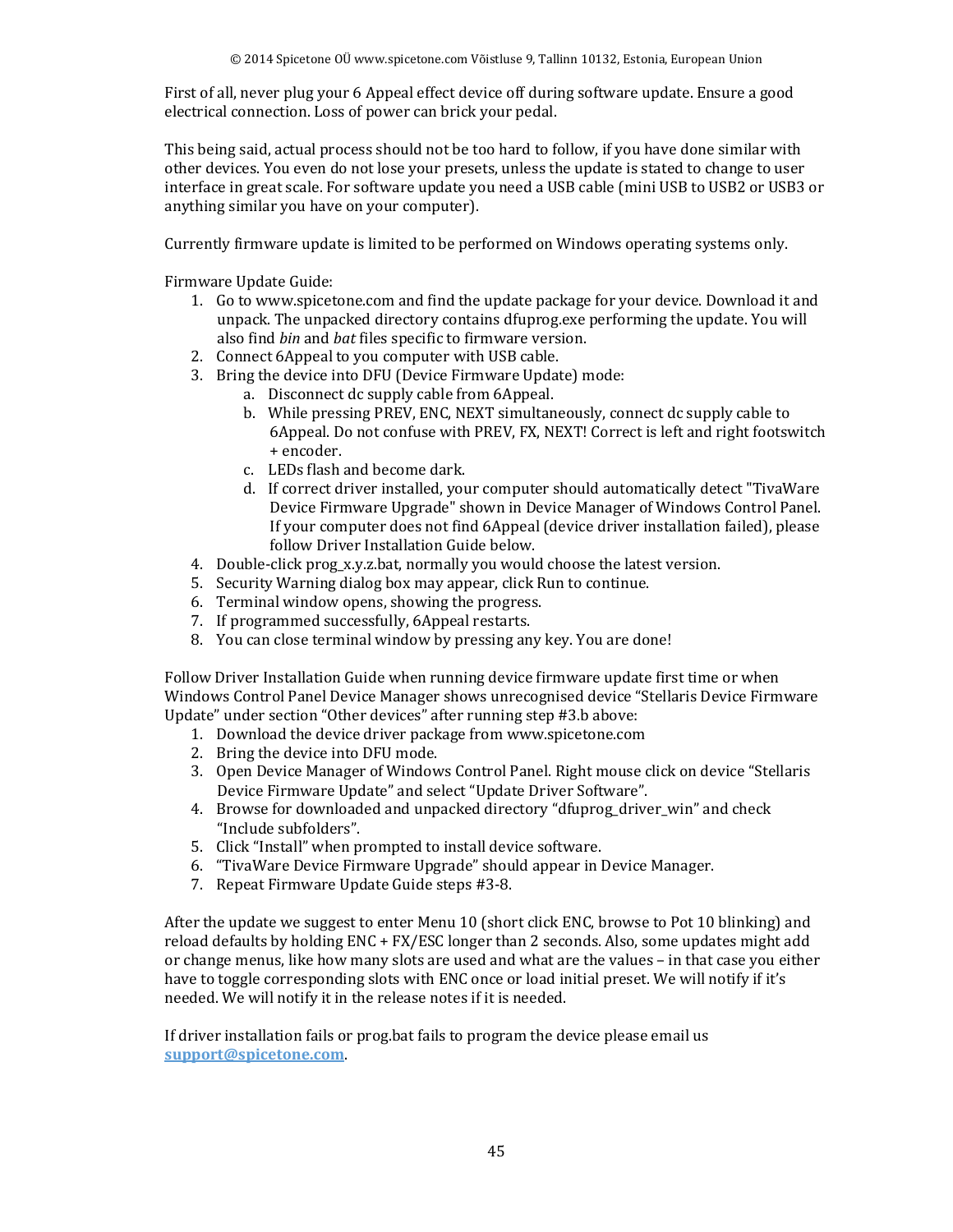## **13 FACTORY RESET**

You can recall global settings. Enter Menu 9 MIDI or Menu 10 "Global" and long press ENC+FX/ESC footswitch until SAVE LED flickers.

You can recall Factory Presets to any Bank. Enter Submenu 10.11 (Banks). To recall the factory default, long push ENC and FX simultaneously (ENC slightly earlier and hold both longer than 2 seconds). The lights will flash, indicating the default (initial) bank is loaded. You still need to save individual preset or entire bank to make the changes permanent.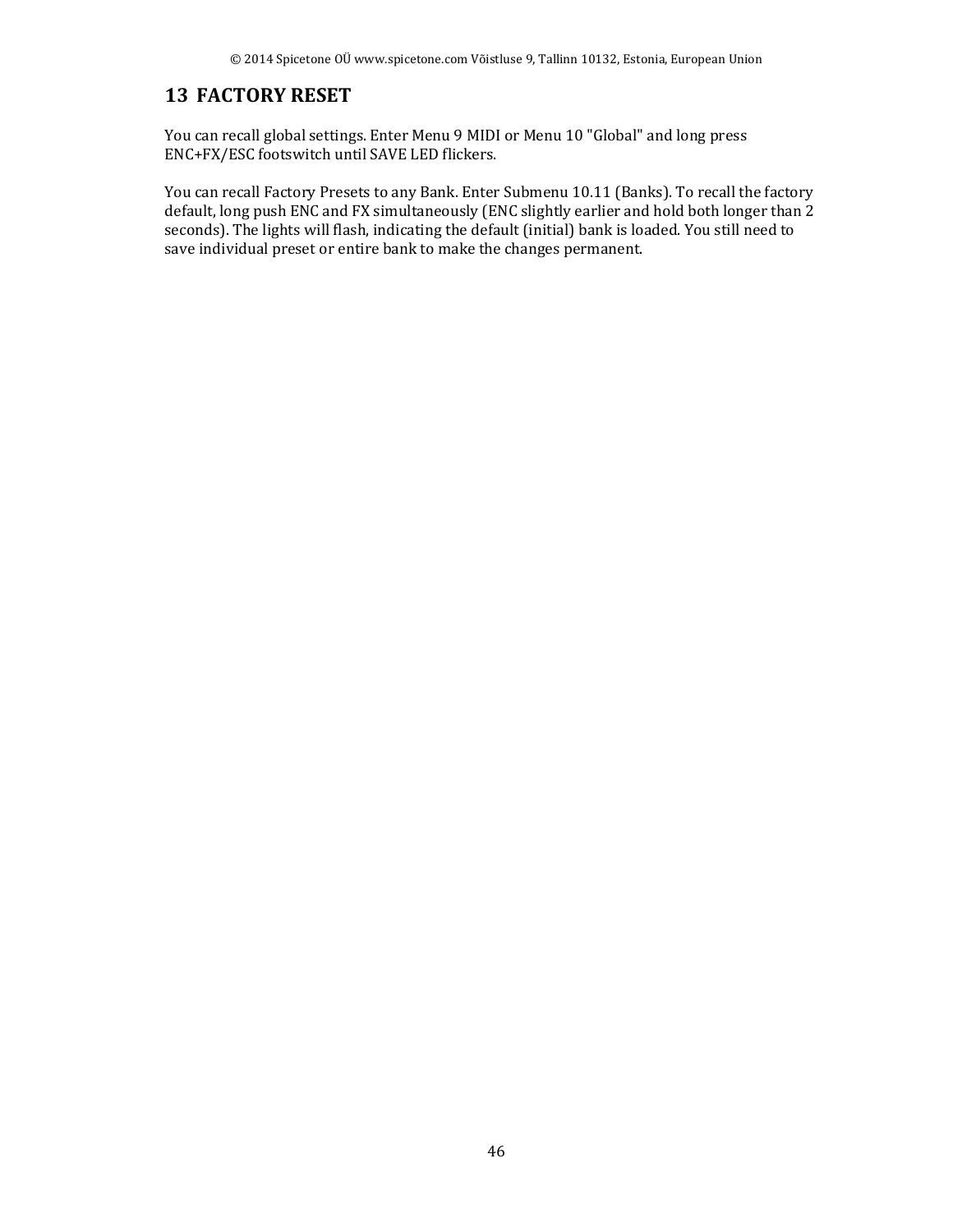## **14 TECHNICAL SPECIFICATIONS AND COMPATIBILITY**

## **14.1TECHNICAL PARAMETERS**

Dimensions:

Depth 142 mm / 5.5 inches Width 215 mm / 8.5 inches Height 53.4 mm / 2.1 inches

Weight 0.870 kg / 1.92 lbs

Input impedance 270 kΩ on each audio channel

Maximal output signal, approximately -10dBV (OUTPUT BOOST Off), +4dBu (OUTPUT BOOST On)

Output impedance 220Ω on each audio channel

Power supply 9-12V DC, center negative polarity (>=300mA)

Current consumption less than 300mA

Operating temperature +5 degrees Celsius to +45 degrees Celsius

#### **14.2POWER ADAPTER**

You can use any 9vDC centre negative polarity guitar effect adapter (2.1mm/5.5mm power jack), suitable for your local mains current.

Minimal requirement for the power adapter is 300mA.

NB! Do not connect 6Appeal to any AC output adapters, as this will result in permanent damage.

#### **14.3COMPATIBILITY AND CERTIFICATION**

SPICETONE OÜ, Võistluse 9, Tallinn 10132, Estonia, Europe, declare under sole responsibility, that the following product: hexaphonic analogue guitar effect pedal with digital control, conforms to requirements of the EC Council Directives:

\* 2006/95/EEC Low Voltage Directive,

\* 2004/108/EEC Electromagnetic Compatibility, and holds CE mark. Above named product conforms with the following standards:

\* EN 60065:2004 /EN 60065:2002/ Audio, video and similar apparatus - Safety requirements.

\* EN 55032:2012/AC:2013 / EN 55103-1:2000 /EN 55103-1:1996/

Electromagnetic compatibility - Product family standard for audio, video, audio-visual and entertainment lighting control apparatus for professional use - Part 1: Emission \* EN 55103-2:2009/IS1:2012 / EN 55103-2:2009 / EN 55103-2:2001 / EN 55103-2:1996/ Electromagnetic compatibility - Product family standard for audio, video, audio-visual and entertainment lighting control apparatus for professional use - Part 2: Immunity

This Class B Digital device complies with Part 15 of the Federal Communications Commission's (FCC) Code of Federal Regulations, Title 47, Part 15 (47 CFR 15). Operation is subject to the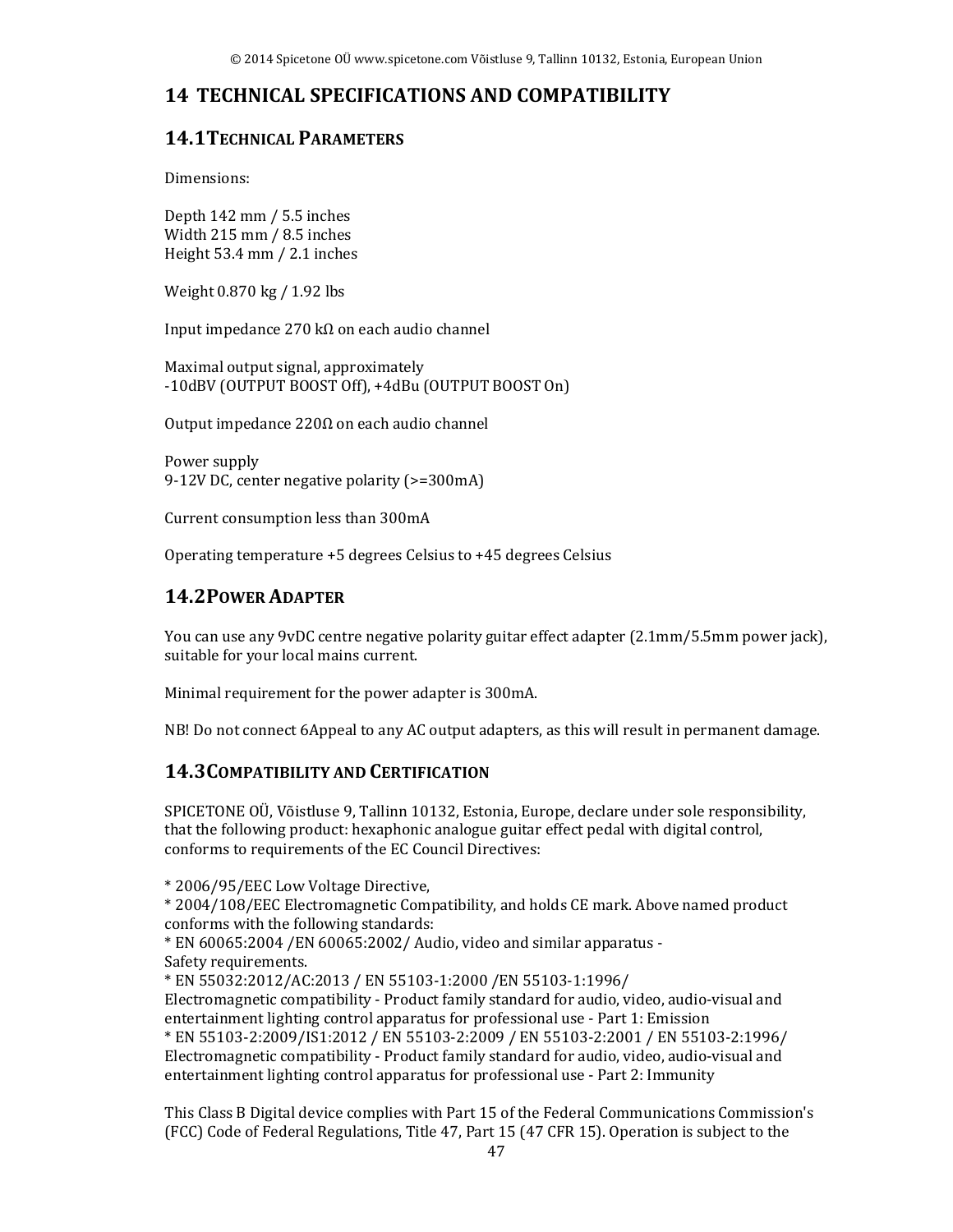following two conditions: (1) This device may not cause harmful interference, and (2) this device must accept any interference received, including interference that may cause undesired operation.

This Class B digital apparatus complies with Canadian ICES-003.

NB! Please use a certified power supply that complies with the standards mandatory in your region. 6 Appeal itself has been tested to cause practically no electromagnetic disturbances but it can amplify the disturbances caused by a power supply. Just a good power supply with CE, FCC or other certification accepted in your region.

## **14.4TARIC**

For import/export and duties, the TARIC code is 9209 94 - Parts and accessories for the musical instruments of heading 9207.

#### **14.5ENVIRONMENTAL CONSCIOUSNESS**

All the components used in the manufacturing and assembly of the Spicetone's guitar effects comply with the Restriction of Hazardous Substances Directive 2002/95/EC (RoHS), meaning that in our guitar effects there are no hazardous materials. Except for the soul of Rock'N'Roll.

We also watch out for environmental impact of our products and operations. We keep as many operations as possible in Estonia, thus minimizing the CO2 emissions on transportation. We pick our suppliers carefully. The places we use for assembly and metal works, are small and can be easily monitored for environmental impact and for working conditions of the good folks that help us deliver those nice devices.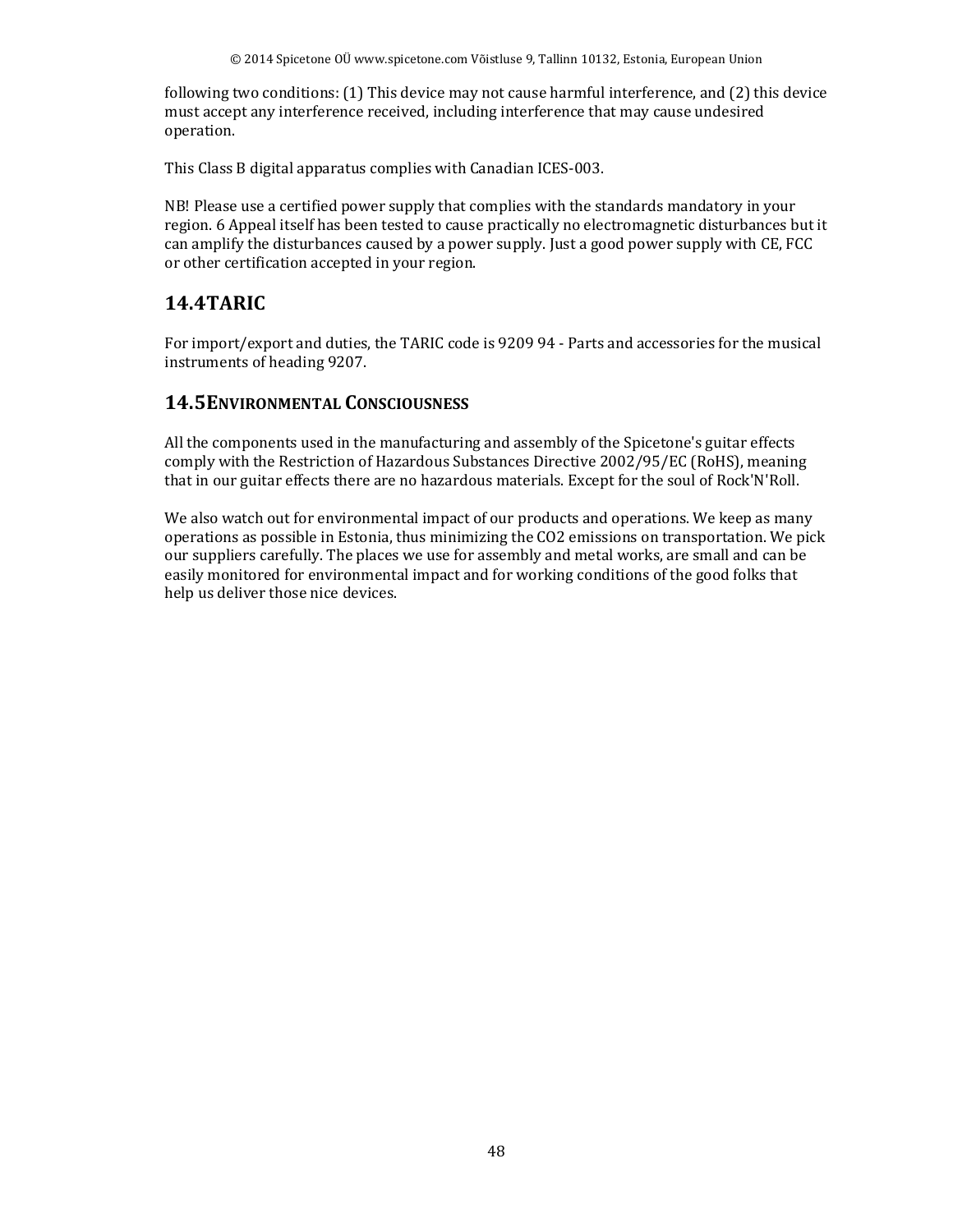# **15 PROBLEMS AND QUESTIONS**

## **15.1FAQ AND TROUBLESHOOTING**

- You connect a guitar but cannot hear sound. Is it a monophonic guitar with 1/4" output? Turn up MONO pot, otherwise the monophonic channel is off.
- LEDs are lit but strings are muted or only one string can be heard. Check if 6Appeal is set to Breakout Box. If yes, switch it off.

BREAKOUT BOX *Menu 10 Clock 2: On (G) / Off (R)* 

- LEDs are lit but some strings are quiet. Breakout Box is off. This indicates a mistake in software. Disconnect power (shortly remove DC plug) for 5 seconds. 6Appeal should be up and going again. Please report to **support@spicetone.com** describing the case, so we can catch and kill the software bug.
- 6Appeal freezes or some pots freeze. Disconnect power (shortly remove DC plug) for 5 seconds. 6Appeal should be up and going again. Please report to **support@spicetone.com**.
- 6Appeal misbehaves (channels become silent, pot parameters change by themselves) when an external MIDI device (a synthesizer) is connected for tempo synching. If you are only synching tempo, turn off MidiThru and MidiOut, and set MidiIn channel to to something else than the MIDI out channel of the other devices. If MidiIn is set to MidiAll, all MIDI CC info from your device affects 6Appeal, which is undesirable if you are using MIDI just for tempo synching.
- Pots seem to be stuck. Lightly moving pots up and down, and turning quickly should release them. Reason: the pots are sealed and greased inside; this is to avoid corrosion and make the pots last forever. The downside is the pots may get stuck for a while, if not used frequently. Sorry for the inconvenience!
- Some users have reported that the encoder (ENC) knob is slippery and hard to control. We have tested other knob materials but for now this still seems the best option. If you really feel the encoder is hard to handle, remove the knob by pulling it up. A knurled pot shaft might be easier for your fingers to grab.
- ENC may be hard or inconsistent to push if it's screwed to tightly to the case. Please try to loosen the nut under ENCODER.
- 6Appeal is much louder than usual. Check if Output Boost is on. If yes, switch it off.

OUTPUT BOOST *Menu 10 Clock 3*: *Off (D) / Hex On (G) / Mono On (Y) / Hex & Mono On (R)*

- Guitar, 6Appeal and amp are plugged in, but there's no sound. Are you using a Roland GK system? If you have turned on G-VOL (GK volume knob), check your GK switch position. If it's switched to Guitar, the sound is off – move GK switch to GK, to have sound again.
- Guitar, 6Appeal and amp are plugged in, but there's no sound. Have you switched on G\_VOL in Menu 10, Clock Position 6? If you're not using a Roland GK equipped guitar, you should switch G\_VOL off in 6Appeal, as this feature might not work with other equipment.
- SAVE LED shows my preset is not saved, even though I did save it? We are sorry! Because of a technical limitation the SAVE LED can be a bit too active in lighting up. This can happen when a pot is close to the saved value and thus becomes active. To put it short, if you are very sure that you have saved your preset, just ignore this LED if it shows the opposite.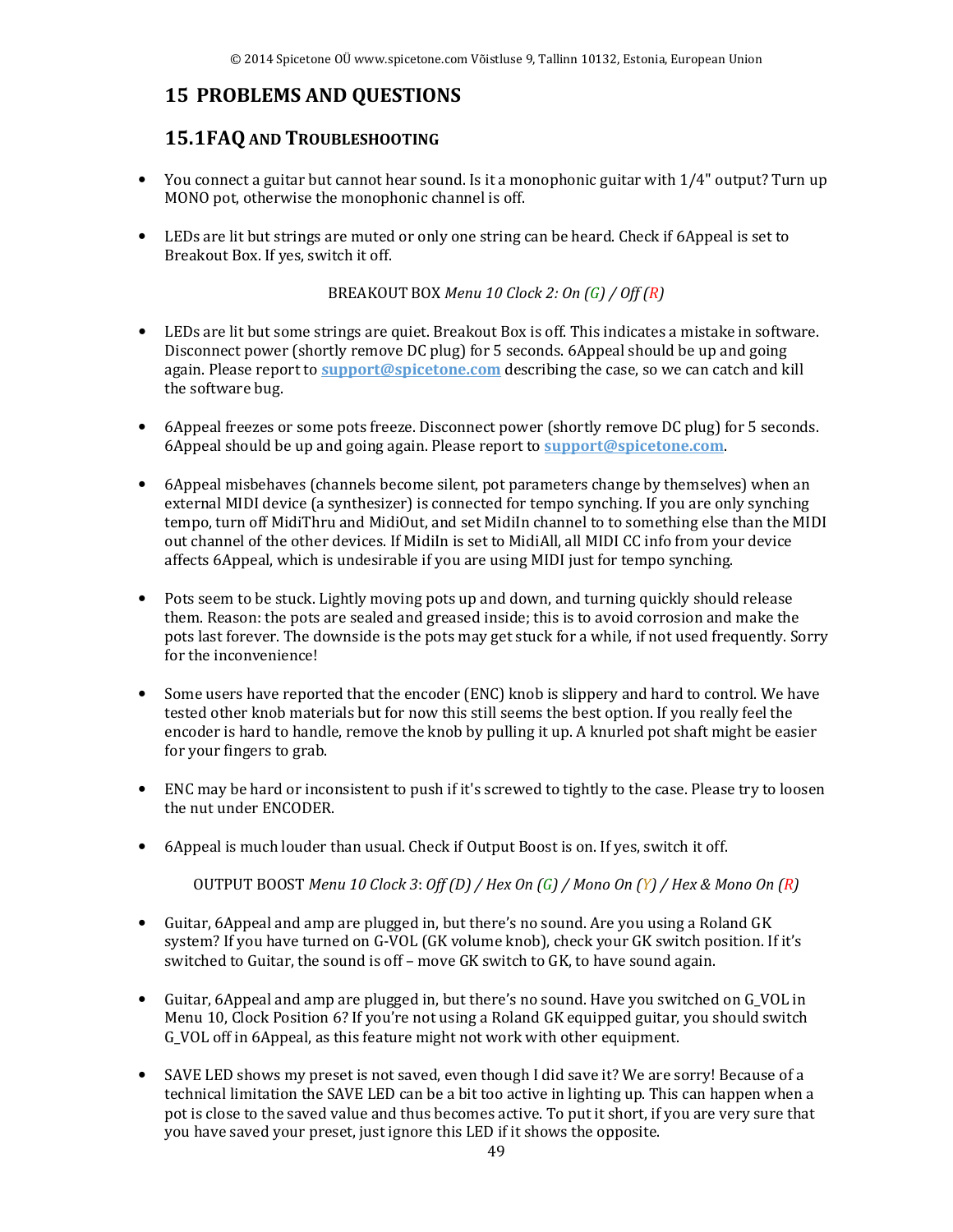- You have connected guitar's monophonic output to 6Appeal, using 1/4" TS cable, but you hear no sound. Turn up MONO POT to hear your monophonic channel. Normally it is turned down, to avoid intermodulation distortion.
- You have connected guitar's monophonic output to 6Appeal, using 1/4" TS cable, but you hear no sound. Disconnect 13pin cable and check if MONOGUITAR feature is turned on. Turn it on.

MONOGUITAR *Menu 10 Clock 1 : On (G) / Off (R)*

You also have to switch off G-VOL feature in Menu 10 ("Global"), otherwise it may happen that neither hex nor mono sound comes through.

G\_VOL GK VOLUME KNOB *Menu 10 Clock 6: On (G) / Off (R)*

- I cannot get the modulations (LFO1, LFO2) going! Checklist:
	- o Is LFO on? (Menu 4 or 5, Clock Position 11)
		- $\circ$  Is LFO controlled by MIDI? You must have an external MIDI device working, otherwise switch this feature off (Menu 4 or 5, Clock Position 9 to Dark).
		- o You must have at least one modulation type set (Menu 4 or 5, Clock Position 7 or 8).
		- $\circ$  You must turn at least one of the Pots 1...6, thus defining modulation depth for at least one parameter.
		- $\circ$  In Menu 4 or 5, Pot 9 that controls modulation amplitude, must not be in zero position.
- I cannot get SEQUENCER going! Checklist:
	- o Is SEQ on? (Menu 3, Clock Position 11)
	- o You must define a sequence type in Menu 3 Submenus, available in Clock positions 7 and 8
	- $\circ$  SEQ does not start with preset; set it to start with preset (Menu 3 Clock Position 9 Green)
	- $\circ$  You must turn at least one of the Pots 1...6, thus defining sequenced modulation depth for at least one parameter.
	- o In Menu 3, Pot 9 that controls modulation amplitude, must not be in zero position.

#### **15.2PROBLEM REPORTING**

In case of problems with your device please contact the retailer.

If the retailer is not available and the sales guarantee does not apply any more, please send an email to **support@spicetone.com**, containing:

- \* Your name, contact address, country/state
- \* Name and product code of the device
- \* Software version (or tell, which LEDs in which colour appear in submenu Menu 10, Clock 12)
- \* Buying date
- \* Description of the problem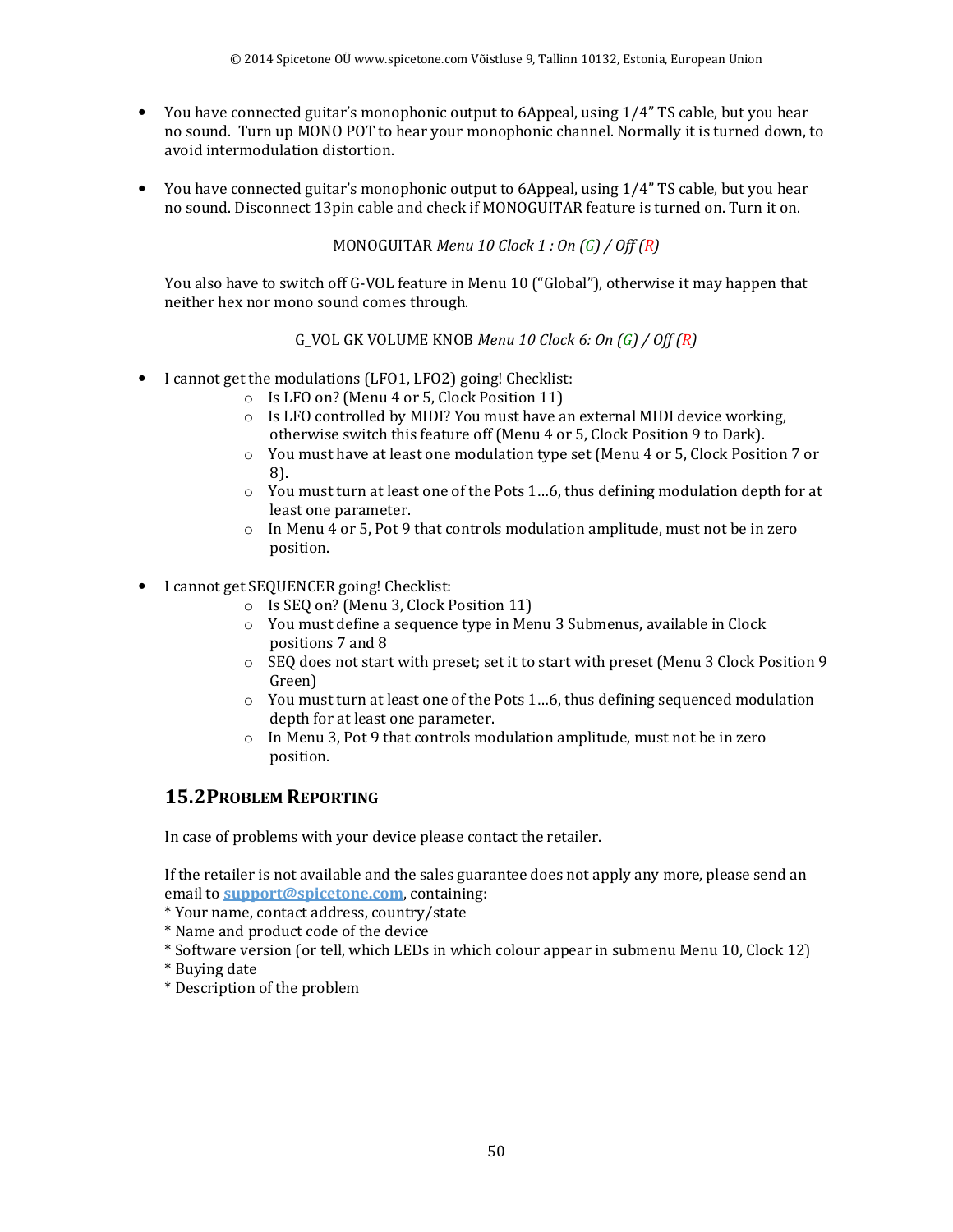#### **15.3SUPPORT**

If you have question on using the device, drop us a line at **support@spicetone.com**. It's only three people here but we will do our best to answer quickly.

## **15.4ANALOGUE EXPERIENCE AND NOISE**

Spicetone's 6Appeal™ uses fully analogue signal path. There are no analogue to digital converters in the device. As you might have experienced before, noise is part of analogue heritage. Please be easy on our pedal, and us, as we made no compromise to real analogue guitar sound.

We use a microprocessor and digital potentiometers to control the analogue circuit. As there is loads of gain available, you may hear slight clicking or other artefacts, especially with modulation effects like LFO and SEQUENCER. Please keep in mind that modulation effects come as a bonus and might sound not so smooth to expert ear.

Internally there are six separate channels (one for each string) plus one channel for monophonic signal, thus the noise that you normally would not notice could be heard when you stop playing. We used low noise components to avoid excessive noise, so in most settings you should be just fine.

In the end it all comes down to your sound source. Some hexaphonic pickups might be noisier than normal magnetic pickups. Some, on the other hand, are much cleaner.

To fight the noise, try to roll off some highs using TONE KNOB or FILTER SECTION. For the DISTORTION TYPE, the OVERDRIVE setting is the loudest and also the least noisy. Of course turning down the DRIVE and GAIN helps a lot, too. Rather than turning the pedal up, turn up you amplifier first. That way you avoid preamp distortion and get more crunch in power section, too.

When using a common monophonic guitar, see that the MONOIN ONLY setting is active and empty hexaphonic channels are thus muted.

By their nature, piezoelectric pickups have harsh ice-pick qualities to them that might not sound pleasant when overdriven. Again, rolling off some highs can save the day.

In some cases our ROOT BOOST circuit can cause oscillation in the amplifiers. If you get this, you probably have sufficient amount of lower harmonics already, so there is no need to use the ROOT BOOST circuit.

## **15.5PHASE ISSUES**

In certain guitars, the magnetic mono pickups and hexaphonic under saddle piezos are wired in opposite phases. This means, that turning up the MONO knob on 6 Appeal can cause loss of highs. To avoid this, experiment with different pickups and lower MONO settings.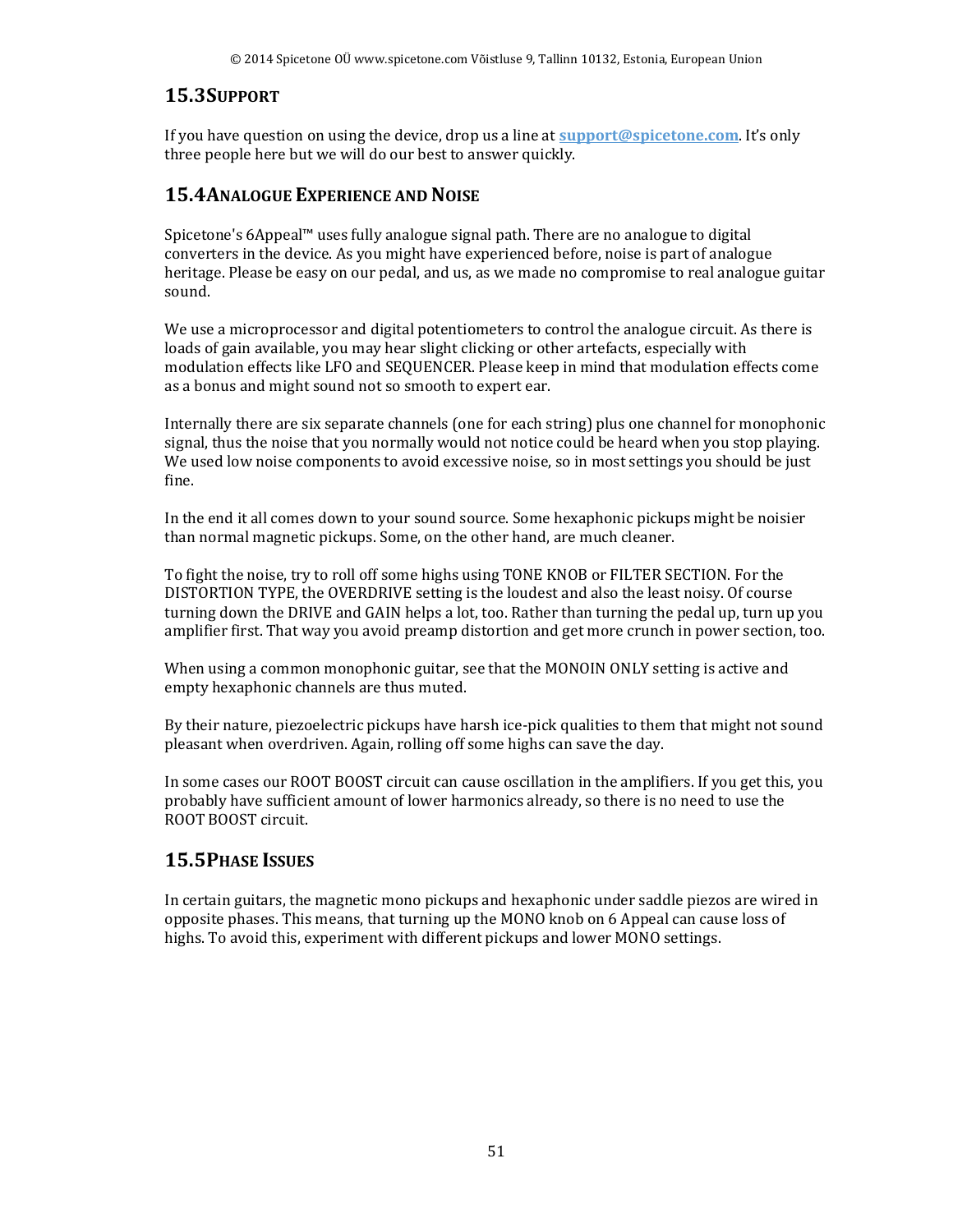## **16 WARNINGS**

NEVER use the device in moist or humid or very hot (over +45C) conditions. This could be dangerous to your own health and can damage the device permanently.

NEVER connect input to input.

NEVER connect 6Appeal to inappropriate power supply. Connecting AC output to 6Appeal will result in permanent damage. Use 9-12V DC, centre negative polarity (>=300mA) power supply only.

DO NOT open the enclosure and DO NOT remove any parts, as this voids the warranty. There are no user serviceable parts inside. Spicetone makes tweaking and modifications available through software updates.

DO NOT attempt to install any software that is not provided by Spicetone, as this can void the warranty and kill the device.

Please be EXTRA CAREFUL during software updates, as a voltage drop during update can brick the device, meaning permanent damage and loss of warranty.

DO NOT PLACE THIS PRODUCT INTO THE WASTE CONTAINER. This device is marked with a cross-lined waste container symbol according to 2002/96/EU Directive on Waste Electric and Electronic Equipment. You are obliged to return wasted equipment to a party collecting wasted electric and electronic equipment. This device is made of materials, which can be recycled or utilized after becoming out of use. Proper handling of wasted electric and electronic equipment reduce demand for raw materials and contribute in avoiding harmful consequences for environment and health of people caused by dangerous components and not proper storing and utilizing of such equipment.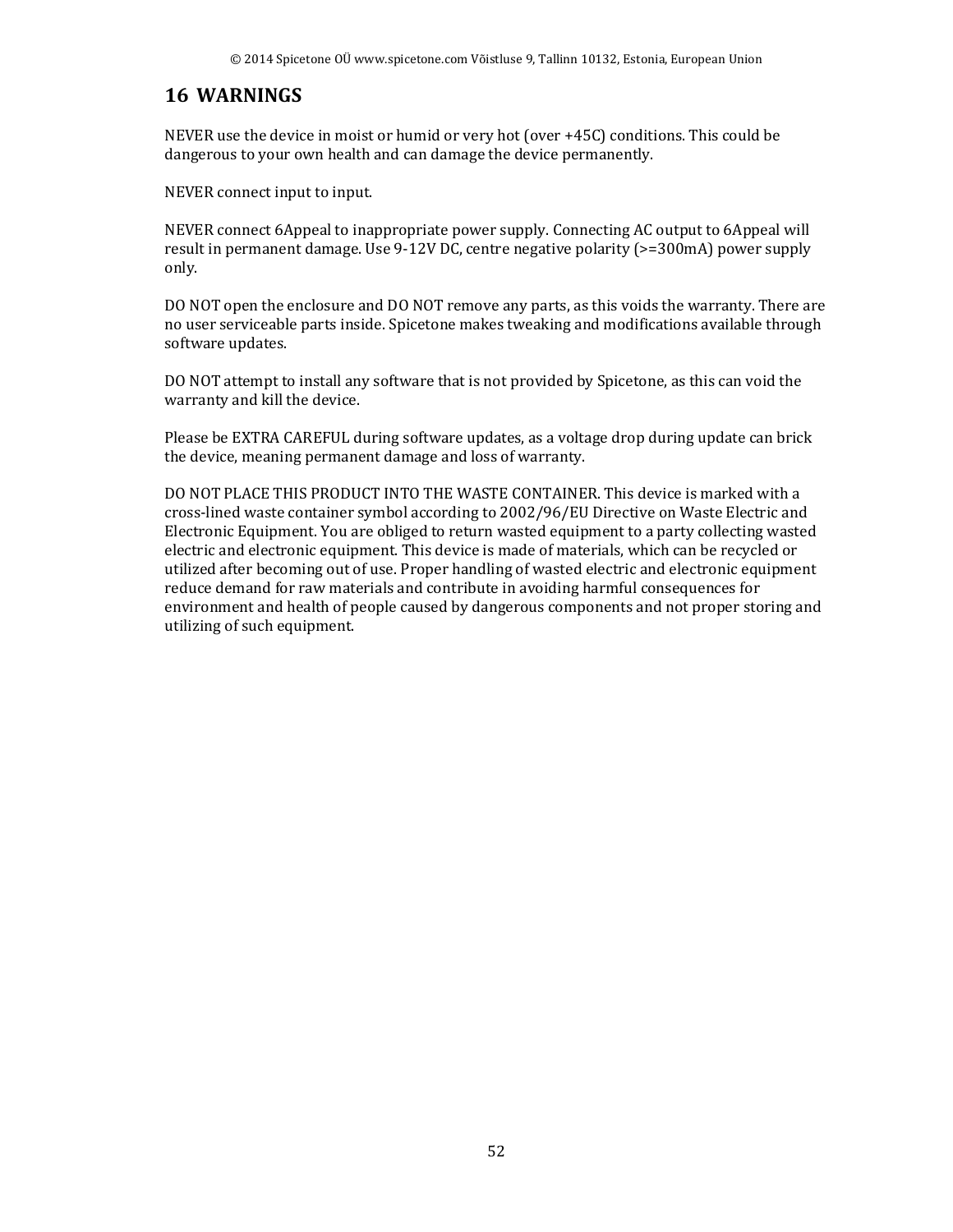# **17 APPENDIX 17.1TABLE 1. CLOCK POSITION VALUES IN MENUS**

|              | Menu <sub>1</sub>               | Menu <sub>2</sub>       | Menu <sub>3</sub>            | Menu <sub>4</sub>                     | Menu <sub>5</sub>                     | Menu <sub>6</sub>       | Menu 7         |          | Menu <sub>9</sub> | Menu 10                            |
|--------------|---------------------------------|-------------------------|------------------------------|---------------------------------------|---------------------------------------|-------------------------|----------------|----------|-------------------|------------------------------------|
|              | Sound                           | Pan                     | Sequencer                    | LFO <sub>1</sub>                      | LFO <sub>2</sub>                      | Envelope                | MidiCtrl       |          | Midi              | Global                             |
| Clock 1      | Ch1: On (G) / Clean (Y) /       | Autopan1: LRLRLR (G) /  | Ch1Mod: On $(G)$ / Off $(R)$ | Ch1Mod: On $(G)$ / Off $(R)$          | Ch1Mod: On $(G)$ / Off $(R)$          | Ch1Mod: On (G)          | SubMenu:       |          | Midiln: On (G)    | Mono Guitar: On (G) /              |
|              | Mute (R)                        | Reverse (Y) / Off (R)   |                              |                                       |                                       | / Off $(R)$             | MidiCmd1       |          | $/$ Off $(R)$     | Off(R)                             |
| Clock 2      | Ch2: On (G) / Clean (Y) /       | Autopan2: RRRLLL (G) /  | Ch2Mod: On (G) / Off (R)     | Ch2Mod: On (G) / Off (R)              | Ch2Mod: On (G) / Off (R)              | Ch2Mod: On (G)          | SubMenu:       |          | MidiOut: On       | Box: On (G) / Off (R)              |
|              | Mute (R)                        | Reverse (Y) / Off (R)   |                              |                                       |                                       | / Off $(R)$             | MidiCmd2       |          | $(G) /$ Off $(R)$ |                                    |
| Clock 3      | Ch3: On (G) / Clean (Y) /       | Autopan3:               | Ch3Mod: On (G) / Off (R)     | Ch3Mod: On (G) / Off (R)              | Ch3Mod: On $(G)$ / Off $(R)$          | Ch3Mod: On (G)          | SubMenu:       |          | MidiThru: On      | Output Boost: Off (D) /            |
|              | Mute (R)                        | L2R2L5R5L10R10(G)/      |                              |                                       |                                       | / Off $(R)$             | MidiCmd3       |          | $(G) /$ Off $(R)$ | Hex On $(G)$ /                     |
|              |                                 | Reverse (Y) / Off (R)   |                              |                                       |                                       |                         |                |          |                   | Mono On (Y) /                      |
| Clock 4      | Ch4: On (G) / Clean (Y) /       | Autopan4:               | Ch4Mod: On (G) / Off (R)     | Ch4Mod: On (G) / Off (R)              | Ch4Mod: On $(G)$ / Off $(R)$          | Ch4Mod: On (G)          | SubMenu:       |          | MonoMode:         | Hex & Mono On (R)                  |
|              | Mute (R)                        | L10L5L2R2R5R10 (G) /    |                              |                                       |                                       | / Off $(R)$             | MidiCmd4       |          | On $(G) / Off$    | Start1stPreset: On (G) /<br>Off(R) |
|              |                                 | Reverse (Y) / Off (R)   |                              |                                       |                                       |                         |                |          | (R)               |                                    |
| Clock 5      | Ch5: On (G) / Clean (Y) /       | Autopan5:               | Ch5Mod: On (G) / Off (R)     | Ch5Mod: On (G) / Off (R)              | Ch5Mod: On (G) / Off (R)              | Ch5Mod: On (G)          | SubMenu:       |          |                   | G VOL: On (G) / Off (R)            |
|              | Mute (R)                        | L10R5L2R2L5R10(G)/      |                              |                                       |                                       | / Off $(R)$             | MidiCmd5       |          |                   |                                    |
|              |                                 | Reverse (Y) / Off (R)   |                              |                                       |                                       |                         |                |          |                   |                                    |
| Clock 6      | Ch6: On (G) / Clean (Y) /       | Autopan6: MONO (G) /    | Ch6Mod: On (G) / Off (R)     | Ch6Mod: On (G) / Off (R)              | Ch6Mod: On $(G)$ / Off $(R)$          | Ch6Mod: On (G)          | SubMenu:       |          |                   | PotDisplay: On (G) / Off           |
|              | Mute (R)                        | Reverse (Y) / Off (R)   |                              |                                       |                                       | $/$ Off $(R)$           | MidiCmd6       | Reserved |                   | (R)                                |
| Clock 7      | PostRB: Off (D) /               |                         | SubMenu: Step1               | Shape1: Off (D) / Sine                | Shape0: Off (D) / Sine                |                         | SubMenu:       |          |                   |                                    |
|              | Hex On $(G)$ /                  |                         |                              | (G) / Triangle (Y) / Pulse            | (G) / Triangle (Y) / Pulse            |                         | MidiCmd7       | $\infty$ |                   |                                    |
|              | Mono On (Y) /                   |                         |                              | (R)                                   | (R)                                   |                         |                | Menu     |                   |                                    |
|              | Hex & Mono On (R)               |                         |                              |                                       |                                       |                         |                |          |                   |                                    |
| Clock 8      | PreRB: Off (D) /                |                         | SubMenu: Step2               | Shape2: Off (D) / Rising              | Shape1: Off (D) / Rising              | Staccato: On (G)        | SubMenu:       |          |                   |                                    |
|              | Hex On $(G)$ /<br>Mono On (Y) / |                         |                              | $(G)$ / Falling $(Y)$ /<br>Random (R) | $(G)$ / Falling $(Y)$ /<br>Random (R) | $/$ Off $(R)$           | MidiCmd8       |          |                   |                                    |
|              | Hex & Mono On (R)               |                         |                              |                                       |                                       |                         |                |          |                   |                                    |
| Clock 9      | Filter: On (G) / Off (R)        |                         | Start SEQ with Preset:       | MidiCtrl: Off(D) /                    | MidiCtrl: Off(D) /                    | Front: Lin (G) /        | SubMenu:       |          |                   |                                    |
|              |                                 |                         | On $(G)$ / Off $(R)$         | ModWheel(G) /                         | ModWheel(G) /                         | Exp(Y) / Log(R)         | MidiCmd9       |          |                   |                                    |
|              |                                 |                         |                              | BreathCtrl(Y) /                       | BreathCtrl(Y) /                       |                         |                |          |                   |                                    |
|              |                                 |                         |                              | PitchBend(R)                          | PitchBend(R)                          |                         |                |          |                   |                                    |
| <b>Clock</b> | Tone: On $(G)$ / Off $(R)$      |                         | Sync with LFO1: Off (D) /    | Sync: Off (D) / Tempo                 | Sync with LFO1: Off (D) /             | Sync with LFO1:         | SubMenu:       |          | SubMenu:          |                                    |
| 10           |                                 |                         | 1X (G) / 2X (Y) / 4X (R)     | (G) / Midi (Y) /                      | 1X (G) / 2X (Y) / 4X (R)              | Off $(D) / 1X$ $(G)$    | MidiCmd10      |          | MidilnCH          |                                    |
|              |                                 |                         |                              | Midi.OR.Tempo (R)                     |                                       | / 2X (Y) / 4X (R)       |                |          |                   |                                    |
| Clock        | Distortion: FX Off (D) /        |                         | Mode: Off (D) /              | Mode: Off $(D) /$                     | Mode: Off (D) /                       | Mode: Off (D) /         | SubMenu:       |          | SubMenu:          | SubMenu: Bank                      |
| 11           | Overdrive (G) / Crunch          | SpreadType2: Freq (G) / | Parameter (G) / Pan (Y) /    | Parameter (G) / Pan (Y)               | Parameter (G) / Pan (Y) /             | Parameter (G) /         | MidiCmd11      |          | MidiOutCH         |                                    |
|              | $(Y)$ / Fuzz $(R)$              | Phase (R)               | Filter (R)                   | Filter (R)                            | Filter (R)                            | Pan (Y) / Filter<br>(R) |                |          |                   |                                    |
| <b>Clock</b> | ChMono: On (G) / Mute           |                         | ChMono: On (G) / Off (R)     | ChMono: On (G) / Off (R)              | ChMono: On (G) / Off (R)              | ChMono: On              | MidiCtrl:      |          | MidiAll: On       | SubMenu: SWVersion                 |
| 12           | $(Y) /$ Clean $(R)$             | SpreadType1: Tilt (G) / |                              |                                       |                                       | $(G) /$ Off $(R)$       | On $(G)$ / Off |          | (G) / Off (R)     |                                    |
|              |                                 | Smile (R)               |                              |                                       |                                       |                         | (R)            |          |                   |                                    |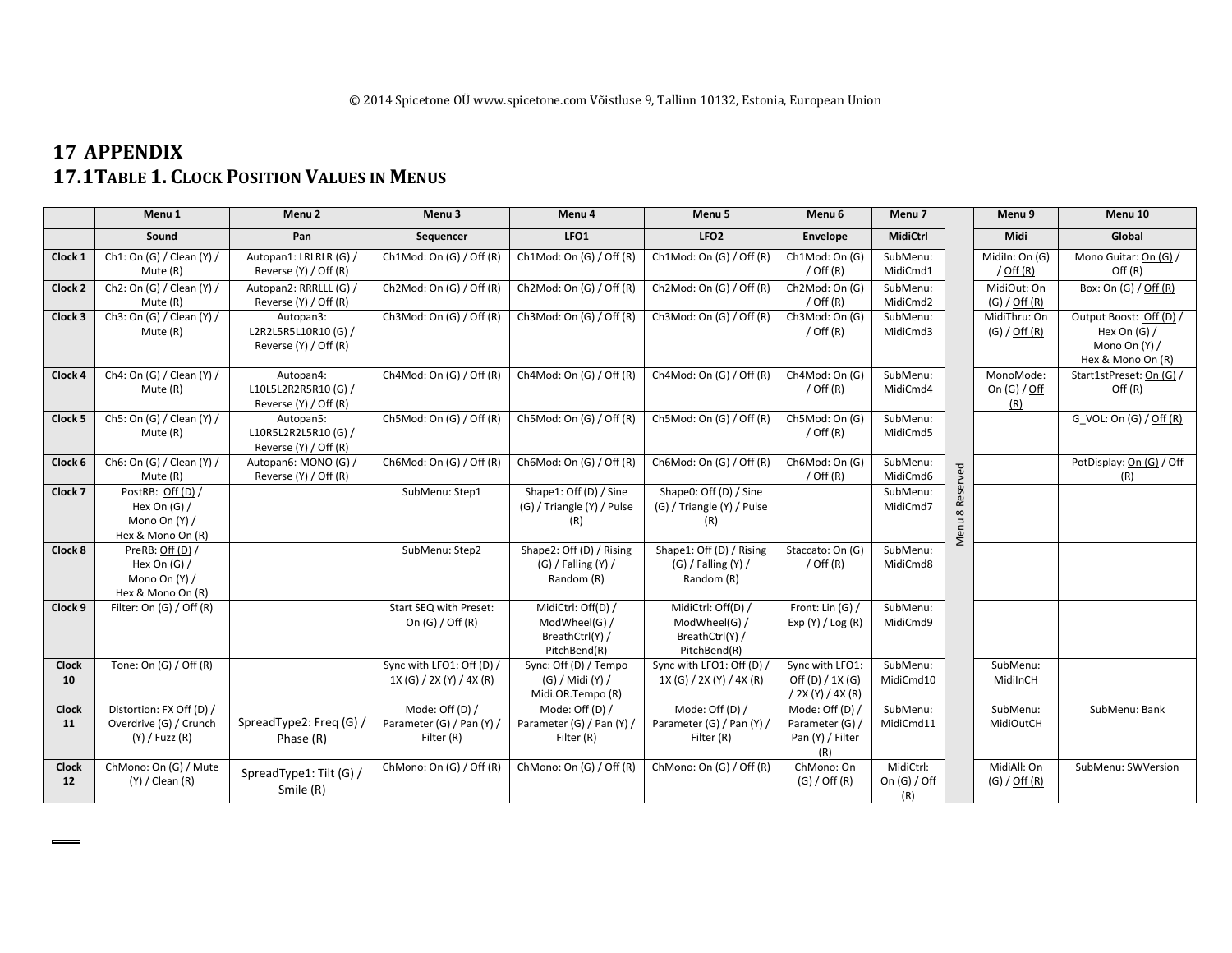## **17.2TABLE 2. POTS IN MENUS**

| Pot   | Menu <sub>1</sub> | Menu <sub>2</sub>   | Menu <sub>3</sub>               | Menu 4                           | Menu <sub>5</sub>                | Menu <sub>6</sub>             | Menu 7    |                 | Menu <sub>9</sub>   | Menu 10      |
|-------|-------------------|---------------------|---------------------------------|----------------------------------|----------------------------------|-------------------------------|-----------|-----------------|---------------------|--------------|
|       | Sound             | Pan                 | Sequencer                       | LFO1                             | LFO <sub>2</sub>                 | Envelope                      | MidiCtrl  |                 | Midi                | Global       |
| Pot1  | <b>Drive</b>      | Channel 1 Pan       | Drive/Pan1/FreqA Depth          | Drive/Pan1/FreqA Depth           | Drive/Pan1/FreqA Depth           | Drive/Pan1/FreqA<br>Depth     | MidiPot1  |                 | Drive               | Drive        |
| Pot2  | Gain              | Channel 2 Pan       | Gain/Pan2/FreqB Depth           | Gain/Pan2/FreqB Depth            | Gain/Pan2/FregB Depth            | Gain/Pan2/FreqB<br>Depth      | MidiPot2  |                 | Gain                | Gain         |
| Pot3  | Tone              | Channel 3 Pan       | Tone/Pan3 Depth                 | Tone/Pan3 Depth                  | Tone/Pan3 Depth                  | Tone/Pan3 Depth               | MidiPot3  |                 | Tone                | Tone         |
| Pot4  | Level             | Channel 4 Pan       | Level/Pan4/FilterVol Depth      | Level/Pan4/FilterVol Depth       | Level/Pan4/FilterVol Depth       | Level/Pan4/FilterVol<br>Depth | MidiPot4  |                 | Level               | Level        |
| Pot5  | Mono              | Channel 5 Pan       | Mono/Pan5/FilterReso<br>Depth   | Mono/Pan5/FilterReso<br>Depth    | Mono/Pan5/FilterReso<br>Depth    | Mono/Pan5/FilterReso<br>Depth | MidiPot5  | Menu 8 Reserved | Mono                | Mono         |
| Pot6  | Dry               | Channel 6 Pan       | Dry/Pan6 Depth                  | Dry/Pan6 Depth                   | Dry/Pan6 Depth                   | Dry/Pan6 Depth                | MidiPot6  |                 | Dry                 | Dry          |
| Pot7  | Frequency A       | <b>Drive Spread</b> | <b>SEQ Frequency</b>            | <b>LFO1 Frequency</b>            | LFO2 Frequency                   | Attack                        | MidiPot7  |                 | <b>Drive Spread</b> | Drive Spread |
| Pot8  | Frequency B       | <b>Tone Spread</b>  | SEQ Frequency / Phase<br>Spread | LFO1 Frequency / Phase<br>Spread | LFO2 Frequency / Phase<br>Spread | Decay                         | MidiPot8  |                 | Tone Spread         | Tone Spread  |
| Pot9  | Filter Level      | Level Spread        | SEQ Level                       | LFO1 Level                       | LFO2 Level                       | Sustain                       | MidiPot9  |                 | Level Spread        | Level Spread |
| Pot10 | Resonance         | Dry Spread          | SEQ Level Spread                | LFO1 Level Spread                | LFO2 Level Spread                | Release                       | MidiPot10 |                 | Dry Spread          | Dry Spread   |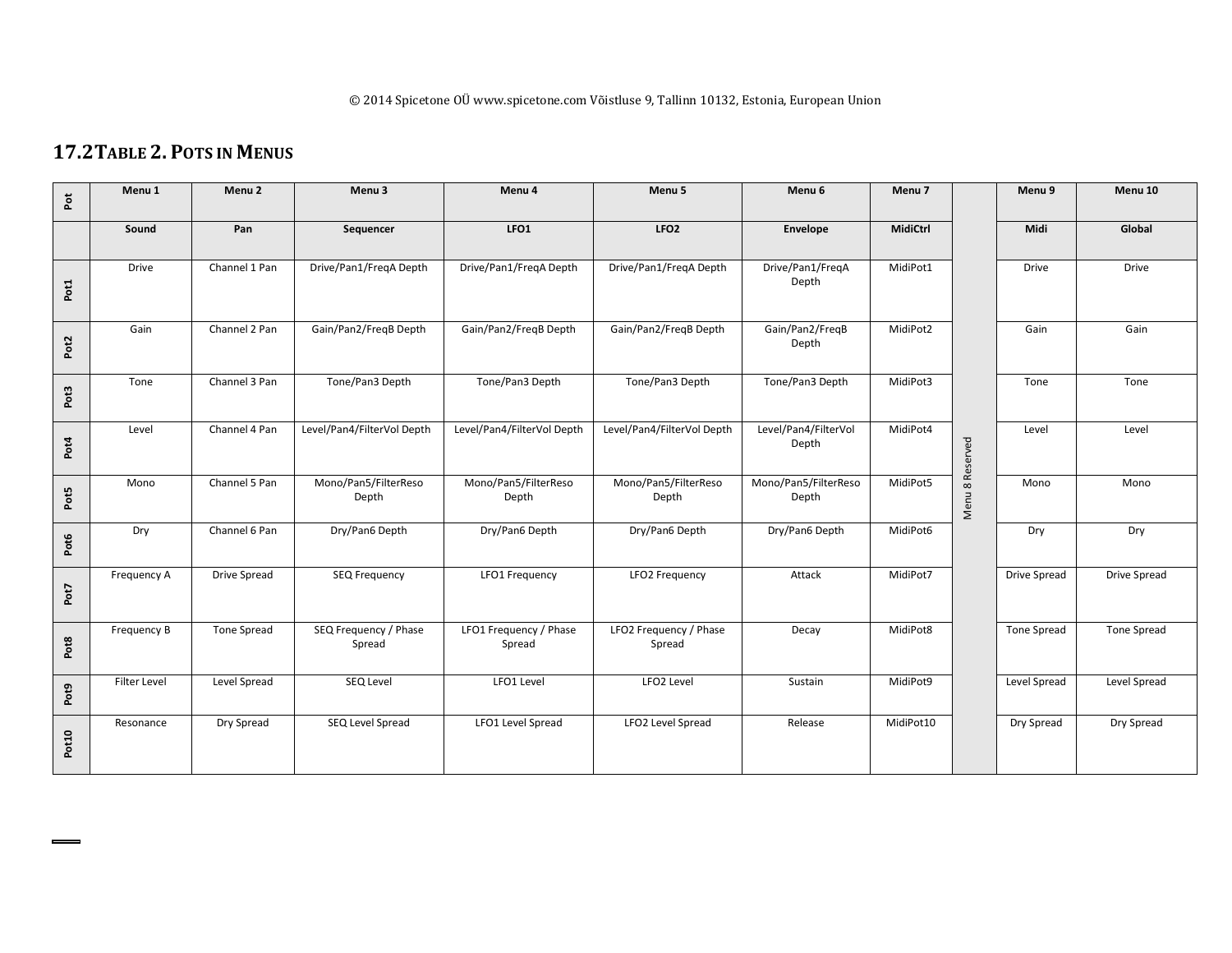#### **17.3TABLE 3. BUTTON VALUES AND COMBINATIONS**

|                    | <b>Player Mode</b>           | Tap       | <b>Save Mode</b>   | Save2Bank      | Menu (1-8)                   | Global Menu (9-10)           | <b>Sub Menu</b>               |
|--------------------|------------------------------|-----------|--------------------|----------------|------------------------------|------------------------------|-------------------------------|
| <b>FX SHORT</b>    | Toggle FX                    | Set Tempo | Exit Save W/O Save | Exit Save2Bank | Exit Menu                    | Exit Global Menu             | Exit Sub Menu                 |
| <b>FX_LONG</b>     | Enter Tap                    |           |                    |                |                              |                              |                               |
| PREV_SHORT         | Preset -                     |           | Preset -           | Bank -         | Menu -                       | Menu -                       |                               |
| PREV_LONG          |                              |           |                    |                |                              |                              |                               |
| NEXT_SHORT         | Preset +                     |           | Preset +           | Bank +         | Menu $+$                     | Menu $+$                     |                               |
| NEXT_LONG          |                              |           |                    |                |                              |                              |                               |
| <b>ENC_SHORT</b>   | Enter (Global) Menu          |           | Enter Save2Bank    | Set Bank       | Toggle Menuitem              | Toggle Menuitem              | Toggle Menuitem               |
| <b>ENC_LONG</b>    | <b>Enter Save</b>            |           | Exit Save W/ Save  |                |                              |                              |                               |
| <b>ENC_CCW</b>     | Preset -                     |           | Preset -           | Bank -         | Menuitem -                   | Menuitem -                   | Menuitem -                    |
| ENC_CW             | Preset +                     |           | Preset +           | Bank +         | Menuitem +                   | Menuitem +                   | Menuitem +                    |
| ENC_FX_SHORT       | <b>Recall Preset</b>         |           |                    |                | <b>Recall Preset</b>         | <b>Recall Global</b>         | Recall Bank*                  |
| ENC_FX_LONG        | <b>Recall Default Preset</b> |           |                    |                | <b>Recall Default Preset</b> | <b>Recall Default Global</b> | Recall Default Bank*          |
| <b>G SW1 SHORT</b> | Preset -                     |           |                    |                |                              |                              |                               |
| G_SW2_SHORT        | Preset +                     |           |                    |                |                              |                              |                               |
|                    |                              |           |                    |                |                              |                              | *) Only in Bank Submenu 10.11 |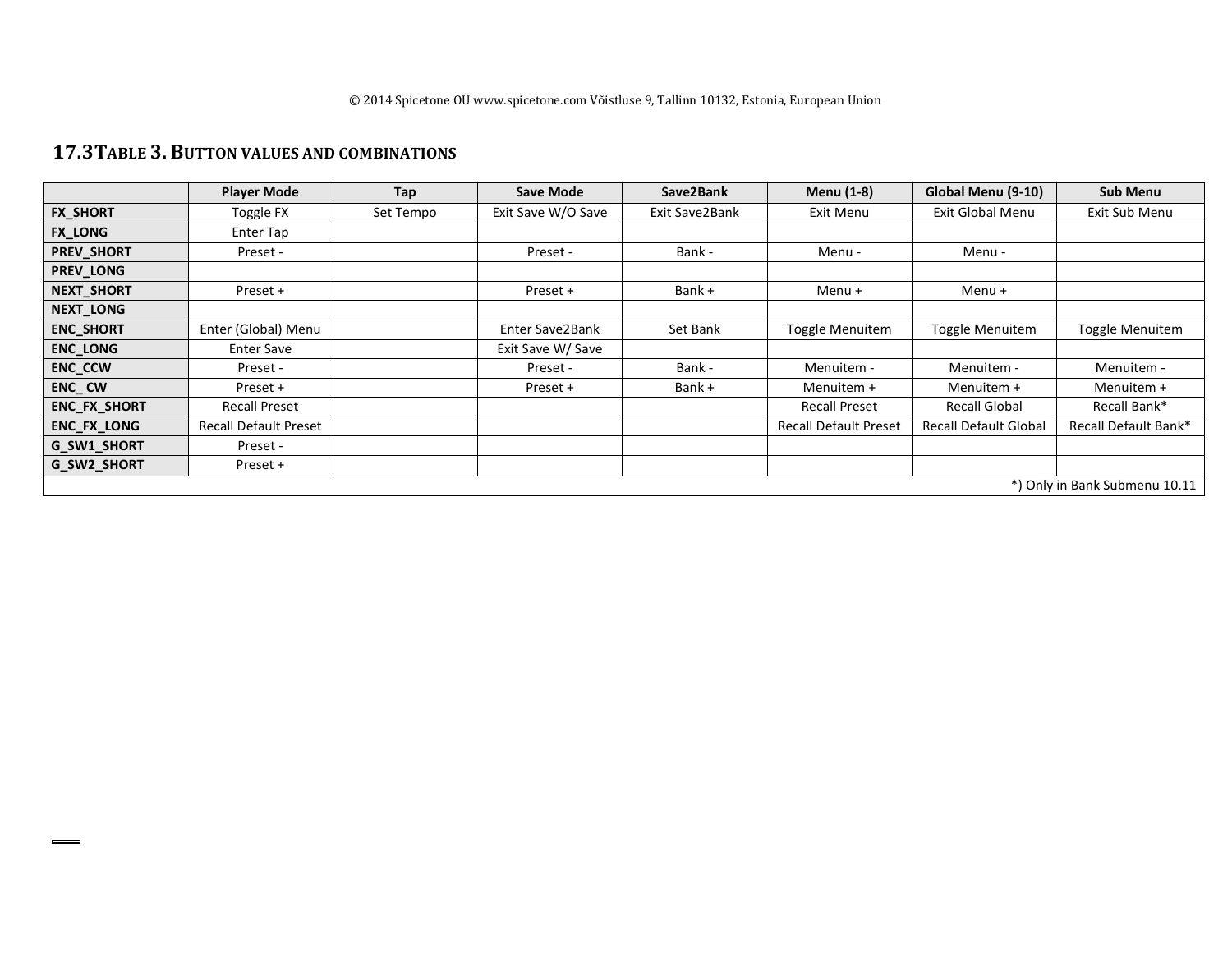# **17.4TABLE 4. MIDI CC <sup>M</sup>ESSAGES**

|                       | <b>Controller Change (OxBO - OxBF)</b> |                        |                          |                           |  |  |  |  |  |  |  |
|-----------------------|----------------------------------------|------------------------|--------------------------|---------------------------|--|--|--|--|--|--|--|
| <b>CC No</b><br>(dec) | <b>CC No</b><br>(hex)                  | <b>Group</b>           | Parameter                | <b>Comments</b>           |  |  |  |  |  |  |  |
| 0                     | 00                                     | <b>Bank Select</b>     | <b>Bank Select (MSB)</b> | Ignored                   |  |  |  |  |  |  |  |
| $\mathbf{1}$          | 01                                     | <b>LFO Control</b>     | <b>Modulation Wheel</b>  |                           |  |  |  |  |  |  |  |
| $\overline{2}$        | 02                                     |                        | <b>Breath Controller</b> |                           |  |  |  |  |  |  |  |
| $\overline{3}$        | 03                                     | Midi Control           | MidiPot1                 |                           |  |  |  |  |  |  |  |
| $\overline{4}$        | 04                                     |                        | MidiPot2                 |                           |  |  |  |  |  |  |  |
| 5                     | 05                                     |                        | MidiPot3                 |                           |  |  |  |  |  |  |  |
| 7                     | 07                                     |                        | MidiPot4                 |                           |  |  |  |  |  |  |  |
| 8                     | 08                                     |                        | MidiPot5                 |                           |  |  |  |  |  |  |  |
| $\boldsymbol{9}$      | 09                                     |                        | MidiPot6                 |                           |  |  |  |  |  |  |  |
| 10                    | 0A                                     |                        | MidiPot7                 |                           |  |  |  |  |  |  |  |
| 11                    | 0B                                     |                        | MidiPot8                 |                           |  |  |  |  |  |  |  |
| 12                    | 0C                                     |                        | MidiPot9                 |                           |  |  |  |  |  |  |  |
| 13                    | 0 <sub>D</sub>                         |                        | MidiPot10                |                           |  |  |  |  |  |  |  |
| 16                    | 10                                     | <b>Main Parameters</b> | <b>Drive</b>             |                           |  |  |  |  |  |  |  |
| 17                    | 11                                     |                        | Gain                     |                           |  |  |  |  |  |  |  |
| 18                    | 12                                     |                        | Tone                     |                           |  |  |  |  |  |  |  |
| 19                    | 13                                     |                        | Level                    |                           |  |  |  |  |  |  |  |
| 20                    | 14                                     |                        | Mono                     |                           |  |  |  |  |  |  |  |
| 21                    | 15                                     |                        | Dry                      |                           |  |  |  |  |  |  |  |
| 22                    | 16                                     |                        | Drive Spread             |                           |  |  |  |  |  |  |  |
| 23                    | 17                                     |                        | Tone Spread              |                           |  |  |  |  |  |  |  |
| 24                    | 18                                     |                        | Level Spread             |                           |  |  |  |  |  |  |  |
| 25                    | 19                                     |                        | Dry Spread               |                           |  |  |  |  |  |  |  |
| 30                    | 1E                                     | SEQ/ENV Control        | SEQ Start/Stop           | Value: STOP <= 63 < START |  |  |  |  |  |  |  |
| 31                    | 1F                                     |                        | <b>ENV Start/Stop</b>    | Value: STOP <= 63 < START |  |  |  |  |  |  |  |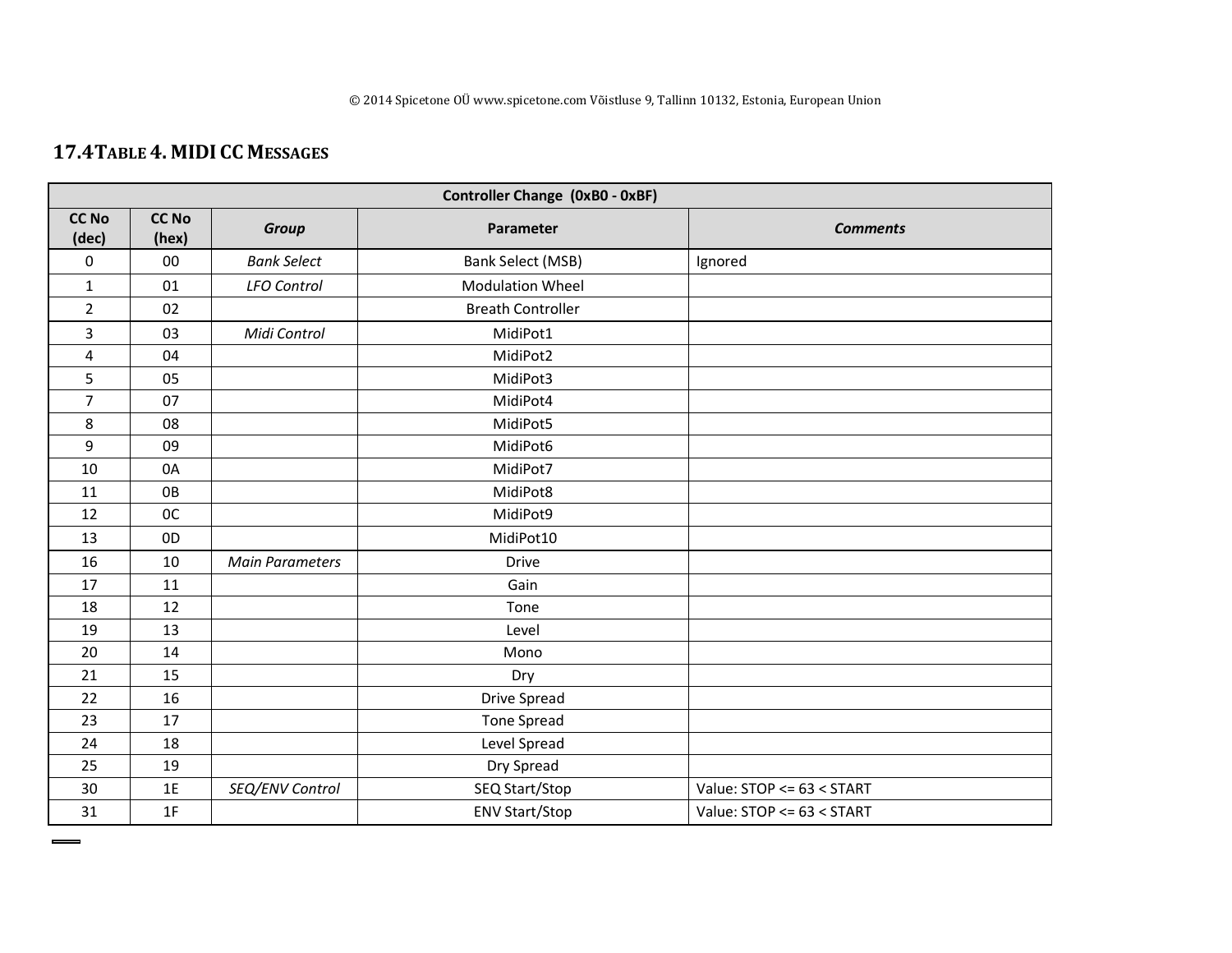#### © 2014 Spicetone OÜ www.spicetone.com Võistluse 9, Tallinn 10132, Estonia, European Union

| 32 | 20 | <b>Bank Select</b> | <b>Bank Select (LSB)</b>        | Value from 1 to 6         |
|----|----|--------------------|---------------------------------|---------------------------|
| 40 | 28 | Pan/Filter         | Pan 1                           |                           |
| 41 | 29 |                    | Pan <sub>2</sub>                |                           |
| 42 | 2A |                    | Pan 3                           |                           |
| 43 | 2B |                    | Pan 4                           |                           |
| 44 | 2C |                    | Pan 5                           |                           |
| 45 | 2D |                    | Pan 6                           |                           |
| 46 | 2E |                    | Filter Frequency A              |                           |
| 47 | 2F |                    | Filter Frequency B              |                           |
| 48 | 30 |                    | <b>Filter Level</b>             |                           |
| 49 | 31 |                    | Filter Resonance                |                           |
| 54 | 36 | LFO1               | LFO1 Frequency                  |                           |
| 55 | 37 |                    | LFO1 Frequency Spread           |                           |
| 56 | 38 |                    | LFO1 Level                      |                           |
| 57 | 39 |                    | LFO1 Level Spread               |                           |
| 58 | 3A |                    | LFO1 Drive/Pan1/FreqA Depth     |                           |
| 59 | 3B |                    | LFO1 Gain/Pan2/FreqB Depth      |                           |
| 60 | 3C |                    | LFO1 Tone/Pan3 Depth            |                           |
| 61 | 3D |                    | LFO1 Level/Pan4/FilterVol Depth |                           |
| 62 | 3E |                    | LFO1 Mono/Pan5/FilterReso Depth |                           |
| 63 | 3F |                    | LFO1 Dry/Pan6 Depth             |                           |
| 64 | 40 | SEQ/ENV Control    | SEQ/ENV Start/Stop              | Value: STOP <= 63 < START |
| 72 | 48 | Envelope           | Release                         |                           |
| 73 | 49 |                    | Attack                          |                           |
| 74 | 4A |                    | Decay                           |                           |
| 75 | 4B |                    | Sustain                         |                           |
| 76 | 4C |                    | ENV Drive/Pan1/FreqA Depth      |                           |
| 77 | 4D |                    | ENV Gain/Pan2/FreqB Depth       |                           |
| 78 | 4E |                    | ENV Tone/Pan3 Depth             |                           |
| 79 | 4F |                    | ENV Level/Pan4/FilterVol Depth  |                           |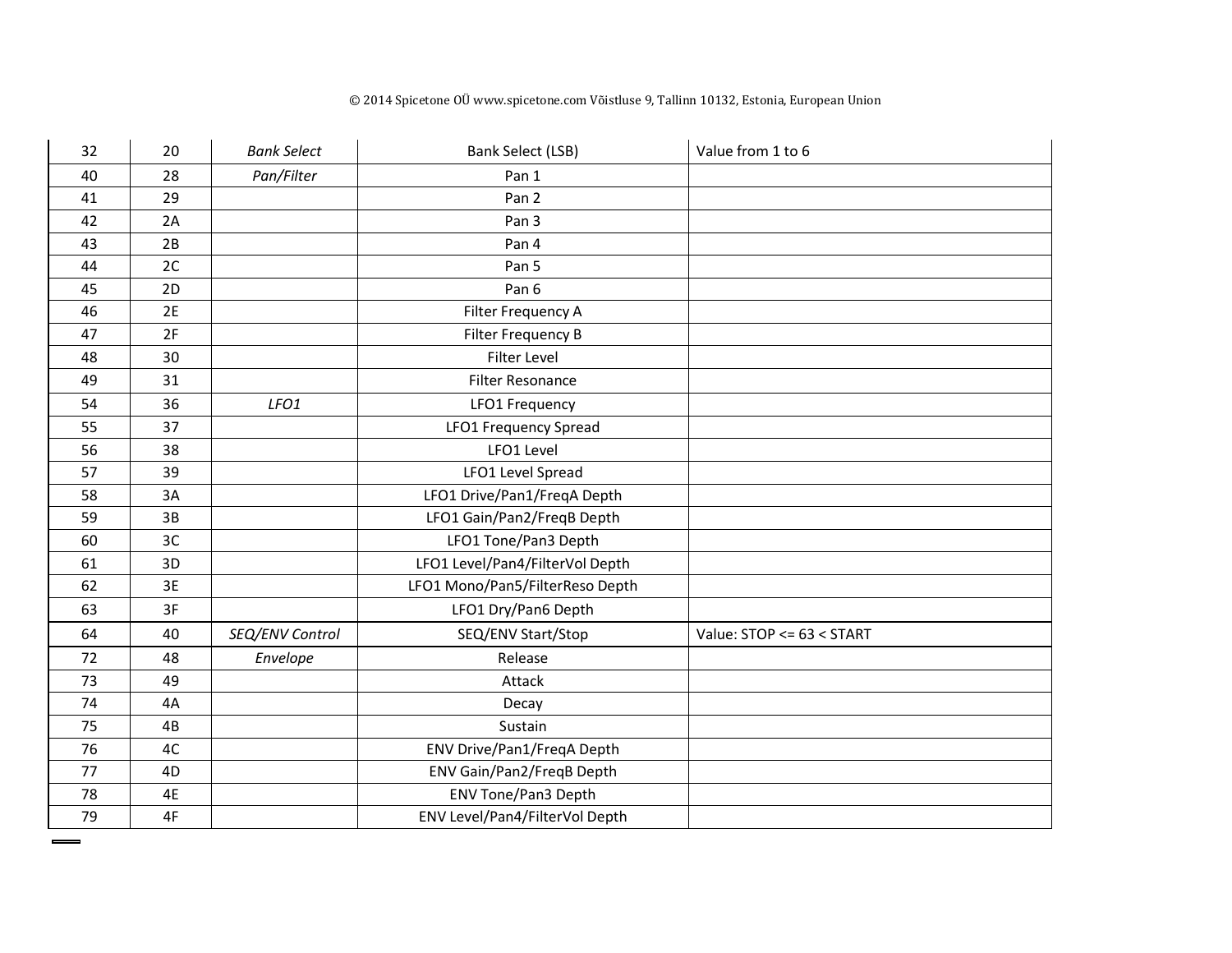| 80  | 50             |                  | ENV Mono/Pan5/FilterReso Depth  |  |
|-----|----------------|------------------|---------------------------------|--|
| 81  | 51             |                  | ENV Dry/Pan6 Depth              |  |
| 85  | 55             | LFO <sub>2</sub> | LFO2 Frequency                  |  |
| 86  | 56             |                  | LFO2 Frequency Spread           |  |
| 87  | 57             |                  | LFO <sub>2</sub> Level          |  |
| 88  | 58             |                  | LFO2 Level Spread               |  |
| 89  | 59             |                  | LFO2 Drive/Pan1/FreqA Depth     |  |
| 90  | 5A             |                  | LFO2 Gain/Pan2/FreqB Depth      |  |
| 91  | 5B             |                  | LFO2 Tone/Pan3 Depth            |  |
| 92  | 5C             |                  | LFO2 Level/Pan4/FilterVol Depth |  |
| 93  | 5 <sub>D</sub> |                  | LFO2 Mono/Pan5/FilterReso Depth |  |
| 94  | <b>5E</b>      |                  | LFO2 Dry/Pan6 Depth             |  |
| 102 | 66             | Sequencer        | <b>SEQ Frequency</b>            |  |
| 103 | 67             |                  | SEQ Frequency Spread            |  |
| 104 | 68             |                  | SEQ Level                       |  |
| 105 | 69             |                  | SEQ Level Spread                |  |
| 106 | 6A             |                  | SEQ Drive/Pan1/FreqA Depth      |  |
| 107 | 6B             |                  | SEQ Gain/Pan2/FreqB Depth       |  |
| 108 | 6C             |                  | SEQ Tone/Pan3 Depth             |  |
| 109 | 6D             |                  | SEQ Level/Pan4/FilterVol Depth  |  |
| 110 | 6E             |                  | SEQ Mono/Pan5/FilterReso Depth  |  |
| 111 | 6F             |                  | SEQ Dry/Pan6 Depth              |  |

 $\qquad \qquad$ 

#### © 2014 Spicetone OÜ www.spicetone.com Võistluse 9, Tallinn 10132, Estonia, European Union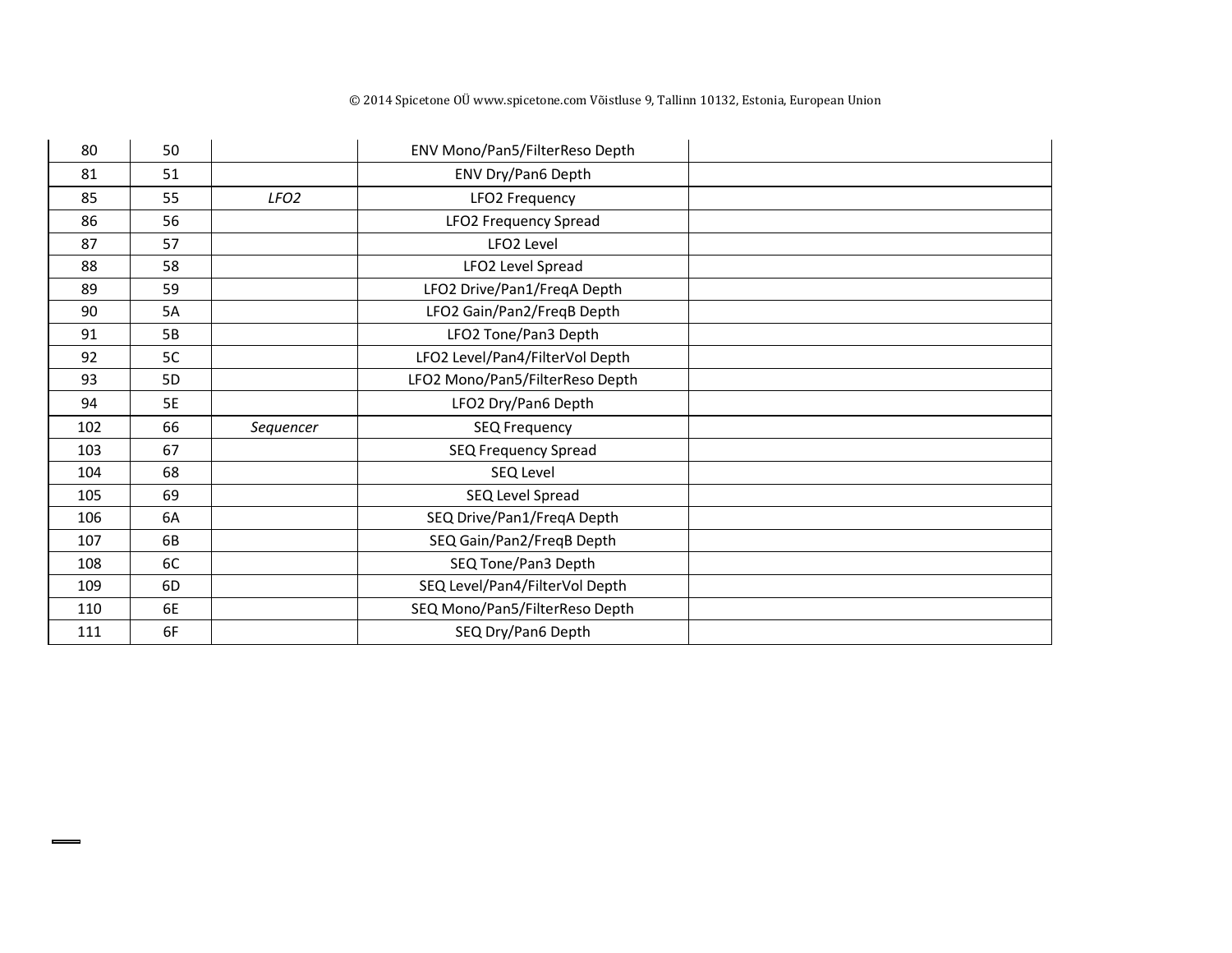# **17.5 <sup>T</sup>ABLE 5. MIDINOTEON MESSAGES**

| Note On $(0x90 - 0x9F)$                |                                        |                |        |                           |                             |                               |                                 |                   |                                       |  |
|----------------------------------------|----------------------------------------|----------------|--------|---------------------------|-----------------------------|-------------------------------|---------------------------------|-------------------|---------------------------------------|--|
| <b>Note</b><br>N <sub>o</sub><br>(dec) | <b>Note</b><br>N <sub>o</sub><br>(hex) | <b>Note</b>    | Group  | Parameter                 | $0 (R = Red)$               | $1(G = Green)$                | $2(Y = Yellow)$                 | $3(D = Dark)$     | <b>Comments</b>                       |  |
| 12                                     | 0 <sup>C</sup>                         | $C-1$          | Global | <b>FX</b>                 | OFF (0.63)                  | ON (64.127)                   |                                 |                   | Note Velocity<br>range in<br>brackets |  |
| 13                                     | 0 <sub>D</sub>                         | $C#-1$         |        | Mono Guitar               | OFF (0.63)                  | ON (64.127)                   |                                 |                   |                                       |  |
| 14                                     | 0E                                     | $D-1$          |        | Box                       | OFF (0.63)                  | ON (64127)                    |                                 |                   |                                       |  |
| 15                                     | 0F                                     | $D#-1$         |        | Output Boost              | BOOST_HEX&MONO_ON<br>(0.31) | BOOST_HEX_ON (3263)           | BOOST_MONO_ON<br>(64.95)        | BOOST_OFF (96127) |                                       |  |
| 16                                     | 10                                     | $E-1$          |        | <b>Start First Preset</b> | OFF (063)                   | ON (64.127)                   |                                 |                   |                                       |  |
| 17                                     | 11                                     | $F-1$          |        | <b>GK Volume</b>          | OFF (0.63)                  | ON (64127)                    |                                 |                   |                                       |  |
| 18                                     | 12                                     | $F#-1$         |        | Pot Display               | OFF (0.63)                  | ON (64.127)                   |                                 |                   |                                       |  |
| 24                                     | 18                                     | C <sub>0</sub> | Sound  | Ch <sub>0</sub> State     | CHST_MUTE (0.42)            | CHST_ON (4385)                | CHST_CLEAN (86127)              |                   |                                       |  |
| 25                                     | 19                                     | C#0            |        | Ch1 State                 | CHST_MUTE (0.42)            | CHST_ON (4385)                | CHST_CLEAN (86127)              |                   |                                       |  |
| 26                                     | 1A                                     | D <sub>0</sub> |        | Ch <sub>2</sub> State     | <b>CHST MUTE (0.42)</b>     | CHST_ON (4385)                | <b>CHST CLEAN (86127)</b>       |                   |                                       |  |
| 27                                     | 1B                                     | D#0            |        | Ch <sub>3</sub> State     | CHST_MUTE (0.42)            | CHST_ON (4385)                | CHST_CLEAN (86127)              |                   |                                       |  |
| 28                                     | 1 <sup>C</sup>                         | E <sub>0</sub> |        | Ch <sub>4</sub> State     | CHST_MUTE (0.42)            | CHST_ON (4385)                | CHST_CLEAN (86127)              |                   |                                       |  |
| 29                                     | 1D                                     | F <sub>0</sub> |        | Ch5 State                 | <b>CHST MUTE (0.42)</b>     | CHST_ON (4385)                | <b>CHST CLEAN (86127)</b>       |                   |                                       |  |
| 30                                     | 1E                                     | F#0            |        | Ch6 State                 | <b>CHST MUTE (0.42)</b>     | CHST_ON (4385)                | <b>CHST CLEAN (86127)</b>       |                   |                                       |  |
| 31                                     | 1F                                     | GO.            |        | Root Boost Post           | BOOST_HEX&MONO_ON<br>(0.31) | BOOST_HEX_ON (3263)           | <b>BOOST MONO ON</b><br>(64.95) | BOOST_OFF (96127) |                                       |  |
| 32                                     | 20                                     | G#0            |        | Root Boost Pre            | BOOST_HEX&MONO_ON<br>(0.31) | BOOST_HEX_ON (3263)           | BOOST_MONO_ON<br>(64.95)        | BOOST_OFF (96127) |                                       |  |
| 33                                     | 21                                     | A <sub>0</sub> |        | Filter                    | OFF (0.63)                  | ON (64.127)                   |                                 |                   |                                       |  |
| 34                                     | 22                                     | A#0            |        | Tone                      | OFF (0.63)                  | ON (64.127)                   |                                 |                   |                                       |  |
| 35                                     | 23                                     | B <sub>0</sub> |        | Drive                     | <b>DRIVE FUZZ (031)</b>     | DRIVE OVERDRIVE (3263)        | DRIVE CRUNCH (64.95)            | DRIVE OFF (96127) |                                       |  |
| 36                                     | 24                                     | C1             | Pan    | Autopan1                  | AUTOPAN_OFF (0.42)          | AUTOPAN ON: LRLRLR<br>(43.85) | AUTOPAN_REV (86127)             |                   |                                       |  |
| 37                                     | 25                                     | C#1            |        | Autopan2                  | AUTOPAN OFF (0.42)          | AUTOPAN ON: RRRLLL (43.85)    | <b>AUTOPAN_REV (86127)</b>      |                   |                                       |  |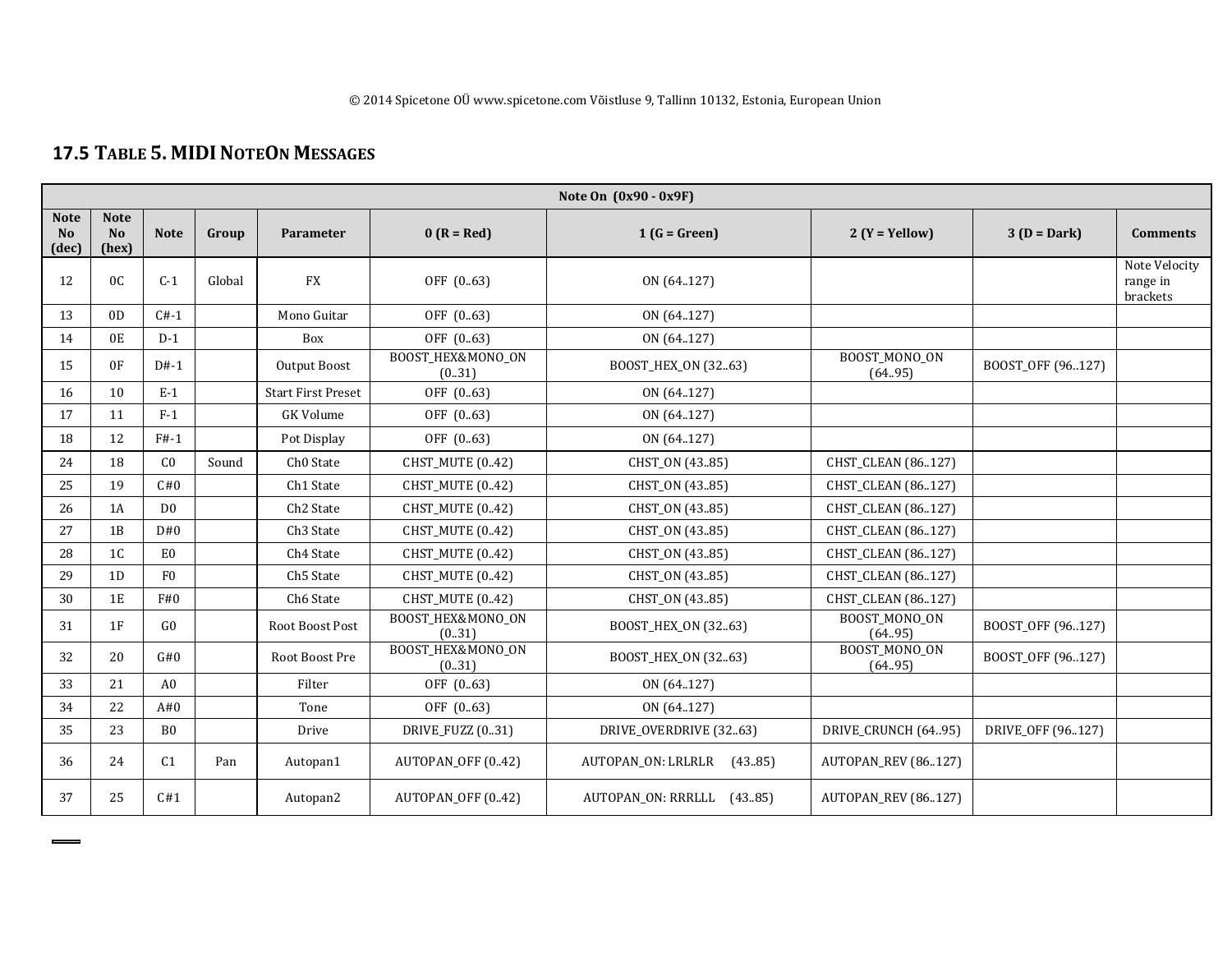| 38 | 26             | D <sub>1</sub> |                  | Autopan3       | AUTOPAN_OFF (0.42)               | AUTOPAN_ON: L2R2L5R5L10R10 (4385) | AUTOPAN_REV (86127)            |                           |  |
|----|----------------|----------------|------------------|----------------|----------------------------------|-----------------------------------|--------------------------------|---------------------------|--|
| 39 | 27             | D#1            |                  | Autopan4       | AUTOPAN_OFF (0.42)               | AUTOPAN_ON: L10L5L2R2R5R10 (4385) | <b>AUTOPAN_REV (86127)</b>     |                           |  |
| 40 | 28             | E1             |                  | Autopan5       | AUTOPAN_OFF (0.42)               | AUTOPAN_ON: L10R5L2R2L5R10 (4385) | <b>AUTOPAN_REV (86127)</b>     |                           |  |
| 41 | 29             | F1             |                  | Autopan6       | AUTOPAN_OFF (0.42)               | AUTOPAN_ON: MONO<br>(43.85)       | <b>AUTOPAN_REV (86127)</b>     |                           |  |
| 46 | 2E             | A#1            | Spread           | Spread Type2   | PHASE (063)                      | FREQ (64.127)                     |                                |                           |  |
| 47 | 2F             | B1             |                  | Spread Type1   | SMILE (063)                      | TILT (64127)                      |                                |                           |  |
| 48 | 30             | C <sub>2</sub> | LFO1             | Ch0 Mod LF01   | OFF (0.63)                       | ON (64.127)                       |                                |                           |  |
| 49 | 31             | C#2            |                  | Ch1 Mod LF01   | OFF (0.63)                       | ON (64.127)                       |                                |                           |  |
| 50 | 32             | D <sub>2</sub> |                  | Ch2 Mod LF01   | OFF (0.63)                       | ON (64.127)                       |                                |                           |  |
| 51 | 33             | D#2            |                  | Ch3 Mod LF01   | OFF (0.63)                       | ON (64.127)                       |                                |                           |  |
| 52 | 34             | E <sub>2</sub> |                  | Ch4 Mod LFO1   | OFF (0.63)                       | ON (64.127)                       |                                |                           |  |
| 53 | 35             | F2             |                  | Ch5 Mod LF01   | OFF (0.63)                       | ON (64.127)                       |                                |                           |  |
| 54 | 36             | F#2            |                  | Ch6 Mod LF01   | OFF (0.63)                       | ON (64127)                        |                                |                           |  |
| 55 | 37             | G2             |                  | LFO1 Shape1    | LFOSHAPE1_PULSE (031)            | LFOSHAPE1_SINE (3263)             | LFOSHAPE1_TRIANGLE<br>(64.95)  | LFOSHAPE1_OFF<br>(96.127) |  |
| 56 | 38             | G#2            |                  | LFO1 Shape2    | LFOSHAPE2_RANDOM<br>(0.31)       | LFOSHAPE2_RISING (3263)           | LFOSHAPE2_FALLING<br>(64.95)   | LFOSHAPE2_OFF<br>(96.127) |  |
| 57 | 39             | A <sub>2</sub> |                  | LF01 Midi Ctrl | MIDICTRL_PITCHBEND<br>(0.31)     | MIDICTRL_MODWHEEL (3263)          | MIDICTRL_BREATHCTRL<br>(64.95) | MIDICTRL_OFF<br>(96.127)  |  |
| 58 | 3A             | A#2            |                  | LF01 Sync      | LFO1SYNC_MIDI_OR_TEMP<br>0(0.31) | LFO1SYNC_TEMPO (3263)             | LFO1SYNC_MIDI (6495)           | LFO1SYNC_OFF<br>(96.127)  |  |
| 59 | 3B             | B2             |                  | LFO1 Mode      | MODE_FILTER (031)                | MODE_PARAM (3263)                 | MODE_PAN (64.95)               | MODE_OFF (96127)          |  |
| 60 | 3 <sub>C</sub> | C <sub>3</sub> | LFO <sub>2</sub> | Ch0 Mod LFO2   | OFF (0.63)                       | ON (64.127)                       |                                |                           |  |
| 61 | 3D             | C#3            |                  | Ch1 Mod LFO2   | OFF (0.63)                       | ON (64.127)                       |                                |                           |  |
| 62 | 3E             | D <sub>3</sub> |                  | Ch2 Mod LFO2   | OFF (0.63)                       | ON (64.127)                       |                                |                           |  |
| 63 | 3F             | D#3            |                  | Ch3 Mod LFO2   | OFF (0.63)                       | ON (64.127)                       |                                |                           |  |
| 64 | 40             | E <sub>3</sub> |                  | Ch4 Mod LFO2   | OFF (0.63)                       | ON (64.127)                       |                                |                           |  |
| 65 | 41             | F <sub>3</sub> |                  | Ch5 Mod LFO2   | OFF (0.63)                       | ON (64.127)                       |                                |                           |  |
| 66 | 42             | F#3            |                  | Ch6 Mod LFO2   | OFF (0.63)                       | ON (64.127)                       |                                |                           |  |
| 67 | 43             | G <sub>3</sub> |                  | LFO2 Shape1    | LFOSHAPE1_PULSE (031)            | LFOSHAPE1_SINE (3263)             | LFOSHAPE1_TRIANGLE<br>(64.95)  | LFOSHAPE1_OFF<br>(96.127) |  |

 $=$ =

#### © 2014 Spicetone OÜ www.spicetone.com Võistluse 9, Tallinn 10132, Estonia, European Union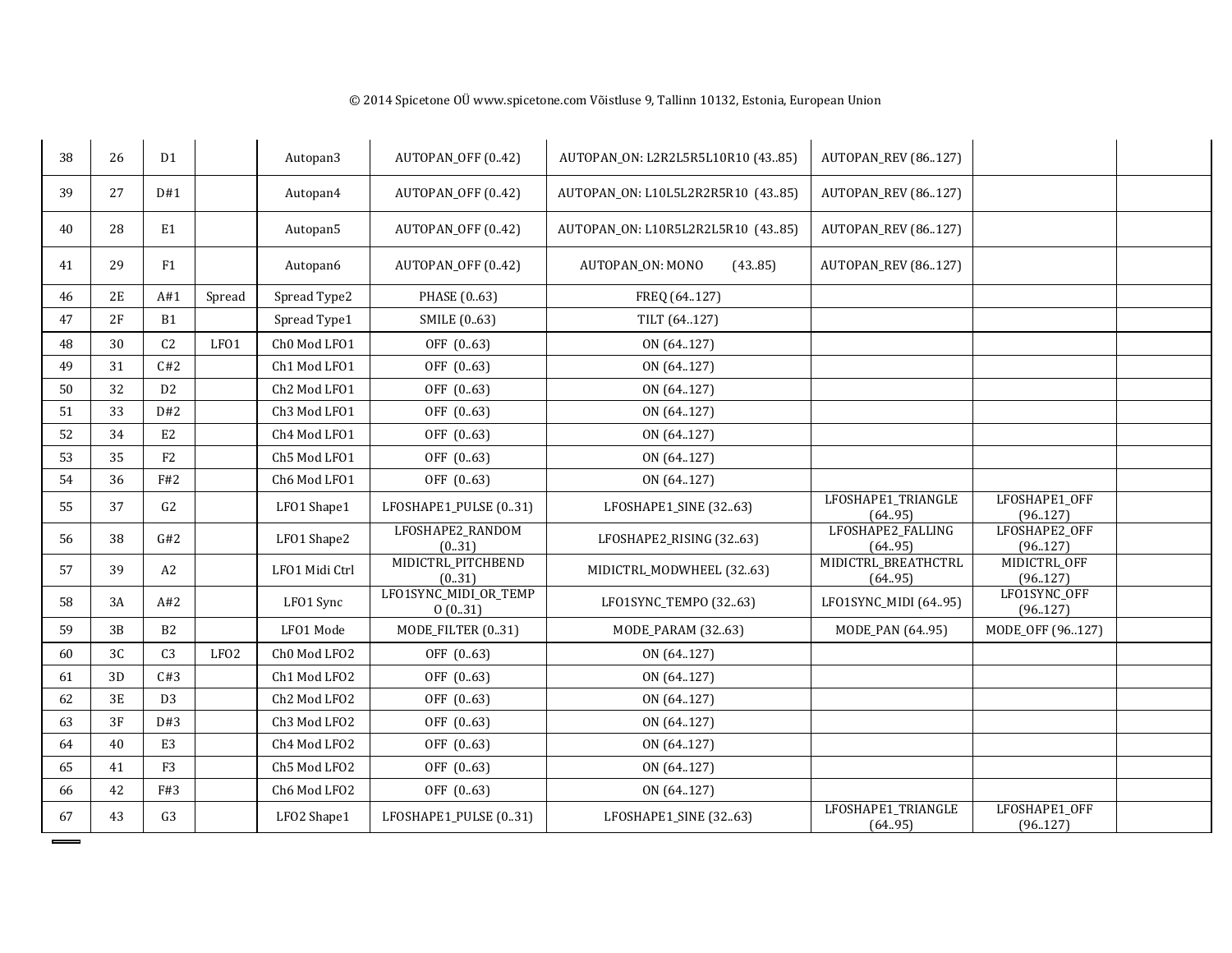| 68 | 44            | G#3            |               | LFO2 Shape2                     | LFOSHAPE2_RANDOM<br>(0.31)   | LFOSHAPE2_RISING (3263)  | LFOSHAPE2_FALLING<br>(64.95)   | LFOSHAPE2_OFF<br>(96.127) |  |
|----|---------------|----------------|---------------|---------------------------------|------------------------------|--------------------------|--------------------------------|---------------------------|--|
| 69 | 45            | A <sub>3</sub> |               | LFO2 Midi Ctrl                  | MIDICTRL_PITCHBEND<br>(0.31) | MIDICTRL MODWHEEL (3263) | MIDICTRL_BREATHCTRL<br>(64.95) | MIDICTRL_OFF<br>(96.127)  |  |
| 70 | 46            | A#3            |               | LFO2 Sync $w/$<br>LF01          | SYNC_4X (031)                | SYNC_1X (3263)           | SYNC_2X (64.95)                | SYNC_OFF (96127)          |  |
| 71 | 47            | <b>B3</b>      |               | LFO2 Mode                       | MODE_FILTER (031)            | MODE_PARAM (3263)        | MODE_PAN (6495)                | MODE_OFF (96127)          |  |
| 72 | 48            | C <sub>4</sub> | Envelop<br>e  | Ch <sub>0</sub> Mod Env         | OFF (0.63)                   | ON (64.127)              |                                |                           |  |
| 73 | 49            | C#4            |               | Ch1 Mod Env                     | OFF (0.63)                   | ON (64.127)              |                                |                           |  |
| 74 | 4A            | D4             |               | Ch <sub>2</sub> Mod Env         | OFF (0.63)                   | ON (64.127)              |                                |                           |  |
| 75 | 4B            | D#4            |               | Ch3 Mod Env                     | OFF (0.63)                   | ON (64.127)              |                                |                           |  |
| 76 | 4C            | E4             |               | Ch4 Mod Env                     | OFF (0.63)                   | ON (64.127)              |                                |                           |  |
| 77 | 4D            | F <sub>4</sub> |               | Ch5 Mod Env                     | OFF (0.63)                   | ON (64.127)              |                                |                           |  |
| 78 | $4\mathrm{E}$ | F#4            |               | Ch6 Mod Env                     | OFF (0.63)                   | ON (64.127)              |                                |                           |  |
| 80 | 50            | G#4            |               | <b>Env Staccato</b>             | OFF (0.63)                   | ON (64.127)              |                                |                           |  |
| 81 | 51            | A4             |               | Env Front                       | ENVFRONT_LOG (0.42)          | ENVFRONT_LIN (4385)      | ENVFRONT_EXP<br>(86.127)       |                           |  |
| 82 | 52            | A#4            |               | Env Sync w/<br>LFO1             | SYNC_4X (031)                | SYNC_1X (3263)           | SYNC_2X (64.95)                | SYNC_OFF (96127)          |  |
| 83 | 53            | <b>B4</b>      |               | Env Mode                        | MODE_FILTER (031)            | MODE_PARAM (3263)        | MODE_PAN (6495)                | MODE_OFF (96127)          |  |
| 84 | 54            | C <sub>5</sub> | Sequen<br>cer | Ch <sub>0</sub> Mod Seq         | OFF (0.63)                   | ON (64.127)              |                                |                           |  |
| 85 | 55            | C#5            |               | Ch1 Mod Seq                     | OFF (0.63)                   | ON (64.127)              |                                |                           |  |
| 86 | 56            | D <sub>5</sub> |               | Ch <sub>2</sub> Mod Seq         | OFF (0.63)                   | ON (64.127)              |                                |                           |  |
| 87 | 57            | D#5            |               | Ch3 Mod Seq                     | OFF (0.63)                   | ON (64.127)              |                                |                           |  |
| 88 | 58            | E <sub>5</sub> |               | Ch4 Mod Seq                     | OFF (0.63)                   | ON (64.127)              |                                |                           |  |
| 89 | 59            | F <sub>5</sub> |               | Ch5 Mod Seq                     | OFF (0.63)                   | ON (64.127)              |                                |                           |  |
| 90 | <b>5A</b>     | F#5            |               | Ch6 Mod Seq                     | OFF (0.63)                   | ON (64.127)              |                                |                           |  |
| 93 | 5D            | A <sub>5</sub> |               | Seq Start                       | OFF (0.63)                   | ON (64127)               |                                |                           |  |
| 94 | <b>5E</b>     | A#5            |               | Seq Sync w/<br>LFO <sub>1</sub> | SYNC_4X (031)                | SYNC_1X (3263)           | SYNC_2X (64.95)                | SYNC_OFF (96127)          |  |
| 95 | 5F            | B <sub>5</sub> |               | Seq Mode                        | MODE_FILTER (031)            | MODE_PARAM (3263)        | MODE_PAN (6495)                | MODE_OFF (96127)          |  |
| 96 | 60            | C6             |               | Step 1                          | STEP_RESET (0.42)            | STEP_ON (4385)           |                                | STEP_OFF (86127)          |  |
| 97 | 61            | C#6            |               | Step 2                          | STEP_RESET (0.42)            | STEP_ON (4385)           |                                | STEP_OFF (86127)          |  |

#### © 2014 Spicetone OÜ www.spicetone.com Võistluse 9, Tallinn 10132, Estonia, European Union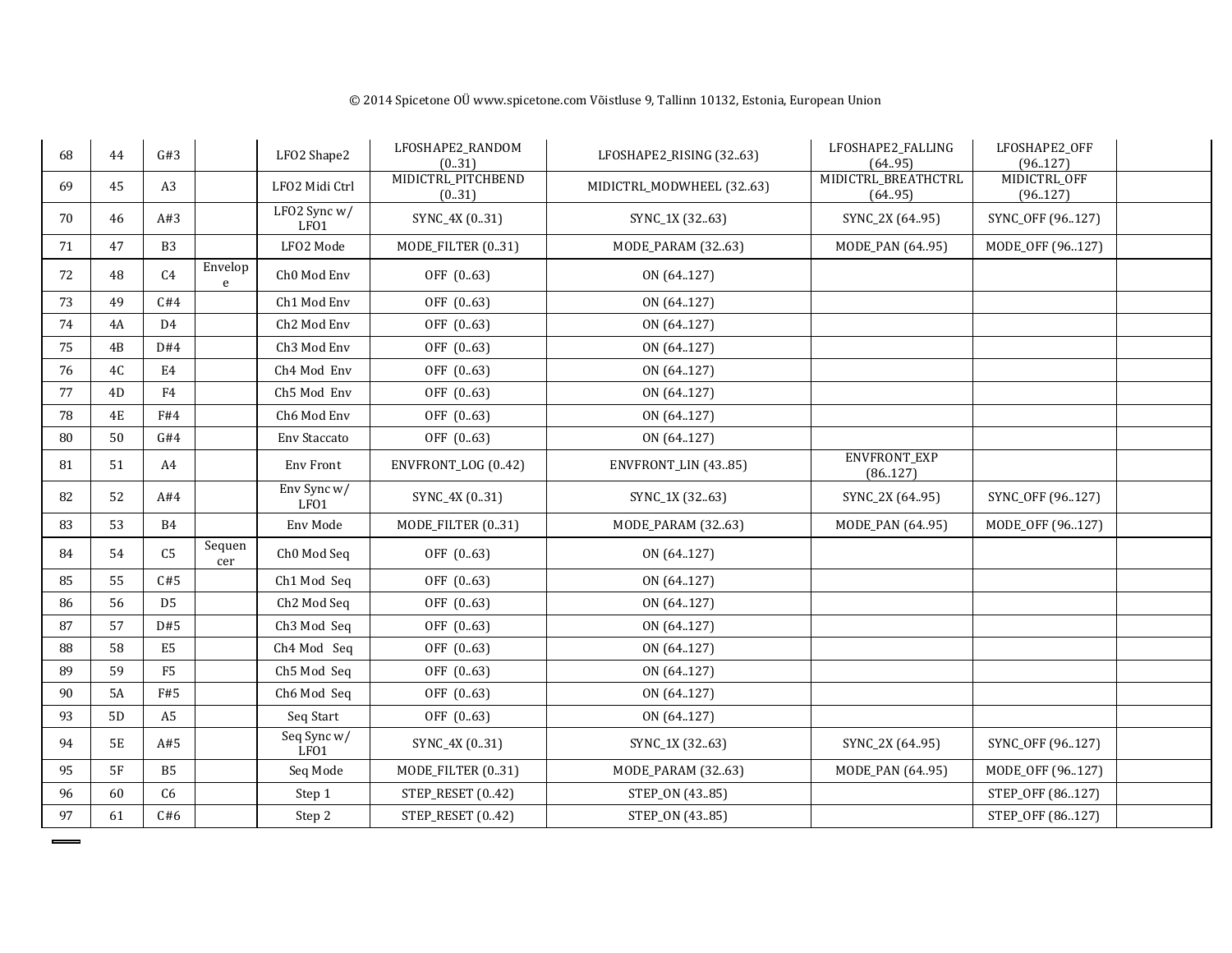| 98  | 62 | D <sub>6</sub> |                 | Step 3          | STEP_RESET (0.42) | STEP_ON (4385) | STEP_OFF (86127) |
|-----|----|----------------|-----------------|-----------------|-------------------|----------------|------------------|
| 99  | 63 | D#6            |                 | Step 4          | STEP_RESET (0.42) | STEP_ON (4385) | STEP_OFF (86127) |
| 100 | 64 | E <sub>6</sub> |                 | Step 5          | STEP_RESET (0.42) | STEP_ON (4385) | STEP_OFF (86127) |
| 101 | 65 | F <sub>6</sub> |                 | Step 6          | STEP_RESET (0.42) | STEP_ON (4385) | STEP_OFF (86127) |
| 102 | 66 | F#6            |                 | Step 7          | STEP_RESET (0.42) | STEP_ON (4385) | STEP_OFF (86127) |
| 103 | 67 | G6             |                 | Step 8          | STEP_RESET (0.42) | STEP_ON (4385) | STEP_OFF (86127) |
| 104 | 68 | G#6            |                 | Step 9          | STEP_RESET (0.42) | STEP_ON (4385) | STEP_OFF (86127) |
| 105 | 69 | A <sub>6</sub> |                 | Step 10         | STEP_RESET (0.42) | STEP_ON (4385) | STEP_OFF (86127) |
| 106 | 6A | A#6            |                 | Step 11         | STEP_RESET (0.42) | STEP_ON (4385) | STEP_OFF (86127) |
| 107 | 6B | <b>B6</b>      |                 | Step 12         | STEP_RESET (0.42) | STEP_ON (4385) | STEP_OFF (86127) |
| 108 | 6C | C <sub>7</sub> |                 | Step 13         | STEP_RESET (0.42) | STEP_ON (4385) | STEP_OFF (86127) |
| 109 | 6D | C#7            |                 | Step 14         | STEP_RESET (0.42) | STEP_ON (4385) | STEP_OFF (86127) |
| 110 | 6E | D7             |                 | Step 15         | STEP_RESET (0.42) | STEP_ON (4385) | STEP_OFF (86127) |
| 111 | 6F | D#7            |                 | Step 16         | STEP_RESET (0.42) | STEP_ON (4385) | STEP_OFF (86127) |
| 112 | 70 | E7             |                 | Step 17         | STEP_RESET (0.42) | STEP_ON (4385) | STEP_OFF (86127) |
| 113 | 71 | F7             |                 | Step 18         | STEP_RESET (0.42) | STEP_ON (4385) | STEP_OFF (86127) |
| 114 | 72 | F#7            |                 | Step 19         | STEP_RESET (0.42) | STEP_ON (4385) | STEP_OFF (86127) |
| 115 | 73 | G <sub>7</sub> |                 | Step 20         | STEP_RESET (0.42) | STEP_ON (4385) | STEP_OFF (86127) |
| 116 | 74 | G#7            |                 | Step 21         | STEP_RESET (0.42) | STEP_ON (4385) | STEP_OFF (86127) |
| 117 | 75 | A7             |                 | Step 22         | STEP_RESET (0.42) | STEP_ON (4385) | STEP_OFF (86127) |
| 118 | 76 | A#7            |                 | Step 23         | STEP_RESET (0.42) | STEP_ON (4385) | STEP_OFF (86127) |
| 119 | 77 | B7             |                 | Step 24         | STEP_RESET (0.42) | STEP_ON (4385) | STEP_OFF (86127) |
| 120 | 78 | C8             | Midi<br>Control | Midi Controller | OFF (0.63)        | ON (64127)     |                  |

 $\overline{\phantom{0}}$  $\equiv$ 

© 2014 Spicetone OÜ www.spicetone.com Võistluse 9, Tallinn 10132, Estonia, European Union